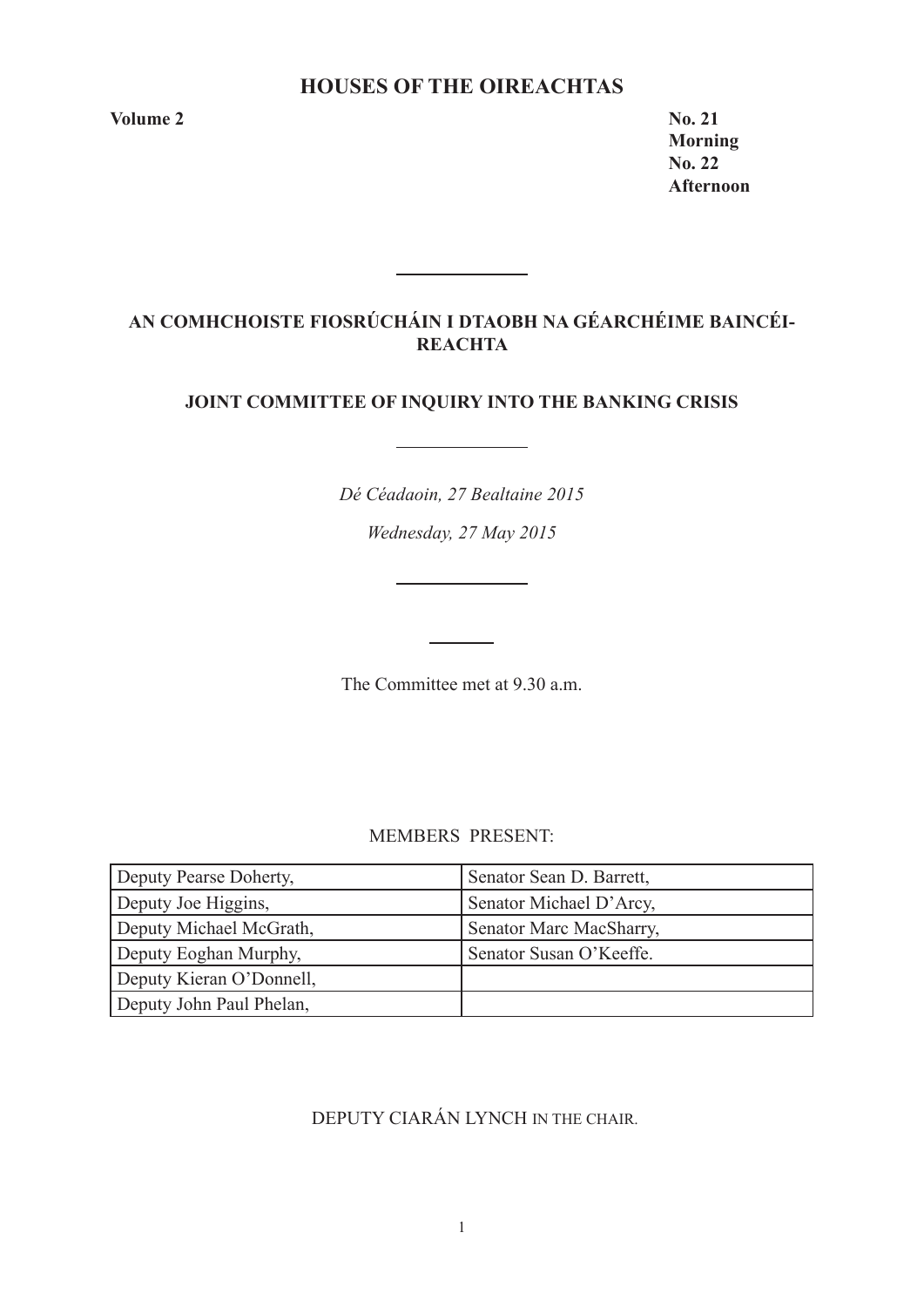### **Nexus Phase**

# **Central Bank-Financial Regulator - Mr. Tony Grimes**

**Chairman:** We have a quorum. I call the meeting into public session. Is that agreed? Agreed. We have a quorum, the Committee of Inquiry into the Banking Crisis is now in public session. Can I ask members and those in the public gallery to ensure that their mobile devices are switched off? We begin today's session, and series of sessions and public hearings, with Mr. Tony Grimes, former director general of the Central Bank of Ireland. In doing so, I would like to welcome everyone to the 29th public hearing of the Joint Committee of Inquiry into the Banking Crisis. Today we continue our hearings with witnesses from the Central Bank of Ireland and the Financial Regulator. At this morning's session we will hear from Mr. Tony Grimes, former director general at the Central Bank. Mr. Tony Grimes held senior management positions in the Central Bank in the area of economics, international relations, markets and payments. He was appointed assistant director general in 2004 and oversaw the financial markets and payments of securities, settlements divisions. In August 2007, he was appointed to the role of director general at the Central Bank and Financial Services Authority of Ireland, a position he held until his retirement in 2011. During his time as director general, he was also appointed acting Governor from 19 July 2008 until 19 September 2008, in the absence of Governor Hurley due to illness. Mr. Grimes, you are very welcome before the committee this morning.

Before hearing from the witness today, I wish to advise the witness that by virtue of section 17(2)(*l*) of the Defamation Act 2009, witnesses are protected by absolute privilege in respect to their evidence to this committee. If you are directed by the Chairman to cease giving evidence in relation to a particular matter and you continue to do so, you are entitled thereafter only to qualified privilege in respect of your evidence. You are directed that only evidence connected with the subject matter of these proceedings is to be given. I would remind members and those present that there are currently criminal proceedings ongoing and further criminal proceedings are scheduled during the lifetime of the inquiry which overlap with the subject matter of the inquiry. Therefore the utmost caution should be taken not to prejudice those proceedings. In addition, there are particular obligations of professional secrecy on officers of the Central Bank in respect of confidential information they have come across in the course of their duties. This stems from European and Irish law including section 33AK of the Central Bank Act 1942. The banking inquiry also has obligations of professional secrecy in terms of some of the information which has been provided to it by the Central Bank. These obligations have been taken into account by the committee and will affect the questions asked and the answers which can be lawfully given in today's proceedings. In particular, it will mean that some information can be dealt with in a summary or aggregate basis only, so that individual institutions will not be identified. Members of the public are reminded that photography is prohibited in the committee room. To assist the smooth running of the inquiry, we will display certain documents on the screens here in the committee room. For those sitting in the gallery, these documents will be displayed on the screens to your left and right and members of the public and journalists are reminded that these documents are confidential and they should not publish any of the documents so displayed.

The witness has been directed to attend this meeting of the Joint Committee of Inquiry into the Banking Crisis. You have been furnished with booklets of core documents. These are before the committee, will be relied upon in questioning and form part of the evidence of the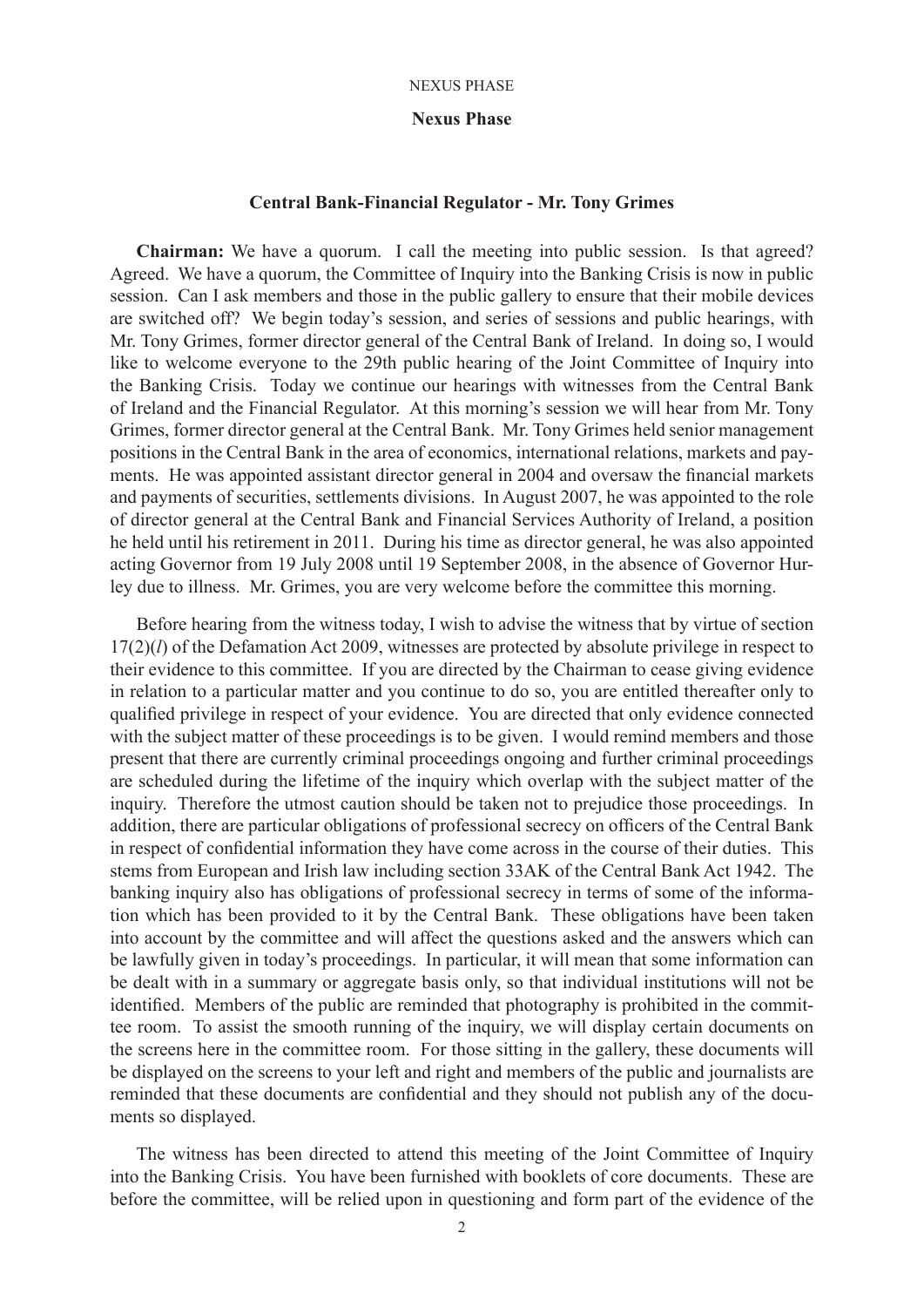inquiry.

So, with that said, if I can now ask the clerk to administer the oath to Mr. Grimes this morning.

 *The following witness was sworn in by the Clerk to the Committee:*

Mr. Tony Grimes, former Director General, Central Bank.

**Chairman:** Once again to welcome Mr. Grimes before the inquiry this morning and I understand, Mr. Grimes, that you're proposing that your opening statement would be taken as read. Is that agreed?

**Mr. Tony Grimes:** Chairman, yes, because-----

**Chairman:** Okay, thank you very much, Mr. Grimes. So, just to inform as well that the opening statement will be published on the committee website also today. So, with that said, if I can begin with the first questioner this morning and invite Deputy Joe Higgins. Deputy, you've 25 minutes.

**Deputy Joe Higgins:** Thanks, Chairman. Thanks, Mr. Grimes. Mr. Grimes, can I ask you, in, say, the second half of 2007 and then into 2008, up to and including September 2008, were there concerns at senior levels of the Central Bank that one or more Irish financial institutions might be insolvent?

**Mr. Tony Grimes:** Deputy, yes. At that time there were concerns. Obviously, we read the papers; we were in receipt of reports from various sources; there was interaction with the markets; obviously we looked at share prices and so on, so it's absolutely true to say that we had concerns. Now, it's not the same thing as saying the concerns extended into us having a clear view of the insolvency of particular institutions but certainly I would say, from the spring onwards, you know, of 2008, there were concerns, but they were just concerns at that stage, as I said.

**Deputy Joe Higgins:** Well, can I take you through some of the evidence in relation to these concerns and tease things out a bit? So, Vol. 2, page 3 of the core documents and we have an e-mail here in which you are included, Mr. Grimes. This should come up shortly-----

**Chairman:** It's section 33AK so it'll be taken from the booklet, Joe.

**Deputy Joe Higgins:** Right.

**Chairman:** Okay.

**Deputy Joe Higgins:** In your booklet then, Vol. 2, page 3, you see ... you see an e-mail there towards the end of 2007 in which you are included and the subject is a list of issues for the domestic standing group, again a meeting that's to be held very shortly, and if I just quote from the e-mail, it says, "Please find attached a list of issues that need further examination / clarification in order to facilitate actions the Dept or the [Central Bank] may need to take should a financial institution in Ireland find itself in difficulties, or systemic problems arise in the financial system", and this list has been prepared for a discussion at the domestic standing group.

So then, if we just turn the page to page 4, Mr. Grimes and, under "Ministerial and CBFSAI powers", which is the Central Bank and regulatory authority powers, and down one, two, three,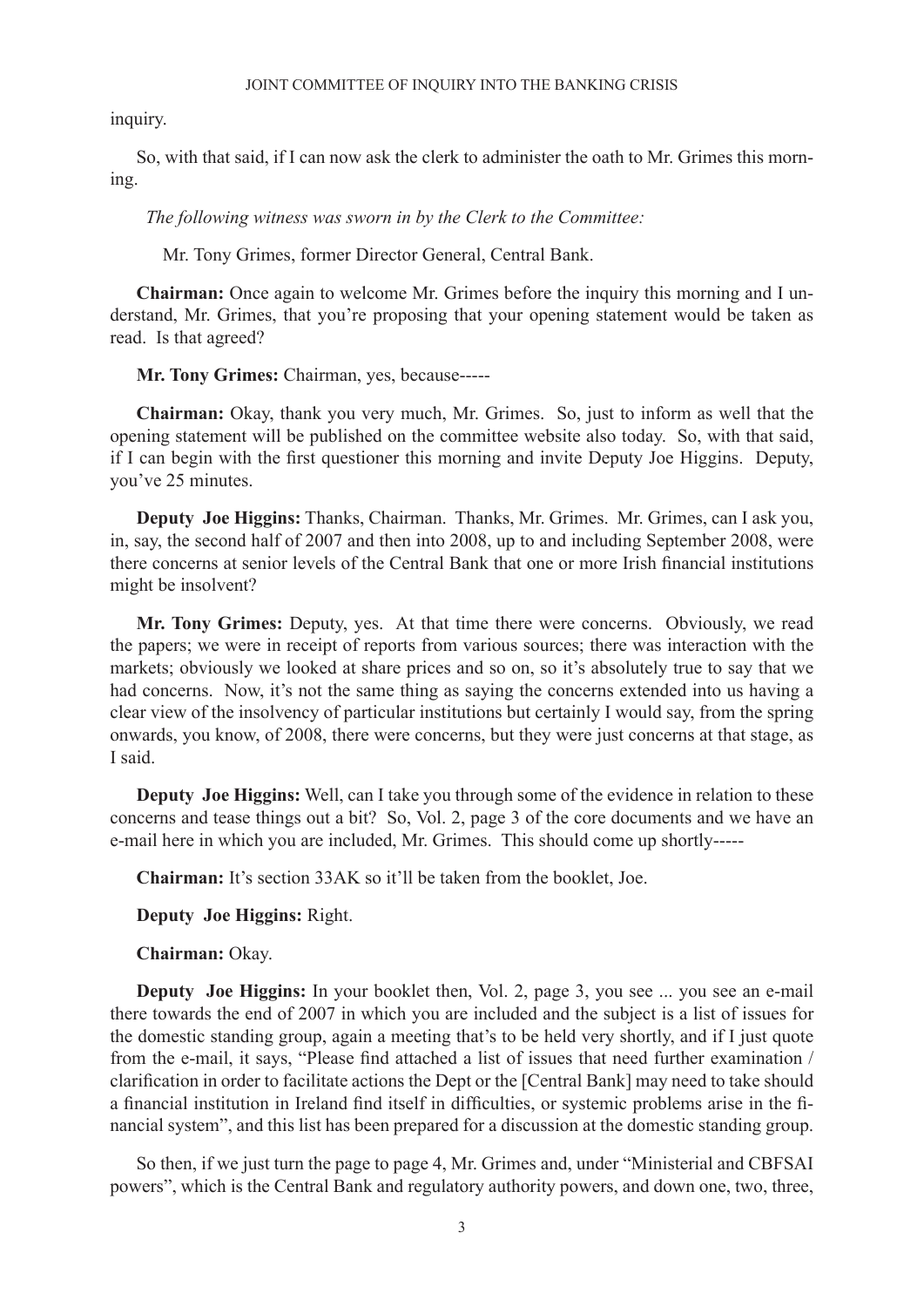the fourth bullet point:

The legal position regarding a number of potential policy options for the State to provide support to financial institutions in difficulty requires further examination. These include:

- the legal scope for a "letter of comfort" to be given to the Central Bank in an emergency situation confirming the Minister's intention to approach Dáil Eireann for legislative authority to enable the issuance of a financial guarantee to the Central Bank.

And if you turn to page, just once more Mr. Grimes, to page 7. We have, "Three scenarios for institutions having difficulties ... 1) illiquid but solvent ... 2) nearing insolvency ... [and] 3) insolvent". You're following me there, yes?

**Mr. Tony Grimes:** Yes.

**Deputy Joe Higgins:** And then to quote that paragraph 3:

Once an institution is insolvent the Central Bank cannot provide [emergency liquidity assistance] to the institution. In order for the institution to be assisted [Central Bank] would require ... some form of guarantee from the Government eg a letter of comfort. This would allow the [Central Bank] to treat the institution as illiquid, but solvent.

So, can I ask you to maybe comment on that? What's this all about?

**Mr. Tony Grimes:** Yes, if we go back to the date of this, it is October 2007. I suppose it was the very start of the contingency planning that was taking place both within the bank and as part of DSG. And ... I think this would have been one of the first documents to have been used in the committee. And what it's actually trying to do is set out the options. At that stage, it was no more than setting out the options. But just the context of course is, it was following on the Northern Rock episode which occurred in September 2007. So, authorities everywhere were on I think higher alert I think following that incident. So, this is the contingency planning episode that followed that. So, it's setting out the options which were there. I think it shows that contingency planning by the authorities begun as early as, you know, autumn of 2007.

**Deputy Joe Higgins:** But-----

**Mr. Tony Grimes:** Sorry, thank you, yes ...

**Deputy Joe Higgins:** I think ... I'll put it to you Mr. Grimes, that any observer would see a situation being set up here by the Central Bank and the Department of Finance for a clear situation where a bank or a financial institution might be declared insolvent. Could you comment then on the emphasis that is given and I'll just give one more quote Chair ... going forward Vol. 1, page 101 and a scoping paper from the Department. And I just quote the Central Bank role in-----

**Chairman:** What page, Deputy?

**Deputy Joe Higgins:** It's Vol. 1, page 101. I'll just quote as clearly as I can:

It is very important to note that the CBFSAI [the Central Bank] is prohibited from providing [emergency liquidity assistance] to an insolvent institution. Therefore if there is any concern that a financial institution seeking ELA as insolvent, the [Central Bank] would not be in a position to provide liquidity support without the question of some guarantee arising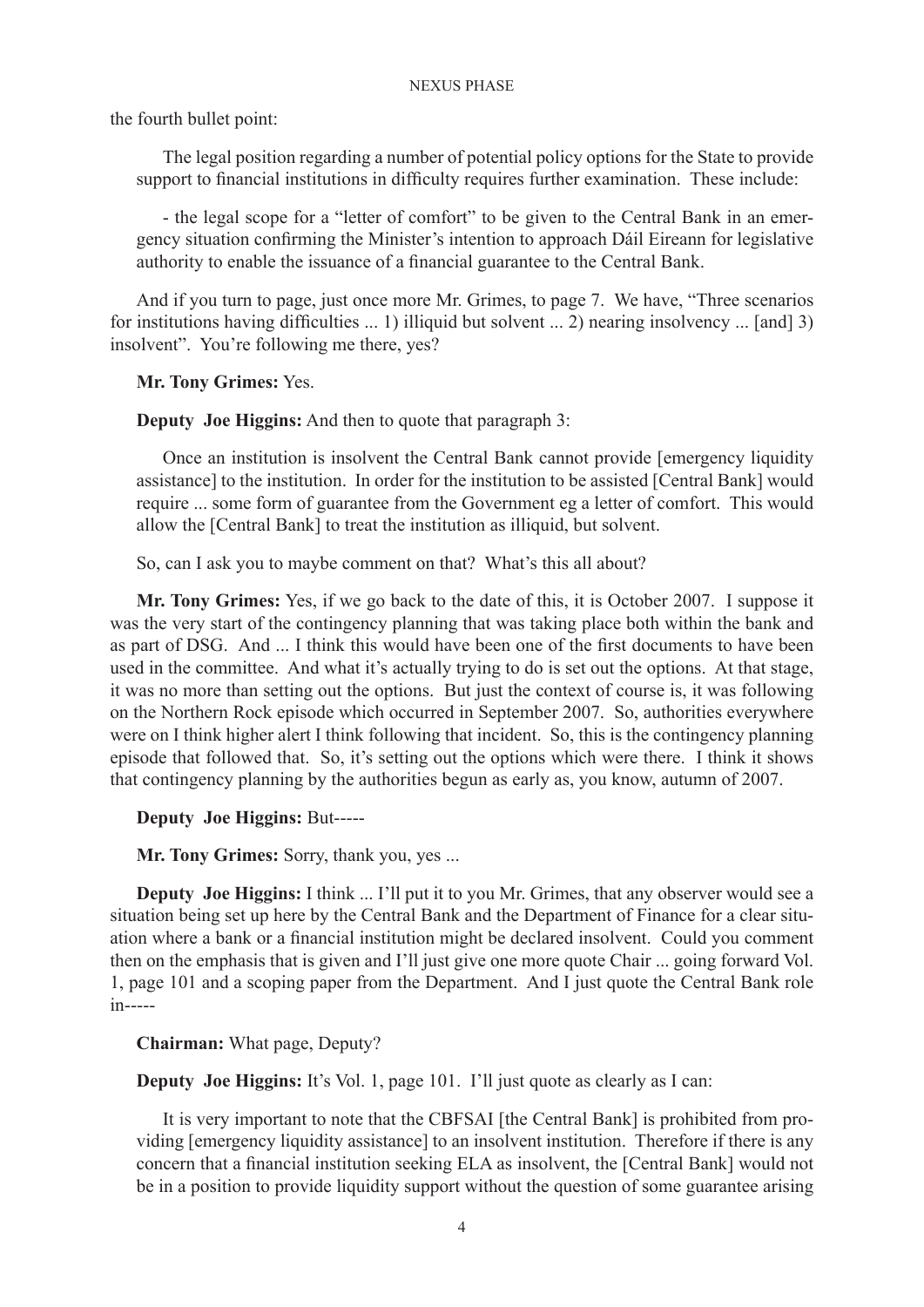from the Exchequer.

A theme that keeps coming up, Mr. Grimes, is emergency liquidity for an institution that might be insolvent but legally could not be funded by the Central Bank unless there was a Government guarantee. Why does this theme keep recurring?

**Mr. Tony Grimes:** Well, it's absolutely clear that if the institution is insolvent the Central Bank could not lend without a formal guarantee of the Government. Now ... and yes ... that's absolutely clear. In the situation in which the authorities think that the institution is solvent but illiquid, it has been the practice also to require a guarantee of the Government, even if the institution is not formerly insolvent. But ... and that's the way it has been in practice.

**Deputy Joe Higgins:** Yes, I mean, that's clear ... that funding can be given to an institution that has liquidity problems but it's absolutely prohibited that funding would be given to an institution that's deemed to be insolvent.

**Mr. Tony Grimes:** Without a Government guarantee.

**Deputy Joe Higgins:** Without a Government guarantee. But the question I put to you is: why does this theme keep emerging? Is ... would you ... is there a preparation here for a suspected insolvency that might be looming or might be seen to be in the pipeline?

**Mr. Tony Grimes:** No, I'd like to be very clear here. I mean, when we're talking about the time period here, which is the autumn of 2007, it is purely contingency planning. Even in the marketplace, I think, there were not many doubts about solvency of any institution at that time. So I'll get back to what I say. We certainly, in my experience, had no particular institution in mind at that stage. It was contingency planning, as was being done elsewhere in Europe and globally, I guess, at the same time.

**Deputy Joe Higgins:** Okay. Well, let's go forward then, if I may, to the ... September 2008. And I refer to Vol. 2, page 45, Chairman.

**Mr. Tony Grimes:** Vol. 2 of the core document, Deputy, or-----

**Deputy Joe Higgins:** Vol. 2 of the core document, Tony Grimes, core documents, yes. Vol. 2, page 45.

**Mr. Tony Grimes:** Yes.

**Deputy Joe Higgins:** Yes. And then you will see in page 46 and 47 handwritten minutes of a meeting, which is transcribed on page 45. Yes?

**Mr. Tony Grimes:** Yes.

**Deputy Joe Higgins:** Can you tell us ... and you were an attendee at that meeting, which was in the period not too long before the actual guarantee was given. Can you tell us, what is the nature of that meeting, Mr. Grimes? One thing that would strike me on reading it is that it's ... seems to be a very, very high level ... the Taoiseach is in attendance, the Minister for Finance, the Secretary of the Department of Finance, the Attorney General, yourself, as Governor ... acting Governor of the Central Bank, and the chief-----

**Mr. Tony Grimes:** Not ... actually, not at that time. I ceased to be acting Governor, I think, on 19 September.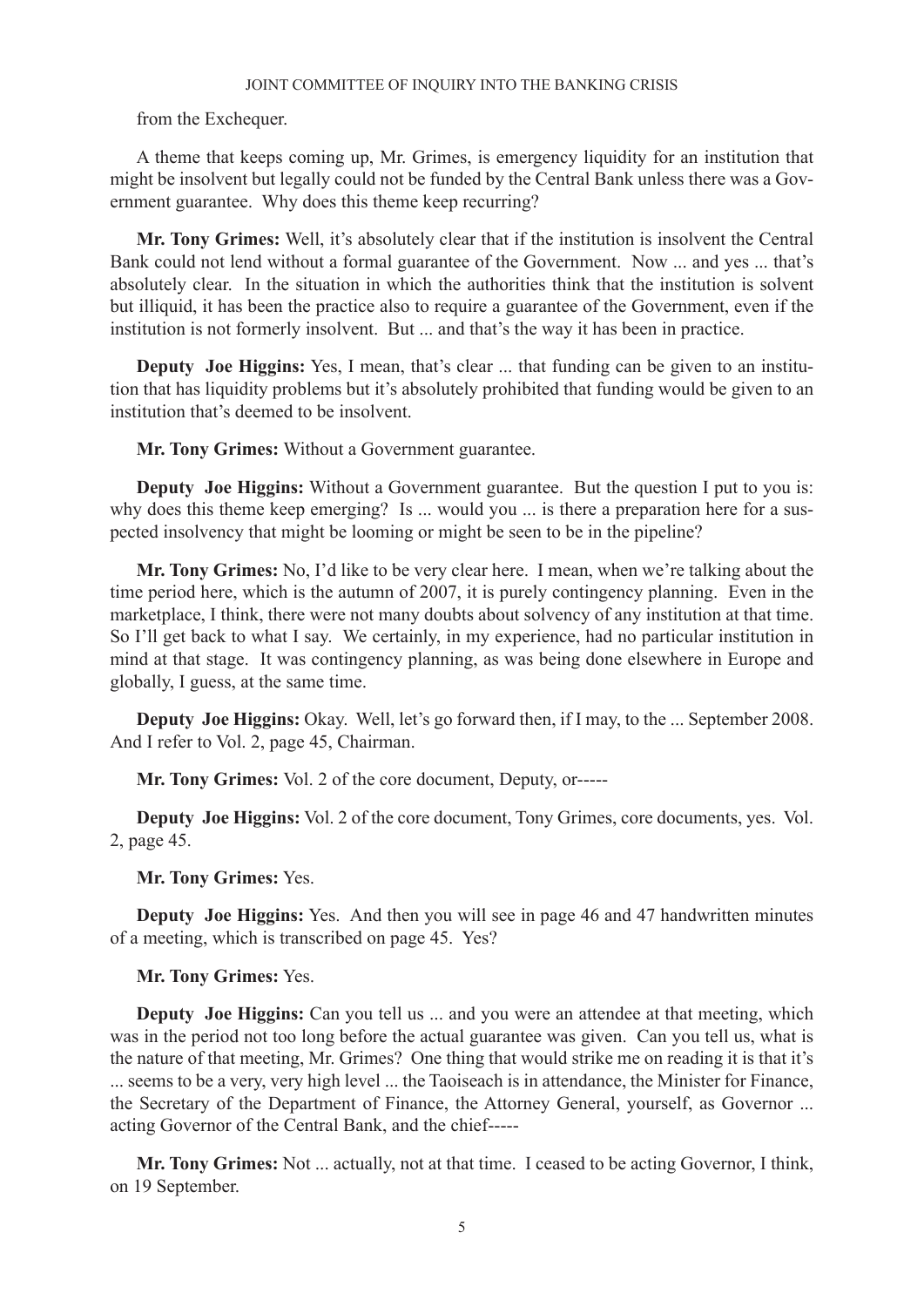**Deputy Joe Higgins:** Okay.

**Mr. Tony Grimes:** I think the date of this is the 26th.

**Deputy Joe Higgins:** Yes, well, the Governor had just resumed work-----

**Mr. Tony Grimes:** Yes.

**Deputy Joe Higgins:** -----after a period of some illness, but ... but the chief executive officer of the National Treasury Management Agency. Would you agree that it's a very-----

**Mr. Tony Grimes:** Of course.

**Deputy Joe Higgins:** -----high-level meeting?

**Mr. Tony Grimes:** Of course.

**Deputy Joe Higgins:** So can you tell us about that meeting please?

**Mr. Tony Grimes:** Yes. My recollection is that it was a stock-taking meeting. I mean, it was clear, even in the days before the guarantee, that we were facing, you know, important issues, and very serious issues as regards the liquidity of the banking system. It was one of a series of meetings at the end of the previous week. I think the date of the meeting in question is the 26th, which, I think, is the Thursday or Friday of the weekend before the guarantee. It was one, you know, of a series to discuss options, to hear the latest information that we all had on the state of the banking system and on the state of individual banks. So, that was the purpose of the meeting.

**Deputy Joe Higgins:** Chairman, the minute we have here is from ... was it ... this was not an official meeting of the domestic standing group, it was-----

**Mr. Tony Grimes:** No, no. No, it wasn't.

**Deputy Joe Higgins:** -----it was an informal meeting.

**Mr. Tony Grimes:** Yes.

**Deputy Joe Higgins:** So I think that the minute could then be put up. There is no prohibition, Central Bank-wise, on this.

**Chairman:** There are two institutions identified in it, Deputy Higgins, and there's financial information on it other than the general point that you're making with regard to that this would be a crisis. This would imply that this was a crisis management situation.

**Deputy Joe Higgins:** Yes ... it would just be easier to explain if the minute was there, Chair, but ... but, Mr. Grimes, it seems as if there was a debate between different attendees in relation to whether or not some financial institutions were solvent or insolvent. Would that be true?

**Mr. Tony Grimes:** Yes, I think the issue of solvency was raised in the course of the meeting. I don't think it was at the core of the meeting; I think the real purpose of the meeting was contingency planning for what we felt might be coming down the road in the following few days. So, it wasn't a meeting called to discuss solvency of particular institutions, but, as you see from the minutes, there is a reference there to a possible solvency situation-----

**Deputy Joe Higgins:** Mr. Grimes, if you say it wasn't a discussion on particular institutions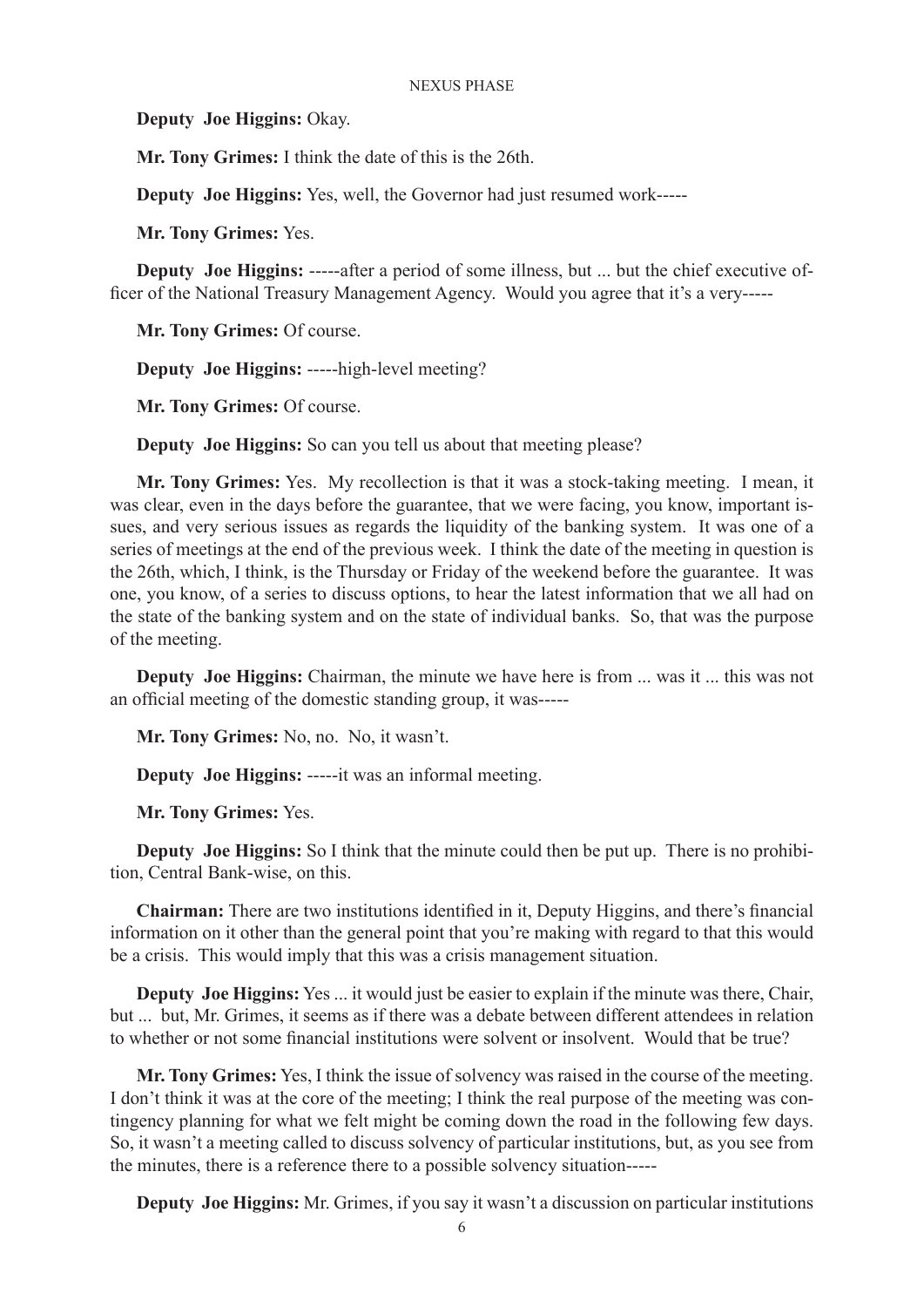that might be insolvent, half the minute, half the minute is given over to that. So it must have been a very important core of the meeting.

**Mr. Tony Grimes:** My recollection is that the core of the meeting was concerned with discussing a Merrill Lynch report around the same time. Now, it may not have been the same meeting precisely at which the Taoiseach, you know, attended because the meetings at that time over that particular weekend tended to merge, and it was very hard to know which was which, but ... over the same day, if my memory is right, the extent of Merrill Lynch report, which was commissioned by the Department, was discussed in some detail. And I think the date of that was around that period as well. I might be wrong about the particular date but just to reiterate, I have a strong memory that the purpose of the meeting that the minute refers to was not just about the possible solvency situation of one or two institutions.

**Deputy Joe Higgins:** Mr. Grimes, I correct myself. In fact, the entire minute that we have, which was written by a very high level official, is entirely on the question of insolvency. Can I quote Chair from this minute?

# **Chairman:** Yes.

**Deputy** Joe Higgins: It's ... the minute starts, the PwC reported on the Anglo loan book and gave details.

**Chairman:** .....institutions if you can, just the PwC report and the financial institution.

**Deputy Joe Higgins:** Okay. Then you see paragraph 4, Mr. Grimes, there was a discussion of various forms of State intervention. Then the regulator said, there is no evidence to suggest that a particular institution which is named is insolvent on the going concern basis, it is simply unable to continue on the current basis from a liquidity point of view. He felt another institution was in a similar situation. Now a very high-level official in the Department then, noted that Government would need a good idea of the potential loss exposure within, and those two financial institutions are named. On some assumptions one of them could be  $E2$  billion after capital, and the other one could be  $68.5$  billion after capital. What's the meaning of that minute? Does it mean, to put it clearly from an interpretation that I drew which I just put out to you, that after its capital and resources were used up, the first institution would be  $\epsilon$ 2 billion ... insolvent to the tune of  $\epsilon$ 2 billion, and the second insolvent to the tune of  $\epsilon$ 8.5 billion?

**Mr. Tony Grimes:** Again ... to restate that it is my recollection that the issue of solvency was not at the core. The reason for the meeting-----

**Deputy Joe Higgins:** Mr. Grimes, that's not the question I asked you.

**Mr. Tony Grimes:** Okay, sure. On the particular reference, I don't recall the interpretation you're putting on that, Deputy ... that the figures refer to the possible insolvency of those two institutions. There is some doubt about the reference to capital there, and whether the possible losses are before or after capital; and certainly my recollection, you know, from having attended the meeting, was that virtually nobody who was present at the meeting concluded after the meeting that ... that the two institutions which are referred to here, were, or were likely to be, insolvent at that time.

**Deputy Joe Higgins:** But, Mr ... Mr. Grimes, why did the very high-level official in the Department of Finance specifically refer to the Government needing a good idea of the potential loss exposures within these two institutions and then, what seems to me goes on to put a sce-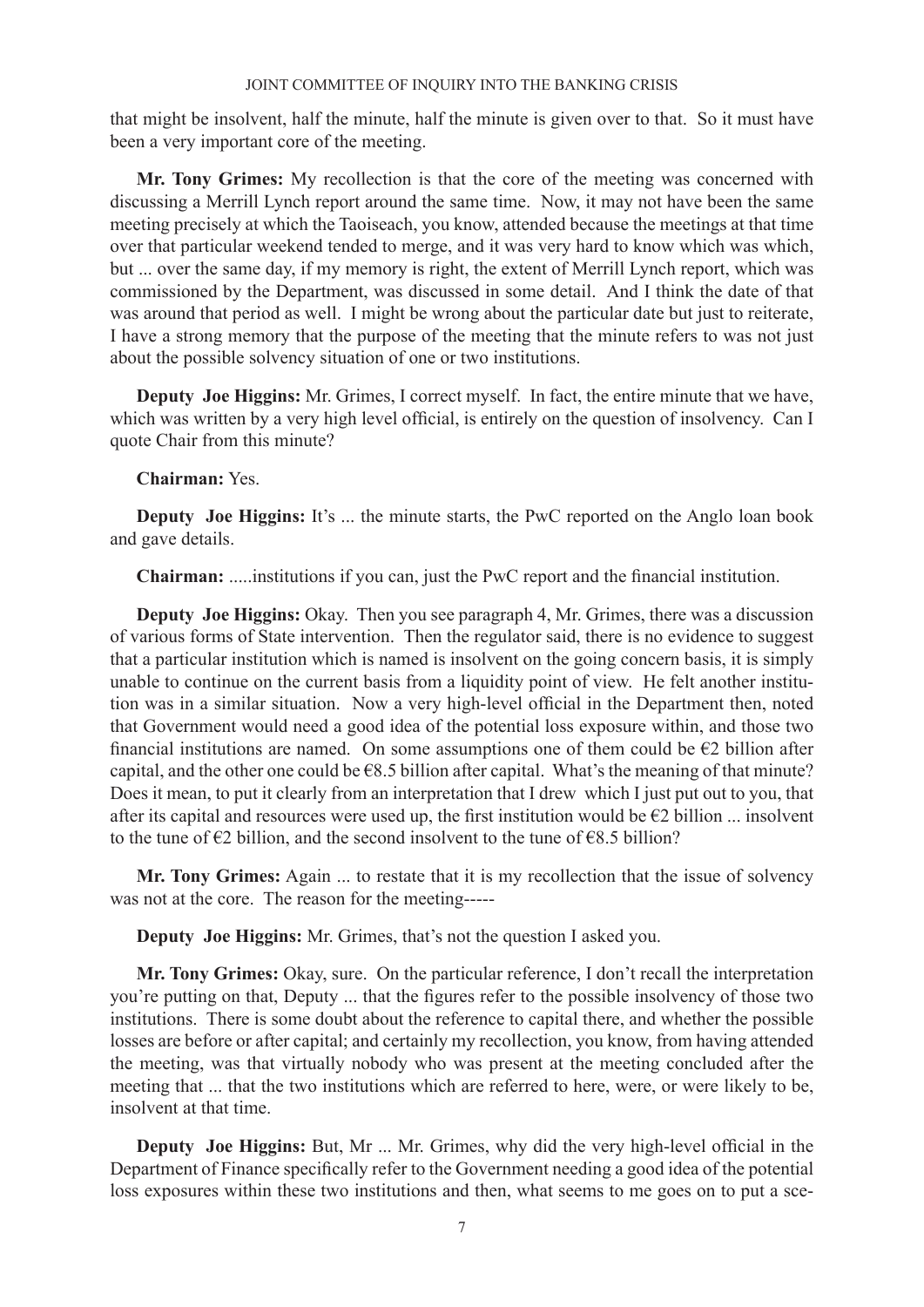nario, which was being mooted, that both of them were seriously insolvent?

**Mr. Tony Grimes:** Again ... to state ... it is ... it was not my interpretation - and the minute is somewhat obscure on this - it was not my interpretation that the reference there was meant to imply the two institutions were insolvent. If you read the following paragraph, it actually refers to the various options in terms of resolution of the crisis that were also being discussed at the meeting, which was in fact the real purpose of the meeting. So I can't do anything else but to repeat my understanding that actually-----

**Deputy Joe Higgins:** Yes, Mr. Grimes, it was the purpose of the meeting undoubtedly but the entire minute is virtually taken up with the question of these two institutions. Now, can I put to you as well, because my time is running short, that we had evidence from senior bankers - from Allied Irish Banks and Bank of Ireland - that the Government on the night of the guarantee, night-early morning, proposed to put out a statement which ... which referred to the solvency of all the banks and the bankers advised against that particular statement and it was taken out. Are you aware of that evidence?

**Mr. Tony Grimes:** Yes.

**Deputy Joe Higgins:** What's your interpretation of that?

**Mr. Tony Grimes:** I think that my interpretation is that the reference to possible insolvency in the statement was just ... to be careful that actually it would not scare the markets and that ... what that-----

**Deputy Joe Higgins:** Mr. Grimes, why would it scare the markets to reaffirm that all the banks were-----

**Chairman:** You're out of time now, Deputy, again. So, Mr. Grimes, to respond. Mr. Grimes.

**Mr. Tony Grimes:** Again, on this, just to come back to the point, I think nobody present at that meeting walked out of the meeting of the view that we had been told that two institutions were insolvent. It would have been absolutely inconsistent with the subsequent meetings that were heard ... that were held between the 26th, the date of this particular minute, and the date of the guarantee decision on the 29th.

**Deputy Joe Higgins:** Mr. Grimes, just going back to your previous answer, in regard ... reference to what senior bankers advised the Government. Surely it would be to reassure the markets that one would say that there was no problem with solvency. Why would it scare the markets, as you say?

**Mr. Tony Grimes:** Well ... again, I wasn't privy to the discussion on the night of the guarantee about, you know, a possible issue to the press, so ... so I'm a little bit in the dark about the debate surrounding the reference in the communication to solvency.

**Deputy Joe Higgins:** Mr. Grimes, keeping that ... the minute of that very high-level meeting, in which, I reiterate, the Taoiseach, the Minister for Finance, the most senior officials of all the institutions dealing with the finances of the State were in attendance, where the entire minute is given over to, yes, the crisis generally but the vast majority to problems of one and two financial institutions, in my ... or what I put to you was that the most senior official in finance referred to plain insolvency. Keeping that in mind, and keeping in mind the earlier questions I asked you in relation to the discussions within the Department and the Central Bank about the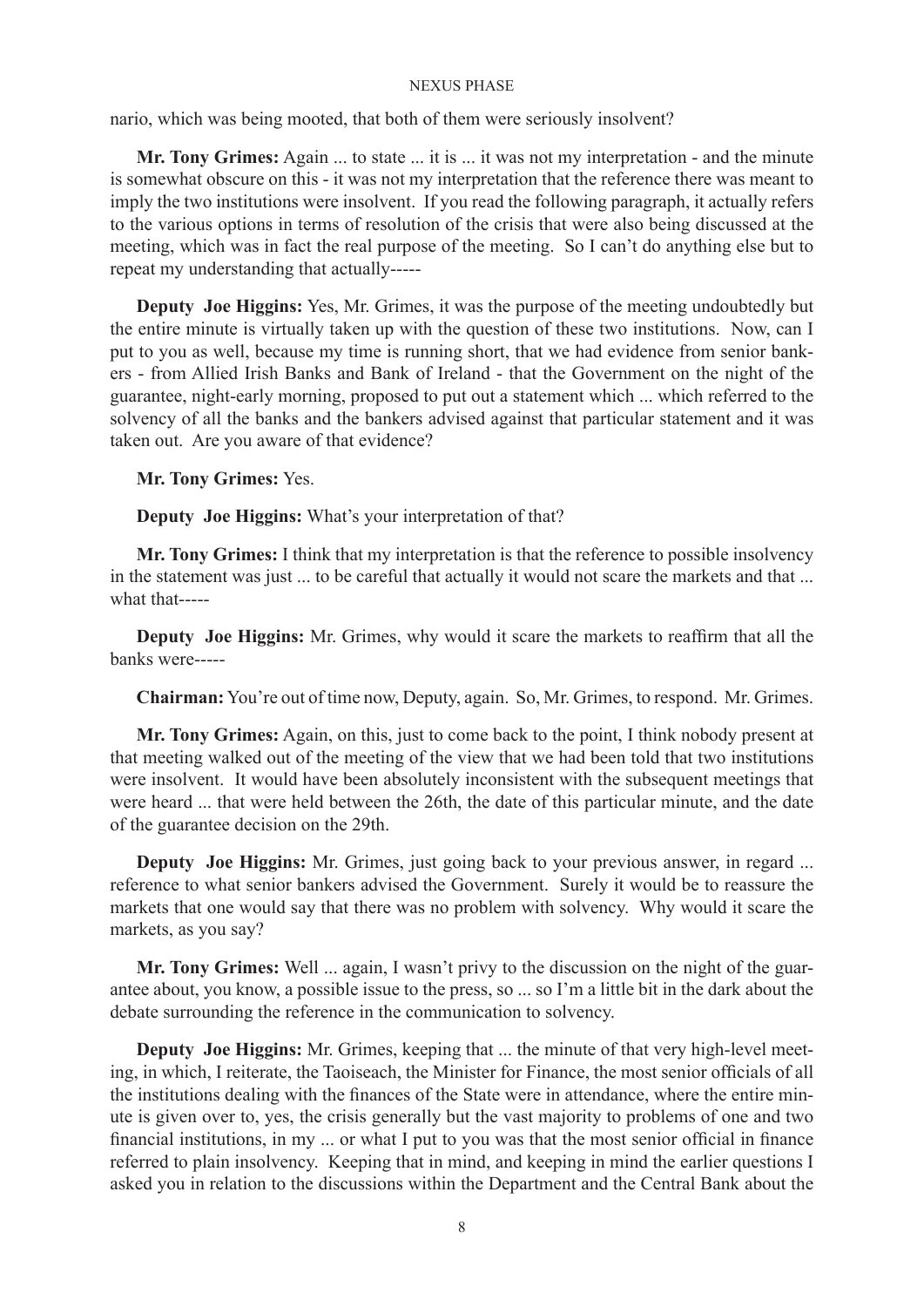process of providing emergency liquidity or emergency lending assistance not being possible where institutions were deemed to be ... deemed to be insolvent, but would need a guarantee to have such assistance, can I put it to you that a reasonable person would say that what we have here is an explanation for the guarantee that was given on 28-29 September? In other words, that it was to cover over the fact that two institutions were insolvent, that this was known at the highest level of the State, the political and the financial ... the political leadership and the financial leadership of the State, and that the guarantee was given in order to-----

**Chairman:** You'll have to allow the witness to respond and you're going to run out of time.

**Deputy Joe Higgins:** -----to allow those institutions to survive?

**Chairman:** Okay. And when I take your reply I'll be moving on now, okay? Mr. Grimes.

**Deputy Michael McGrath:** Chairman, a bit of consistency, please, in your application of the rules.

**Chairman:** Yes, I do appreciate that. Mr. Grimes?

**Mr. Tony Grimes:** Deputy, again, I would like to state very categorically that in my experience the representatives of ... you know, of the Central Bank, but also I think of others who were at the meeting, did not come out of that meeting with the view that we had been told that there was an insolvency situation in ... okay, in the two banks, and that we carried that information and point of view into the meetings that were held in the Taoiseach's Department on the 29th. It was clear, to me at least, that as we entered the meetings on the 29th, we were not talking about anything like certainty about the solvency ... about the insolvency of two institutions. The working assumption was they were under stress but solvent.

**Chairman:** Yes, and can I just round that off with you before I bring in Deputy O'Donnell. We'll come to Deputy Higgins later on in the wrap-up again. And I just want to bring up a document. It's a memorandum from Merrill Lynch, it's Sunday, 28 September, it's from Vol. 1, 12 May, it's TG ... it's TGR that that is ... but it'll come on your screen now in a moment, Mr Grimes. This is ... the overall situation here, as we understand from the 28th, is that the one party that was to have the fullest picture of each financial institution in the marketplace was the CBFSAI ... was your agency. And, if you ... what I'm asking you here to do is to comment from the Central Bank's collation and analysis and scrutiny of Irish financial institutions' advices on the liquidity and solvency of Irish financial institutions prior to the issue of the guarantee. Now, this document is the Sunday before the guarantee ... and it's the Merrill Lynch briefing document, and if you look at paragraph four, the very last sentence actually in it says "The liquidity issues facing Irish banks are compounded by investor concerns with regard to the high concentration of commercial property risk in their [prospective] portfolios." Now, this would show that there are major liquidity concerns developing there ... that the ... Merrill Lynch are saying that there are very big problems coming down the line. Would you care to comment upon what ... what was the Central Bank's reading and your own interpretation of that Merrill Lynch memorandum?

**Mr. Tony Grimes:** I think it was clear that it echoed a lot of the concerns and the knowledge that we had about the liquidity situation of the system, as a whole, and individual banks in that period. I mean, we had been tracking very carefully - I suppose for more than one year - the liquidity developments, you know, which affected every single bank. The Central Bank effectively organises the provision of liquidity to the individual banks on behalf of the Eurosystem.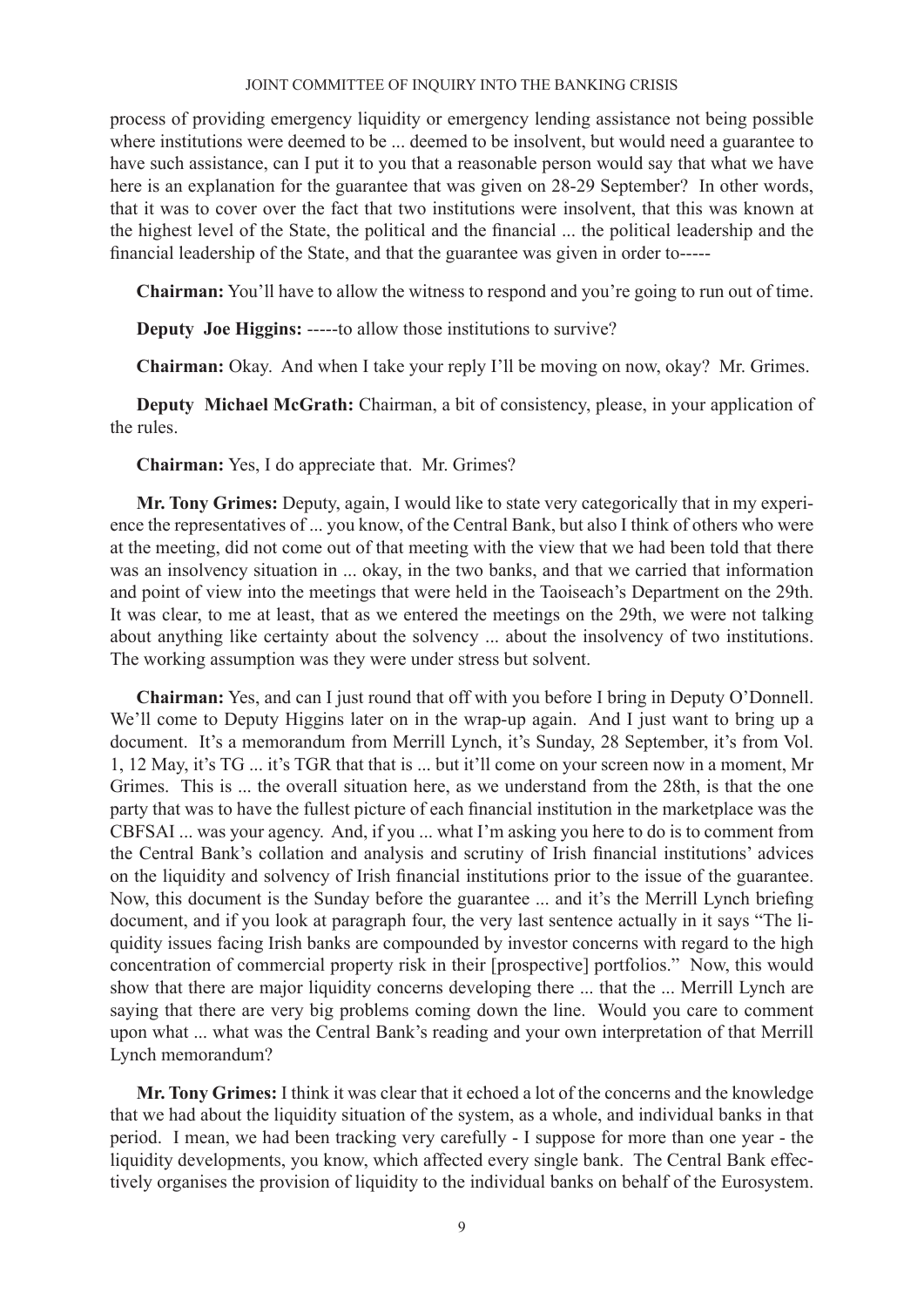So we were ... we could track very well the deterioration in the liquidity situation of each bank over those months. This was no surprise.

**Chairman:** But what has been said in the Merrill Lynch document here, Mr. Grimes, is that it's not just a liquidity issue, but there are particular concerns with regard to the concentration of commercial property, so it's the type of loan exposure, the concentration risks. So it's not just liquidity, that there's a whole load of other stuff here as well with regard to the type of lending model that was actually in place.

 So, was the exposure to the property market actually on your radar at that time along with the liquidity issue?

**Mr. Tony Grimes:** Well, it was, you know, obviously known. I mean the markets had been talking for, you know, nine months about the exposure to property, you know, of the major banks here. It, you know, had been subject to various reports in the market; indeed, it had been highlighted in financial stability reports for many years that there was, you know, a major exposure here, so it was no surprise. If you look at the movement of the share prices of the Irish banks over the previous six months or so, it was clear that market commentary tended to focus a lot on the banks' exposure to property. So this was saying no more than what, you know, everybody knew.

**Chairman:** Okay. Thank you. Deputy O'Donnell.

**Deputy Kieran O'Donnell:** I want to welcome Mr. Grimes. Mr. Grimes, can I take up ... you were a member of the financial, the ... a board of the regulator, correct?

**Mr. Tony Grimes:** I was, from 1 May 2008 onwards.

**Deputy Kieran O'Donnell:** Okay. So do you believe that a financial stability report took sufficient note of the concerns of the supervision during the period, we'll say, in which, which is the critical period in '08? So you were, you were director general of the Central Bank, but you were a member of the regularity board, which, obviously, was over supervision. So do you feel that, I suppose, in particular, that the financial, we'll say, stability report, particularly for '07 and '08, took account of the level of supervision and the concerns of the supervisory authority?

**Mr. Tony Grimes:** Just to go back, I, I think, took up my position about halfway through the production of the 2007, yes, FSR. It was published in the middle of November 2007, so I was involved in that to some extent. I think I set out in the written statement that we acknowledge now, of course, that that FSR did not fully anticipate the sort of crisis that occurred in the autumn of 2008.

**Deputy Kieran O'Donnell:** Can I just before you ... can I just put it in context? And, Chairman, I'd like to quote from Vol. 1, page 97, which is the Governor of the Central Bank at the time, John Hurley's, foreword to the financial stability report, and I quote, and he's speaking about, he says:

However, the Irish banks have negligible exposure [it's the third paragraph down] to the sub-prime sector, and they maintain relatively healthy by the standard measures of capital, profitability and [the] asset quality. This has been confirmed by the stress testing exercises we have carried with the banks.

So the two questions, I suppose, I want to ask there is that were those stress tests ... do you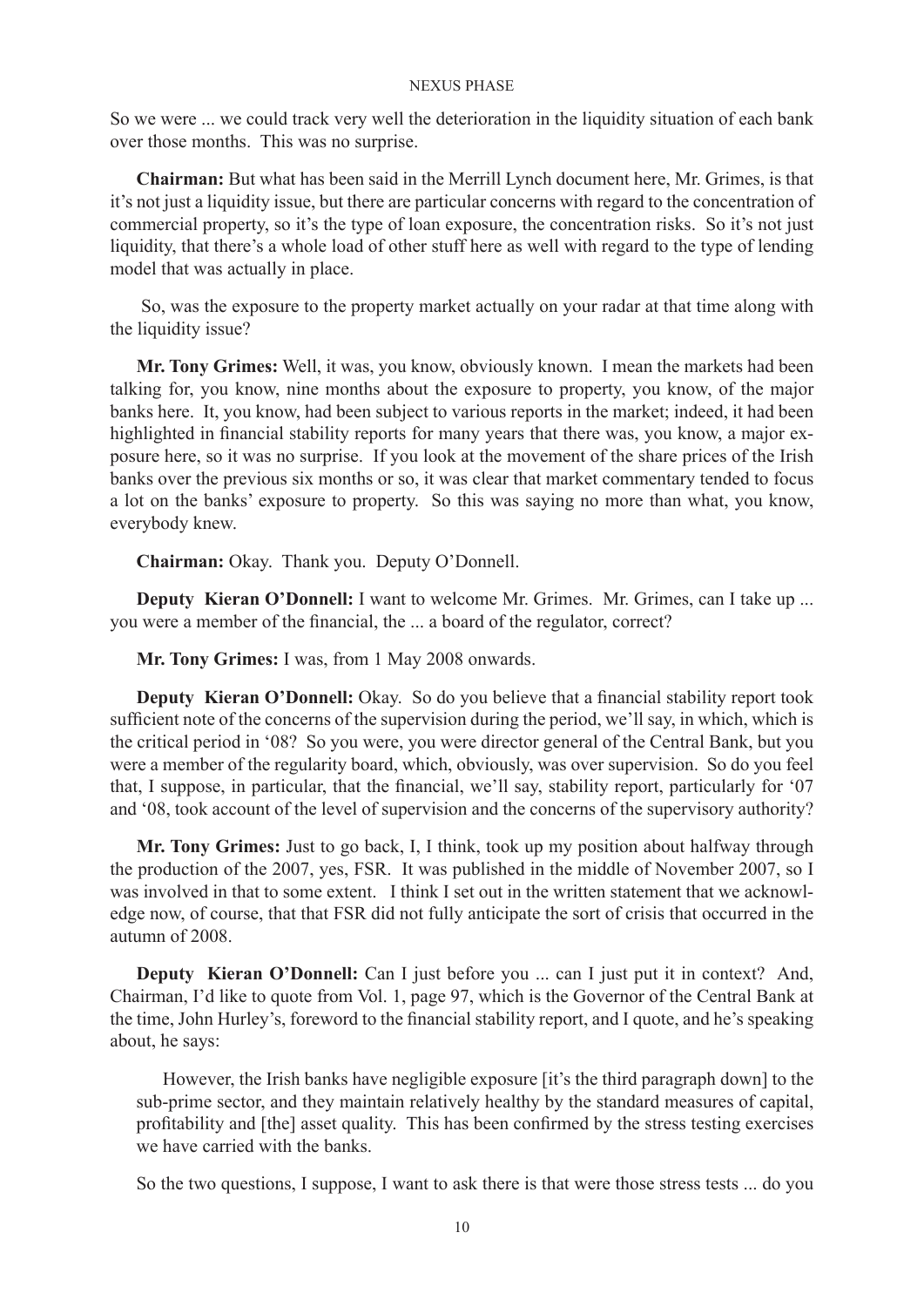believe that they reflected the concerns, we'll say, that were being expressed at the regularity board level of which you were a member of at the time? Did it come up for discussion in terms of the stress test of the banks with the Financial Regulator at the time and that board, that they'd concerns about the loan portfolios of the banks, stress tests, liquidity, profitability?

**Mr. Tony Grimes:** Okay. I think, though, I need to talk about the timing here. I was appointed to the board of the Financial Regulator authority on 1 May. The first meeting I attended was at the very end of May 2008. The last FSR to be published was done in November 2007. So, it wouldn't have been that current, of course, at the time I was appointed to the regulatory board. But I mean the issues that were identified in the FSR were the usual ones that, you know ... high rates of increase in credit, indebtedness and so on.

**Deputy Kieran O'Donnell:** I suppose the question, really, and the limited time ... because I don't want to ... when you ... in your time on the board of the financial regulatory authority from May 2008 onwards, which was a critical period, was there discussions at board level with the Financial Regulator, financial regulatory board, on the solvency of the banks, the liquidity of the banks, the stress tests of the loans, the problem with the quality of the loans, the high concentration in the construction sector, the overall viability of the banking sector itself?

**Mr. Tony Grimes:** Yes, I think, there was from time to time discussion there but less, I would say, in the context of the financial stability report of 2007 than in the context, you know, of the more recent developments which were occurring in------

**Deputy Kieran O'Donnell:** But in terms of the most recent developments that were occurring?

**Mr. Tony Grimes:** Yes, there was some discussion, obviously, from time to time.

**Deputy Kieran O'Donnell:** In '08?

**Mr. Tony Grimes:** In '08.

**Deputy Kieran O'Donnell:** And were they serious discussions?

**Mr. Tony Grimes:** I think to some extent they were. They were looking at developments on the liquidity side, in particular ... they noted, though, in particular what was happening to individual institutions ... there was a lot of interaction with one institution in particular-----

**Deputy Kieran O'Donnell:** Would you be comfortable naming that institution, Mr. Grimes?

**Mr. Tony Grimes:** Well, it was Anglo at that time-----

**Chairman:** Be careful now.

**Deputy Kieran O'Donnell:** Okay and in that context, what particular issues were coming to the fore in relation to that institution?

**Mr. Tony Grimes:** Apart from the issues which subsequently became the subject, you know, of legal issues ... yes, there was obviously issues to do with liquidity, with market views on concentration on property and that that was a major reason for the very significant decline in the share price of Anglo, which was relatively worse than that of other Irish institutions at the time and certainly, there was concern around those issues.

**Deputy Kieran O'Donnell:** Would be fair to say in conclusion at this point that a sig-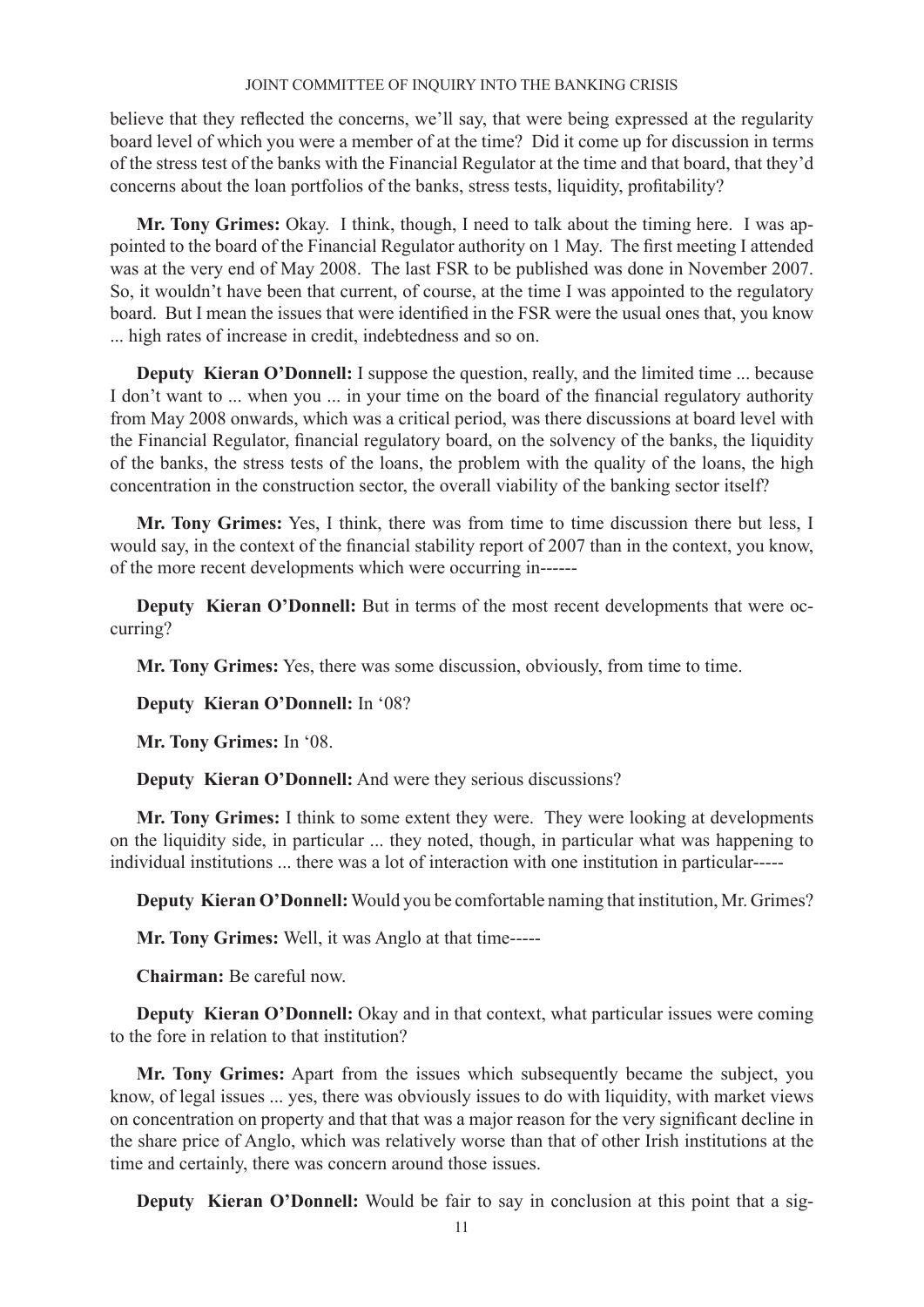nificant portion of the time of the financial regulatory board was taken up with discussing the circumstances of Anglo? Of this institution?

**Mr. Tony Grimes:** Yes, but, I suppose, as a new member of the board, I was also taken with the number of regular regulatory issues that came before the board that actually absorbed a fair bit of the time of the board in terms of consumer issues but not just consumer issues, the process, you know-----

**Deputy Kieran O'Donnell:** Can I move on to an area-----

**Mr. Tony Grimes:** -----and other issues and so on.

**Deputy Kieran O'Donnell:** -----the round-table discussions, did you chair those?

**Mr. Tony Grimes:** I chaired one of them.

**Deputy Kieran O'Donnell:** Which was the February------

**Mr. Tony Grimes:** Which was the 2008.

**Deputy Kieran O'Donnell:** In February 2008.

**Mr. Tony Grimes:** In February 2008.

**Deputy Kieran O'Donnell:** Can you explain how often and what was the round-table discussions?

**Mr. Tony Grimes:** It was a meeting which was organised by the Central Bank and by the regulator-----

**Deputy Kieran O'Donnell:** And how often?

**Mr. Tony Grimes:** -----which typically followed on from the publication of the financial stability reports. So, there would be a gap of a few months and the purpose of the meeting was to ... to outline to the banks the particular issues contained in the financial stability reports to make sure that the issues were fully understood by the banks and, most importantly probably, to get the feedback from the banks about the issues raised.

**Deputy Kieran O'Donnell:** And you chaired that in which meeting?

**Mr. Tony Grimes:** In February 2008.

**Deputy Kieran O'Donnell:** Which obviously was coming into a very critical period.

**Mr. Tony Grimes:** It was.

**Deputy Kieran O'Donnell:** What did you discuss with ... what banks were present?

**Mr. Tony Grimes:** I think that all the six domestic banks were there, in addition to two or three of the banks who would have been relatively active in the retail market, so-----

**Deputy Kieran O'Donnell:** Okay.

**Mr. Tony Grimes:** -----I think if my memory is right, about nine banks.

**Deputy Kieran O'Donnell:** Nine banks. And what would have been discussed ... what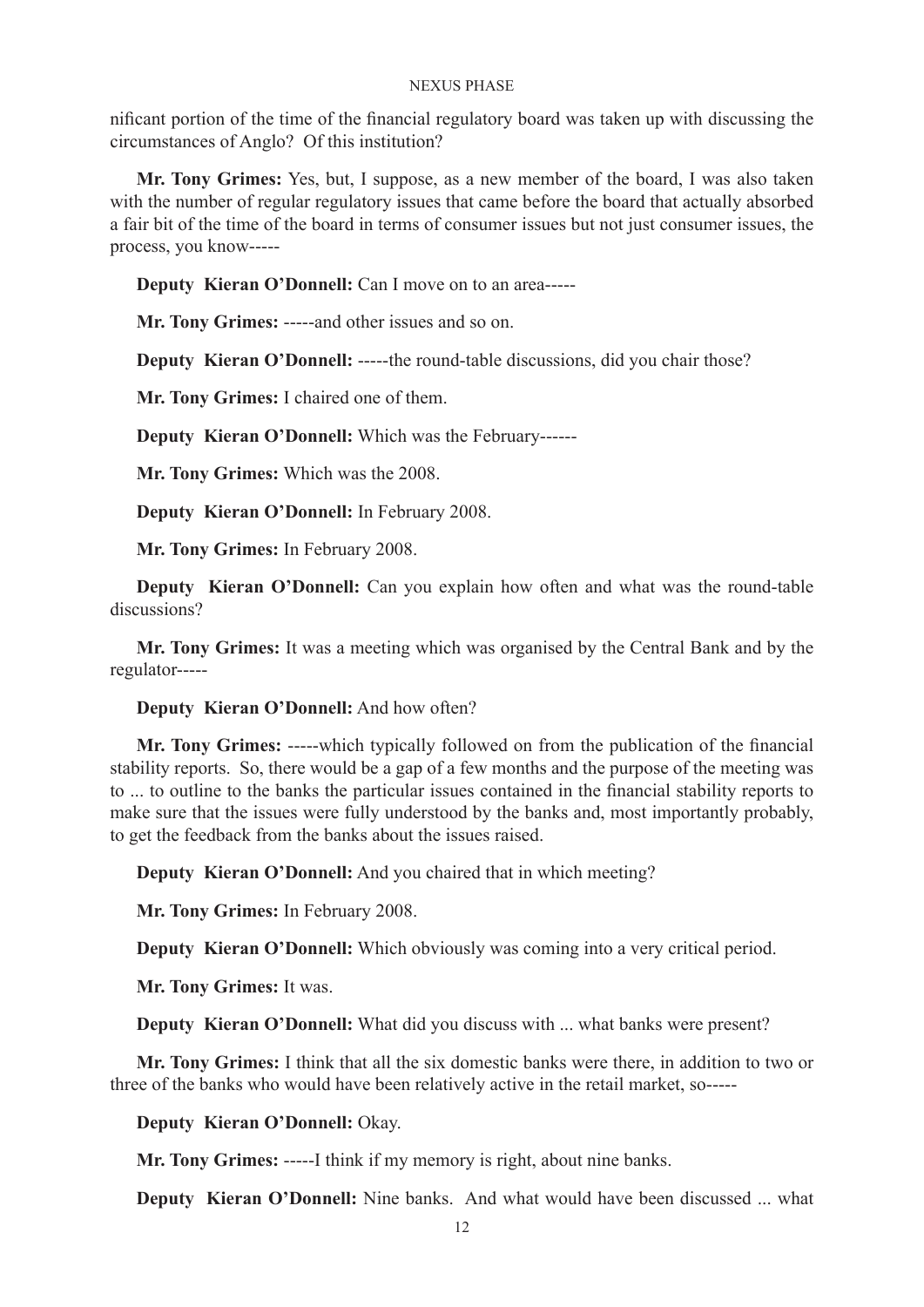would have been the primary issues?

**Mr. Tony Grimes:** There would have been a presentation by some of the authors of the FSRs. They would have ... yes ... actually outlined the principal messages contained in the ... in the reports in two or three sessions. And then there would have been I suppose, yes, a wideranging discussion that was aimed at hearing the responses from the banks on the messages conveyed.

**Deputy Kieran O'Donnell:** In ... in your witness statement, Mr. Grimes you state that ''Liquidity issues were also raised at the Roundtable with the banks in February 2008''. In what form did that ... what way did you raise that liquidity? Was solvency raised with the banks at that time?

**Mr. Tony Grimes:** I don't recall solvency being raised as such. But it would have been implicit, to some extent in some of the messages, you know, contained in the reports. Liquidity was a more topical issue at the time in terms of the liquidity flows and what was happening in the marketplace. But again, in general terms, because the nature of the meetings was such that none of the banks are likely to be very explicit about their own circumstances.

**Deputy Kieran O'Donnell:** Was the meeting ... would you regard the meeting as a regular meeting or at that time would you regard it as a crisis meeting?

**Mr. Tony Grimes:** It was a regular meeting but I suppose the subject matter was conditioned by the fact that in February 2008, the liquidity issues had been around for some time. So there was more focus on liquidity issues than might have been the case in previous round-tables.

**Deputy Kieran O'Donnell:** And did you regard liquidity issues at that time as being of an urgent nature?

**Mr. Tony Grimes:** I think so, yes. I mean we, in the Central Bank had sight of what was happening. We had sight of the tensions in the liquidity markets, which occurred right up from the beginning in Northern Rock and more especially about the ... around the year-end 2007, they abated somewhat at the beginning of 2008 and ... but were still there and they were apparent from the increase in the, in the volume of funding that the domestic banks were taking from the ECB.

**Deputy Kieran O'Donnell:** Can I move on to the period at which you were acting Governor which was from 19 July to 15 September and just to look at that period? And I suppose, the things I want to discuss on are the type of representations, views or advices that were provided by the Central Bank to the Government or the other advisers regarding the bank guarantee and the extent of the discussions with Government. And you might also discuss your interaction with officials of the ECB, including the ... Jean-Claude Trichet on the options being discussed. So you might just give me an idea of ... of the type of areas that were being discussed around the guarantee at that time and just that two-month lead in which you were acting Governor at the time.

**Mr. Tony Grimes:** Yes. The two-month period which began in July, but that in reality only began in August when I attended a meeting in Frankfurt of the Governing Council and from then until mid-September.

**Deputy Kieran O'Donnell:** What, what date was that in August with ... in Frankfurt?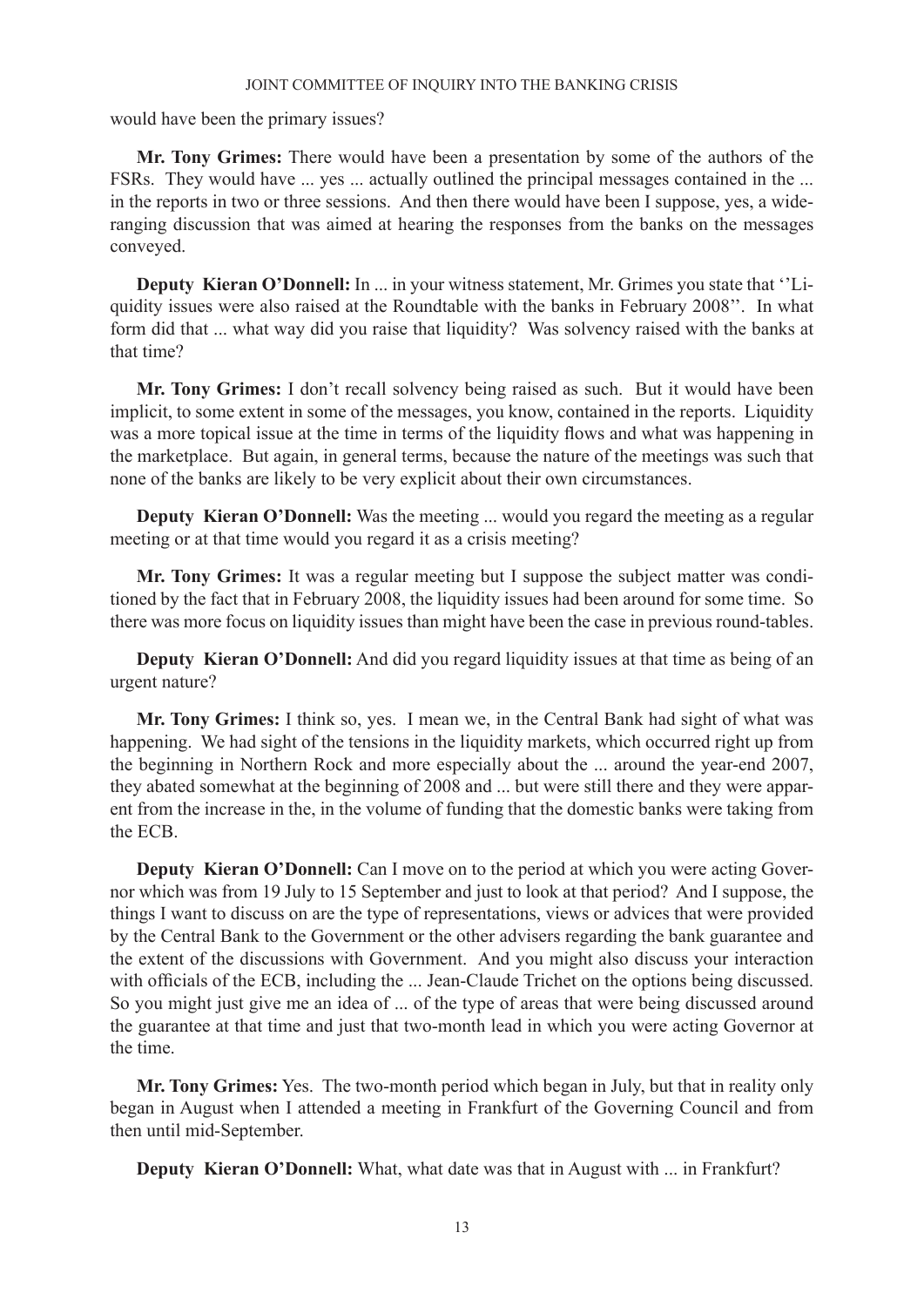**Mr. Tony Grimes:** It would have been early August.

# **Deputy Kieran O'Donnell:** Okay.

**Mr. Tony Grimes:** And so, actually from that period ... and I am restricted a little bit in what I can say. I can really only talk in general terms about this. But there would have been concern in Frankfurt, I think, about what was ... what was happening in the global markets. But at the same time, there was a view in Frankfurt I think that ... or should I say, you know, there was no view in Frankfurt that we were heading into the spiral that we all headed into in September. But there was increasing concern as we moved from August into September, about what was, what was happening. In September, in particular, and starting in September but moving on from there, there were a lot of issues in the markets-----

**Deputy Kieran O'Donnell:** Had you another meeting in Frankfurt early September?

**Mr. Tony Grimes:** There was a meeting also in early September.

**Deputy Kieran O'Donnell:** How early would that have been, first week?

**Mr. Tony Grimes:** The first few days.

**Deputy Kieran O'Donnell:** Okay, and you might just take us to there in terms of your interaction with ... with Jean-Claude Trichet and the ECB and their view on, in terms of Ireland and the banking sector.

**Mr. Tony Grimes:** I think the views were, in very general terms, about the issues which affected all of the member states at that time It was normal that there would be a full discussion but you have to recall that meetings of the ECB are conditioned more by what's happening in the euro area as a whole and do not actually look at the individual member state's circumstances.

**Deputy Kieran O'Donnell:** I suppose what I want-----

**Mr. Tony Grimes:** Because you're required to take a euro area-wide view.

**Deputy Kieran O'Donnell:** In the limited time I have, Mr. Grimes, what was the general policy around saving or not saving banks in terms of any bank ... no bank to fail, in terms of the approach from the ECB?

**Mr. Tony Grimes:** Well, I think that issue only became live after, I think, the middle of September and particularly after the Lehman's affair and even more particularly towards the weekend before our guarantee, which would have been 27th, 28th, 29th of the month. I wasn't privy at all to all the interactions between the ECB and the Central Bank over the period. The Governor had returned to take up his position around mid-month-----

**Deputy Kieran O'Donnell:** So you'd no specific discussions with the ECB in your tenure around how to ... the approach on the Irish banking situation?

**Mr. Tony Grimes:** There were discussions in general terms about the tensions in the markets and, in particular, how the ECB would respond in terms of liquidity issues and over that, if you like, over that time there were a lot of very special liquidity interventions, some of them co-ordinated by the Bank of England and the Fed and the Swiss Bank, so a lot of the attention focused, you know, on the global markets and the role that the ECB could play in this area as part-----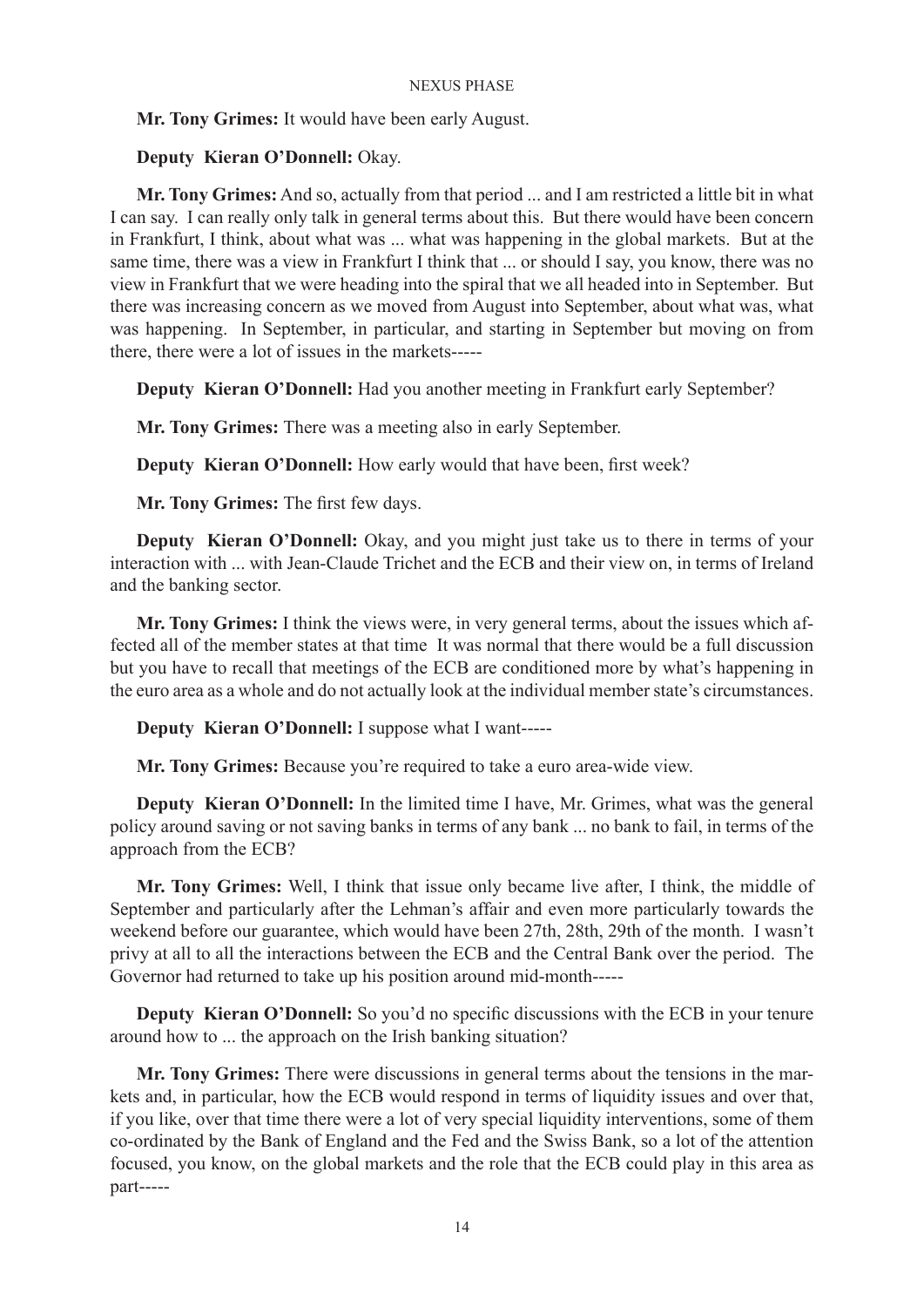**Deputy Kieran O'Donnell:** What would ... what was your interaction with Government during your time, tenure as Governor of the Central Bank-----

**Chairman:** On the same issues.

**Deputy Kieran O'Donnell:** -----on the same issue, in terms of the bank situation and giving advice in terms of a potential bank guarantee and so forth?

**Mr. Tony Grimes:** I don't recall any specific interaction with the Minister at that time but, of course, we would have been frequently meeting in the DSG format, which contained the senior officials from the Department and the regulator and the NTMA at that time, so I don't recall specifically meeting the Minister over that period, but the intensity of the meetings was quite high.

**Deputy Kieran O'Donnell:** When you say the intensity, what was generally the ... the general-----

**Mr. Tony Grimes:** I suppose it was all concerned with reporting on crisis management issues, with trends in liquidity and with planning for what might happen in a worst-case situation.

**Deputy Kieran O'Donnell:** And what do you think? Do you believe ... What was the ... the defining moment in terms of the banking crisis for Ireland?

**Mr. Tony Grimes:** I think the Lehman's issue was, you know, a major one. I mean, you could see that from the perspective of the ECB as well, that the concentration on having to put in place special liquidity issues became very intense from that time and I guess the system as a whole was following issues like what was happening with Freddie Mac and Fannie Mae, AIG and all the events in the US, in particular. So it was building up to the end of the month when, I think, the real issues emerged over the weekend in Europe in terms of some of the European banks which required special interventions.

**Deputy Kieran O'Donnell:** Now, are you ... you were present in Government Buildings on the night of the guarantee, Mr. Grimes, is that correct?

**Mr. Tony Grimes:** I was, for some of the meetings.

**Deputy Kieran O'Donnell:** What meetings were you present at?

**Mr. Tony Grimes:** I was present for the initial exchange of views about what the remedies were, what the crisis was, what the liquidity situation of the individual-----

**Deputy Kieran O'Donnell:** Were you asked for your opinion, Mr. Grimes?

**Mr. Tony Grimes:** I ... I think I was asked for my view on the liquidity situation and about the quality of collateral for-----

**Deputy Kieran O'Donnell:** What view would you have given on the night, Mr. Grimes?

**Mr. Tony Grimes:** I would have said, in respect of one individual bank, that the collateral that we had was probably adequate in the light of the haircuts that we had taken to ... on the funds that we advanced to that bank.

**Deputy Kieran O'Donnell:** And was that in respect of ELA funding?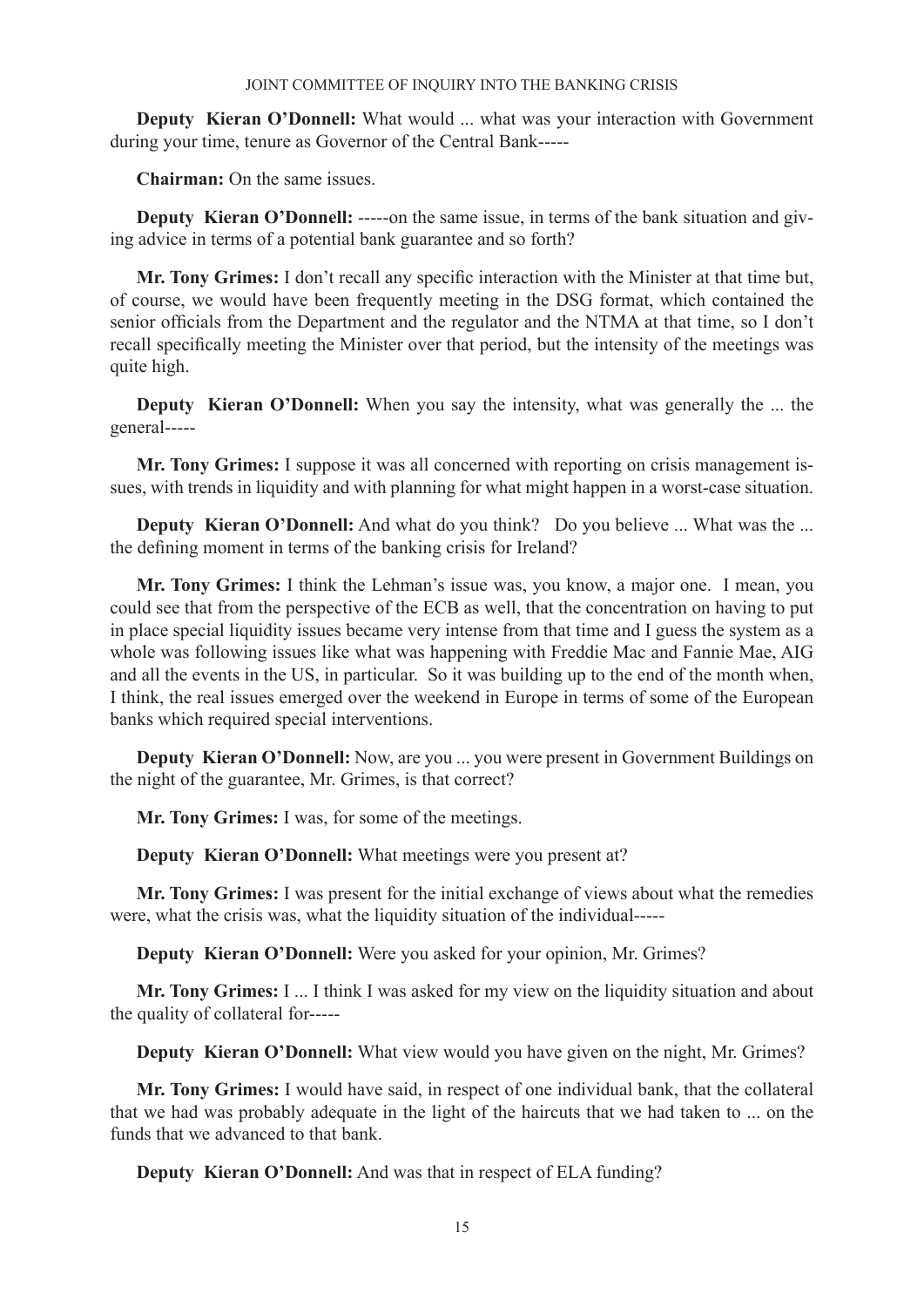**Mr. Tony Grimes:** No. Okay, not at that stage.

**Deputy Kieran O'Donnell:** So what type-----

**Mr. Tony Grimes:** It was standard-----

**Deputy Kieran O'Donnell:** ECB funding?

**Mr. Tony Grimes:** Sure, ECB's funding.

**Deputy Kieran O'Donnell:** And were you taking major discounts on the ... on the collateral at that time?

**Mr. Tony Grimes:** Yes, we were. But the haircuts that we took were determined not by our own requirements, but by ECB collateral policy, which determined the particular type of haircut for the assets which were used in the collateral operations.

**Deputy Kieran O'Donnell:** And what level of ... of discount are we talking about on ... on the collateral being offered, the loans being offered?

**Mr. Tony Grimes:** I'm not sure if I can answer that, but if you feel it's okay-----

**Chairman:** Well, you needn't be specific but can you confirm that that matter was being discussed?

**Mr. Tony Grimes:** It was discussed and ... and the level of haircut was quite significant.

**Deputy Kieran O'Donnell:** Had that been going on for some time, Mr. Grimes?

**Mr. Tony Grimes:** In terms of the size of haircut?

**Deputy Kieran O'Donnell:** No, both the size in haircuts and how long had this type of haircut been in place for collateral being provided for the ECB for funding.

**Mr. Tony Grimes:** Well, I mean ... yes, as I say, there was nothing specific to that individual bank in terms of ... of the size of the haircut. The size of the haircut was in line with general ECB policy on collateral-----

**Deputy Kieran O'Donnell:** I accept that.

**Mr. Tony Grimes:** It just depended on the particular mix of assets.

**Deputy Kieran O'Donnell:** The question ... the question, I suppose, I'd like to know is that, how long would that ... had that type of haircut been ... been posed on that institution with the ECB, in terms of funding from the ECB?

**Mr. Tony Grimes:** It would've been in place for as long as it was accessing funds, you know, which was over a year or more, I'm sure, from the ECB, under its standard ECB funding arrangements.

**Deputy Kieran O'Donnell:** And that's obviously one institution that ... am I at liberty to name, Chairman?

**Chairman:** No, you're not.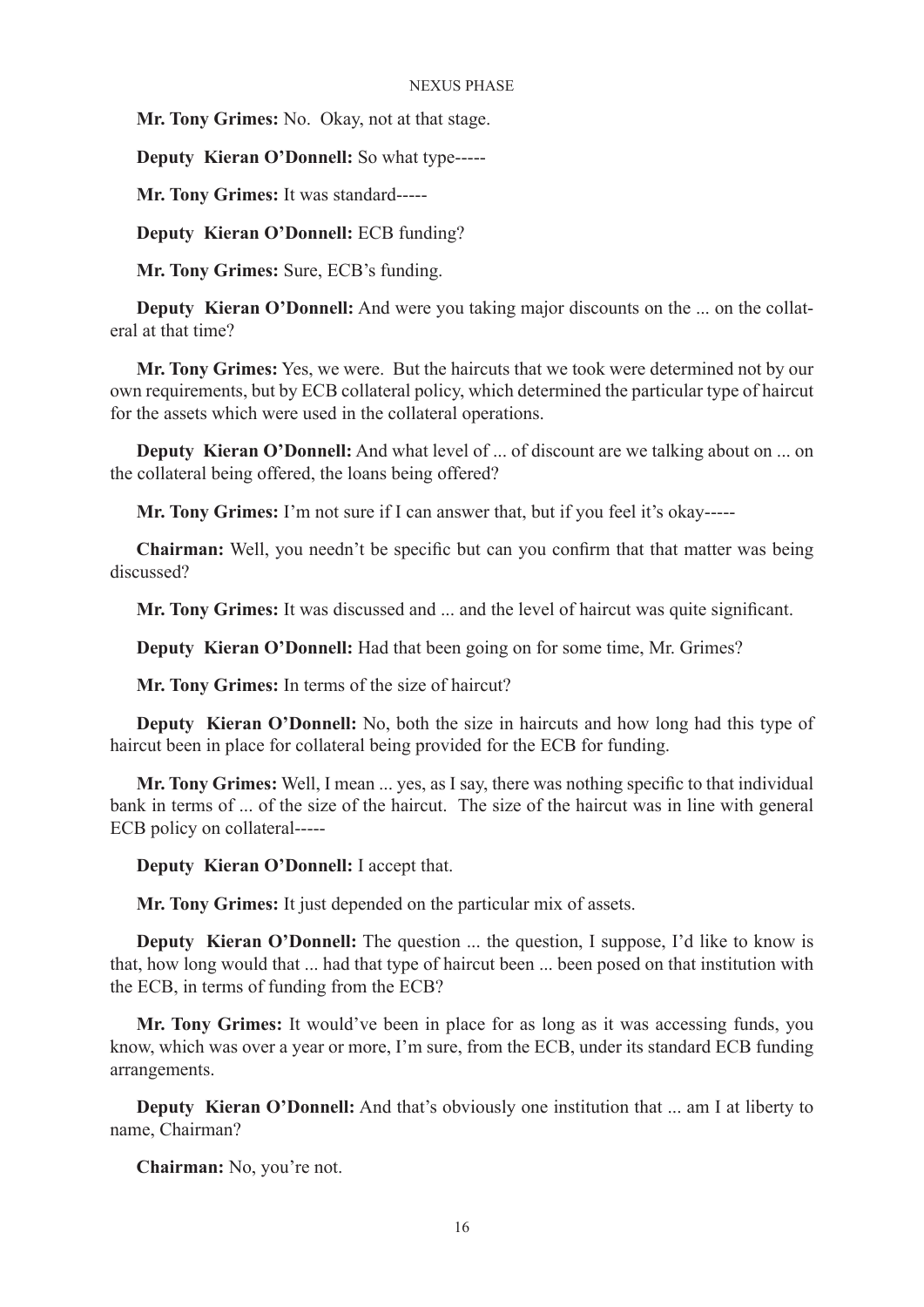# **Deputy Kieran O'Donnell:** Okay.

**Chairman:** And please ... and don't even slip it out there by accident either because I'll have to reprimand you, Deputy, for breach of-----

**Deputy Kieran O'Donnell:** Well, I ... I think it's ... it's ... it's a bit like the elephant in the room that ... that the ... we have an institution here that, clearly, was getting major discounts on its collateral in terms of what the haircuts, as you call it, from the ECB, over a long period of time. Would that not indicate, Mr. Grimes, that there was ... that the level ... that the type of loans that ... that were in place in this institution were of low quality?

**Mr. Tony Grimes:** Okay. Deputy, I must insist on this, because it's, you know, important. The haircuts applicable to any institution are determined by general policy of the ECB, bear no relationship to the particular institution other, in so far-----

**Deputy Kieran O'Donnell:** No, I'm not ... no and I'm not saying-----

**Chairman:** I have to allow him finish, and then I'll bring you in.

**Mr. Tony Grimes:** Other, in so far as the type of assets they offer, would have particular characteristics.

**Deputy Kieran O'Donnell:** But ... but I would think it would be reasonable to say ... I'm not talking about a specific institution, but, clearly, the level of discount that's applied in respect of ... if you're giving over something that is a loan of a value of, we'll say, €1 million, and you're getting back only 50% of that by way of ... of funding from the ECB, that's clearly of a less quality than giving over  $\epsilon$ 1 million and getting back  $\epsilon$ 900 million, so ... is ... is the haircut not an indication of the quality of the loans?

**Mr. Tony Grimes:** It is in part, but actually it just reflects the type of ... the type of asset they have. And, just to be fair to the institution involved, it's as much that they hadn't what we call market driven ... marketable securities in their portfolio. Much of the portfolio was in ... in the form of individual loans, and the haircut automatically, across the system, applicable to individual loans, tend to be higher, because of the nature of those.

**Deputy Kieran O'Donnell:** And did you have concern over ... that it was over a long period of time that that level of haircut had been applied on any institution? Is it ... would it be a cause of concern to the Central Bank?

**Mr. Tony Grimes:** Well, it was a cause of concern that domestic institutions for a year or more were using more collateral in their ECB operations than we would have been comfortable with, for sure.

**Deputy Kieran O'Donnell:** Okay, and, just, I suppose, to follow on from that, you finish out ... in terms of your ... you were present at the first meeting on the night of the guarantee. Were you present at any further meetings?

**Mr. Tony Grimes:** I ... I was also in ... towards the end of the evening with a meeting with the banks, when, I think, I replaced John Hurley, who left about 1 o'clock or so, and I took his place at that time.

**Deputy Kieran O'Donnell:** And what ... what happened at subsequent meetings that you attended?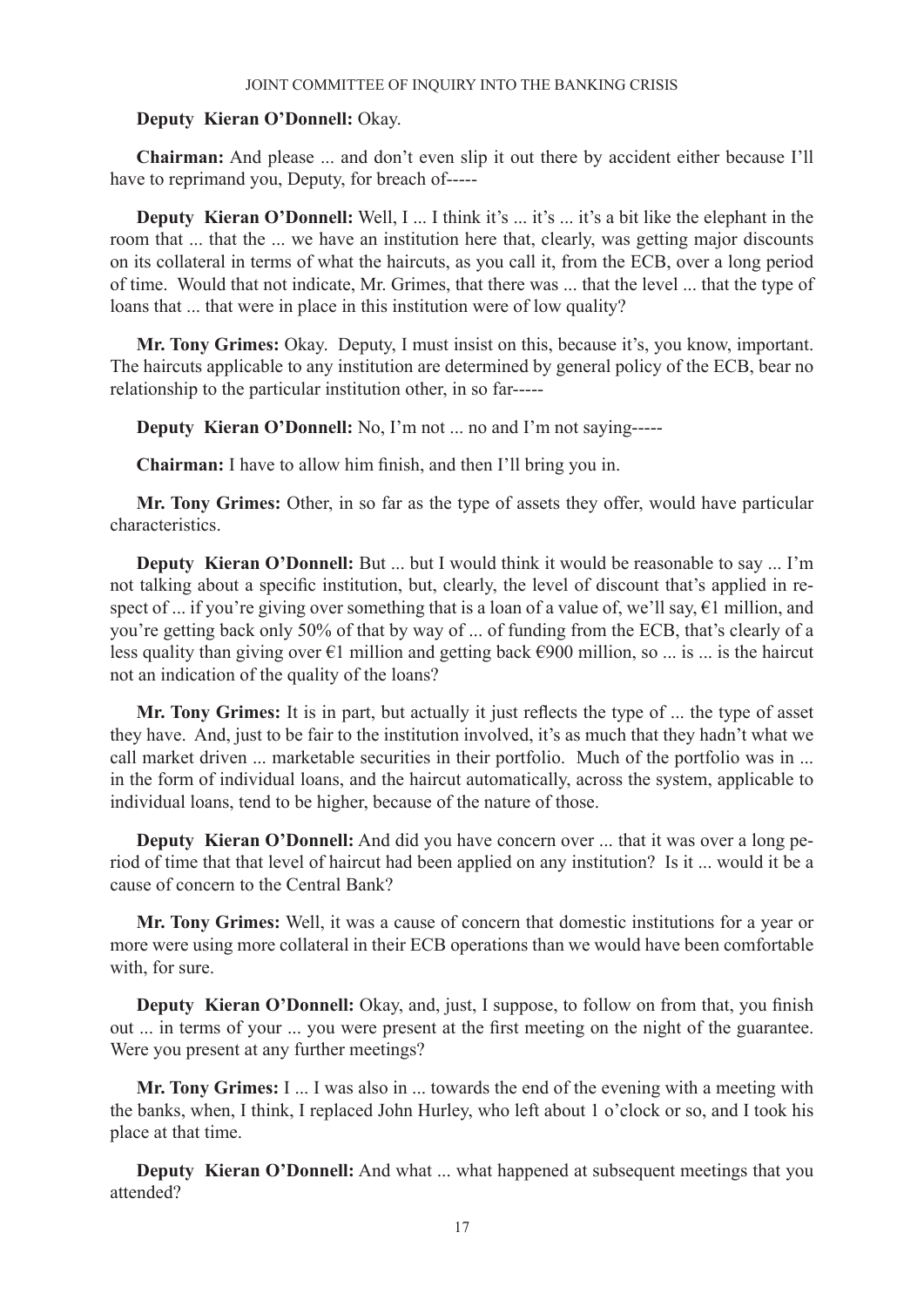**Mr. Tony Grimes:** The subsequent meeting was after the decision on the guarantee was taken. It was after the banks had come back with the offer to provide funds to Anglo, for some days up to a week, so the purpose of the meeting was more tying up the loose ends, to some extent.

### **Deputy Kieran O'Donnell:** And can I finish on one point?

**Chairman:** Last question?

**Deputy Kieran O'Donnell:** Yes, last question, Chairman, thank you. Finish up on one point. The big issue around the night of the guarantee is clear around the issue of solvency versus liquidity. The question I have to ask is: what would have been the test of the Central Bank would have looked at to ensure that the Irish banks were solvent on the night of the guarantee?

**Chairman:** Okay, thank you, Deputy. Mr. Grimes.

**Mr. Tony Grimes:** I suppose that we would have been informed by a number of factors. One of them would have been the assurances from the regulator that there was not a solvency issue, but I think that we would probably also have taken, somewhat into account, some of the issues in the marketplace that were out there, and ... but, formally speaking, we had no indications that any of the banks were insolvent. They were meeting all of their regulatory requirements and so on. If you took a forward looking view I ... I contend that it still wasn't obvious that there was a serious insolvency issue at that time, because to think that a bank is actually insolvent, you really have to understand the loan book. If we're ... if we're operating on the commercial property side you have to, you know, evaluate the collateral, you have to evaluate the loan-to-value ratios, you have to evaluate whether the size of any capital losses are likely to eat through what would be the buffers of capital in place, and it's important to bear in mind, I think, that many of the ... of the catastrophic falls in the ... in the value, particularly of commercial property at the time, occurred subsequent to the introduction of ... of the guarantee. I mean, the fall in ... in the commercial property market, if my figures are right, were what was about 3% in quarter 1 of 2008, but the rate of ... of decline increased to about 15% in quarter 3, 2008, and about 19% in quarter 4, 2008. So, I think a lot of the destruction in value occurred subsequent to the introduction of the guarantee, and reflected, I think, in many respects, the meltdown, okay, in the financial markets as a whole. But they're also the read across to conditions in our local markets and in the economy here.

**Chairman:** Okay, thank you. I just want to deal with one matter before I bring in Deputy O'Keeffe. Just one particular matter with regards to the financial stability round-table discussions that took place with the Governor of the Central Bank and with the banks themselves, and that's to do with the aggregate lending exposure of the banks. Deputy O'Donnell touched on this, and I touched on it earlier when I was speaking to you as well. Was there dialogue taking place regarding the change in funding of banks and the concentration of bank lending on the property sector at these meetings?

**Mr. Tony Grimes:** In the round-table meeting?

**Chairman:** Yes.

**Mr. Tony Grimes:** It would have been referred to in the presentation that was given to the round table, to the members of the banks at the round table. But you have to recall it would have been in general terms, you would not expect very specific reactions from individual banks there in light of the fact that their competitors were sitting around the table in the same room.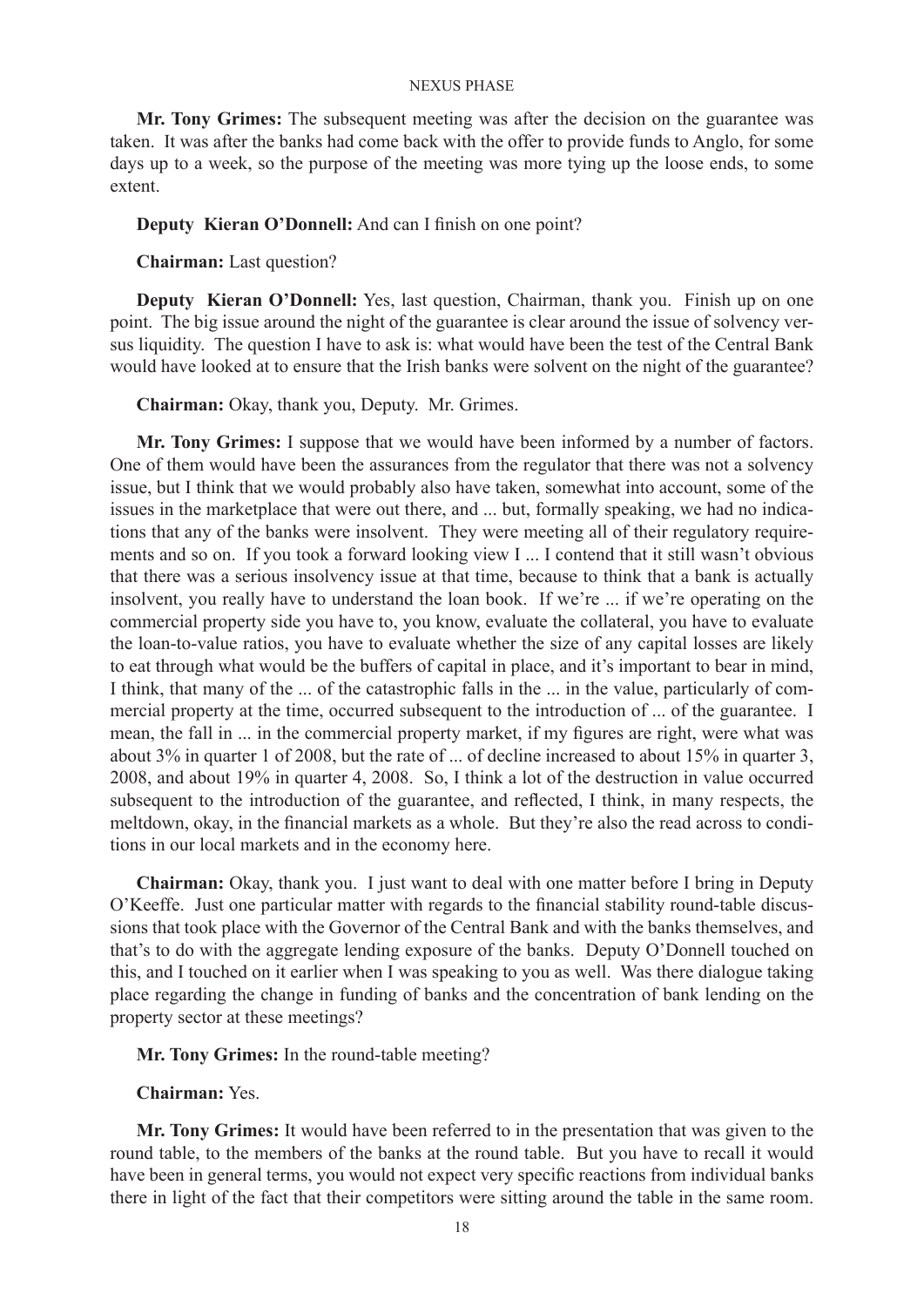So their reactions tended also to be in general terms.

**Chairman:** Okay. But was this seen as a concern or was it seen as something that needed to be attended to, or was it something that was seen that required an action, either by your side of the house or by the banks themselves?

**Mr. Tony Grimes:** Well, I think it should probably be read in the context of the message of the 2007 FSR, which recognised a lot of the issues that you talked of, the increase in concentration in property, even though some of the aggregates had actually started to improve in 2000, you know, in the period. But it would have been referred to in the presentation, the fact that the concentration in property was still high, at the time we were speaking there were just the first signs, I think, of a decline in the commercial property market. So it would have been a concern certainly of the bank in its presentation.

**Chairman:** And in regard to any difficulties that might arise coming down the lines Mr. Grimes, was there any consideration given to the shock absorption capacity of the banks in that regard, how would they deal with it if it were to happen?

**Mr. Tony Grimes:** No.

**Chairman:** And was that on your radar or on the bank's radar?

**Mr. Tony Grimes:** I think it was not something the banks actually focused on, I think if you asked them individually at the time, they would not have recognised that it was a major solvency issue for them at that time. Certainly there were no strong views expressed at the round table that recognised this as a major threat at the time.

**Chairman:** That was the banks' analysis and views. What was the Central Bank's analysis and view?

**Mr. Tony Grimes:** Well, we had pointed out the risks in the report. The purpose of the meeting was to put that message out there to elicit the reaction from the banks and to see if further action was necessary.

**Chairman:** And what action did you take upon highlighting this as a difficulty, what action was then taken by the Central Bank?

**Mr. Tony Grimes:** I think at the stage that we are talking about, which was spring of 2008, there was probably an awful lot ... there was not a lot that, you know, we might have been able to do. What we were doing all the time, in the background of course, was working on the contingency arrangements and they had been in place since the beginning of 2008, in fairly serious terms, in terms of what the authorities would actually do.

**Chairman:** No, but I actually ... we can talk about contingency and measures and all the rest, but there was, you were saying this morning that there was a concern by the Central Bank with regard to the aggregate lending exposures of the bank, particularly in property and concentration levels. You had identified this to the bank. Did the bank take any action itself in this regard specifically?

**Mr. Tony Grimes:** At that time, I don't think so. I mean, yes the messages that we were putting out there were probably the same messages as had been espoused to the banks over the years and the meeting occurred also at a time when liquidity tended to be the major issue.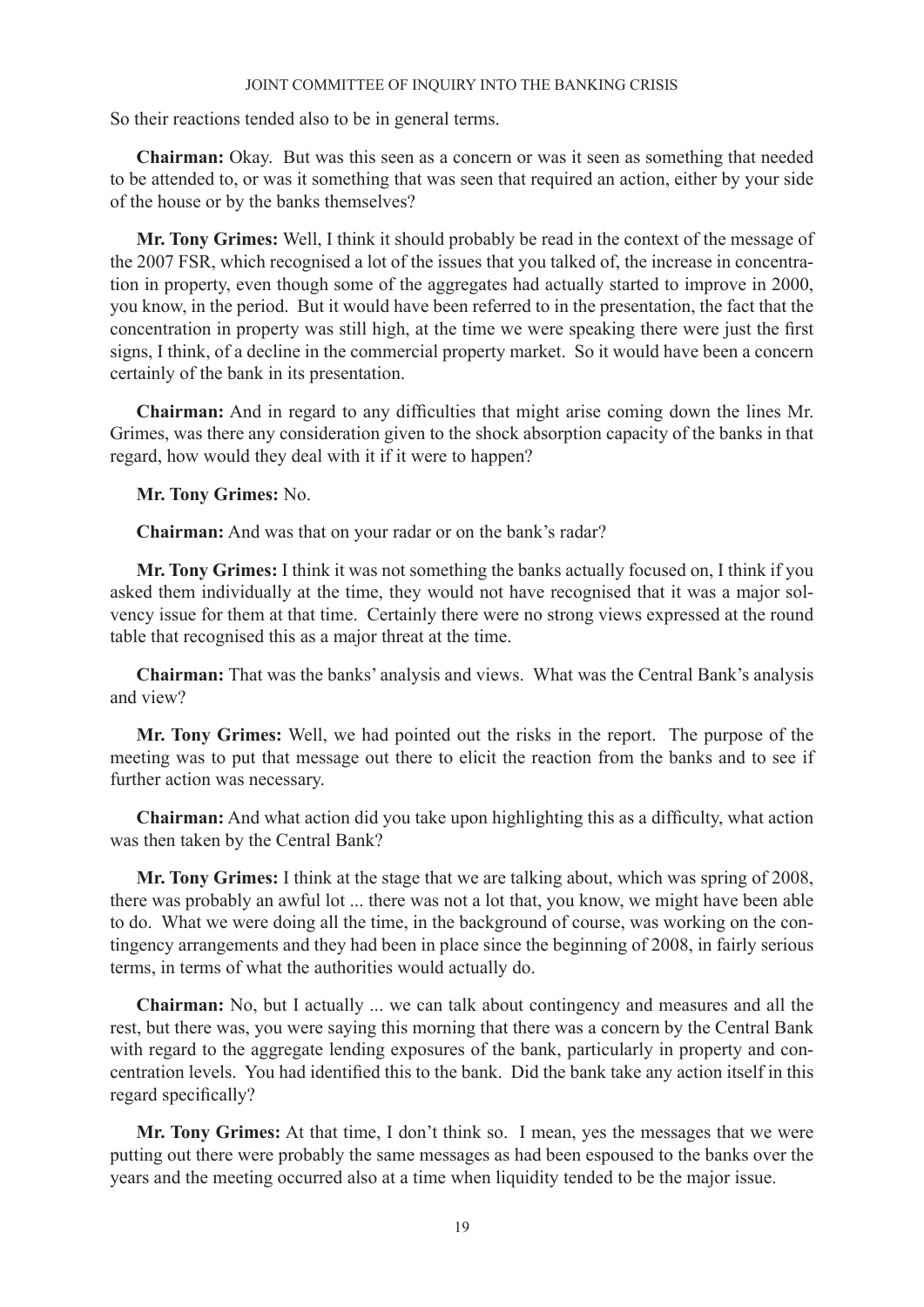**Chairman:** Okay thank you. Senator O'Keeffe. Senator, ten minutes.

**Senator Susan O'Keeffe:** Thanks Chair. Can you tell me Mr. Grimes, why do you think that the stress tests that were carried out by the bank, by the Central Bank, failed to foresee the severity of the crisis?

**Mr. Tony Grimes:** I should say at the outset that other than one of them, that did not occur in my time.

**Senator Susan O'Keeffe:** But you were senior manager at the bank.

**Mr. Tony Grimes:** I was but not ... I had nothing to do with stress tests, if you like.

**Senator Susan O'Keeffe:** Okay. So it is not something you can discuss.

**Mr. Tony Grimes:** But I mean, I can answer in general terms. It is clear I think that what was set out, what the risks were, were understated to some extent. There were issues on the methodologies employed and I think even though the people at the time felt they were in line with, you know, international standards, there were clearly some issues that arose in terms of the lack of second-round effects and so on.

**Senator Susan O'Keeffe:** At the time Mr. Grimes, as opposed to now with hindsight, do you think that the Central Bank was responding in a timely fashion? I am talking here between August 2007 and September 2008. As you were going in and out of work every day, did you think at the time that the Central Bank was responding in a timely fashion to the local dilemmas that were facing you and the international environment that was all around you?

**Mr. Tony Grimes:** When I look back at that period, I mean ... sorry.

**Senator Susan O'Keeffe:** No, sorry Mr. Grimes, I am asking you to recall at the time, did you think when you went in and out of work we're going a good job, we're doing a great job, we're doing a poor job, it's very difficult. What were you thinking?

**Mr. Tony Grimes:** Yes, I think that we were hit with a series of issues from the very beginning of my time in August 2007. That was the start of Northern Rock. From the very beginning of that time, we were really involved in crisis management issues. That absorbed a huge amount of the attention of the bank, as well as the interaction with the ECB in Frankfurt on similar issues. Were we doing a good job? We were certainly trying to prepare as well as we could, in case the contingency arose, that we had to respond to the sorts of issues which subsequently actually emerged.

**Senator Susan O'Keeffe:** Do you believe Mr. Grimes that the Central Bank was independent of Government?

**Mr. Tony Grimes:** I do.

**Senator Susan O'Keeffe:** Do you believe that the board of the Central Bank was independent of Government or, if you like, of political parties in general?

**Mr. Tony Grimes:** I do.

**Senator Susan O'Keeffe:** Do you recall whether the Central Bank met with any representatives from the Construction Industry Federation in the time that you were discussing and the time that you were involved?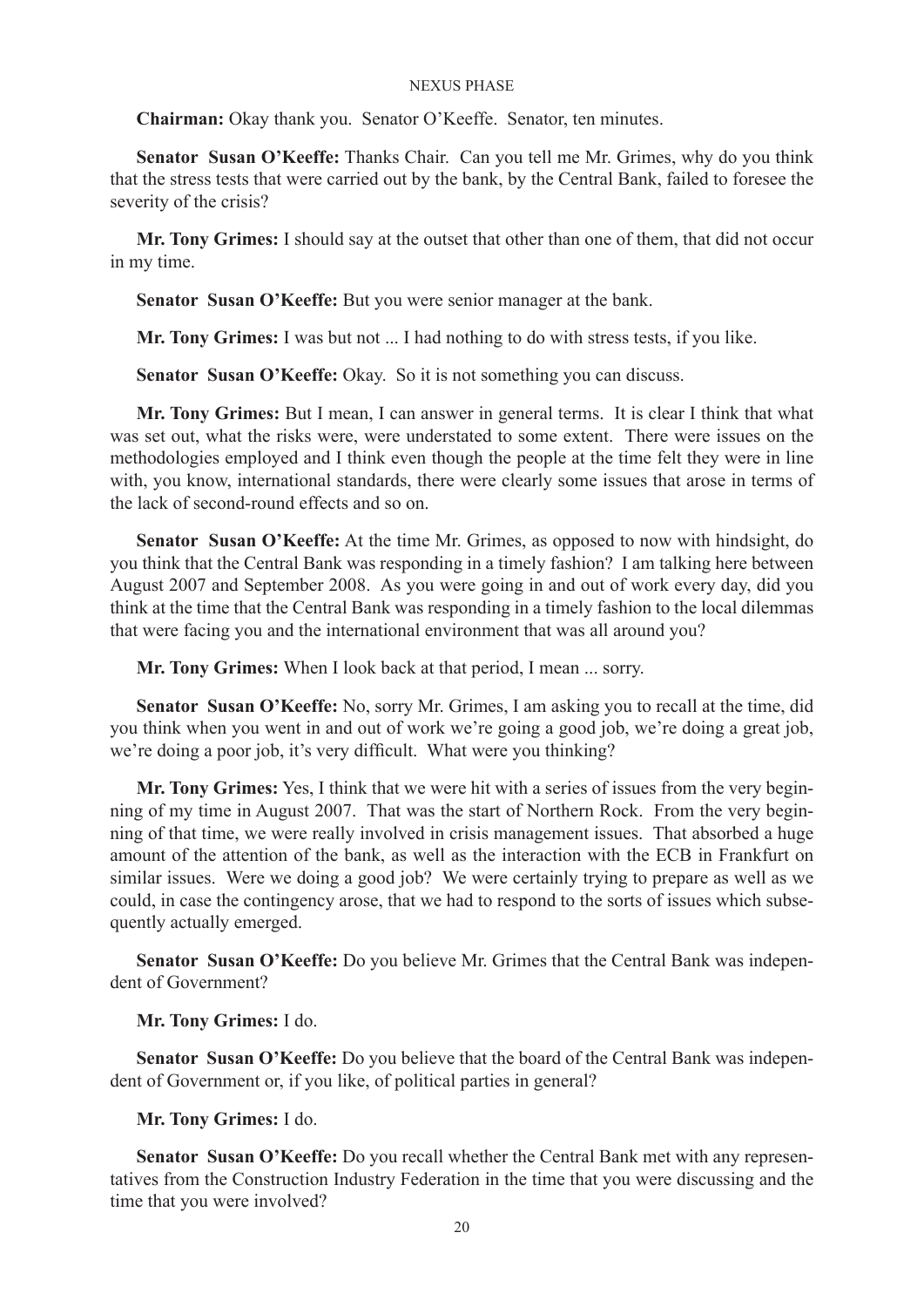**Mr. Tony Grimes:** I recall one meeting, I think.

**Senator Susan O'Keeffe:** Do you know why they ... what the meeting was about?

**Mr. Tony Grimes:** I think they would probably have been concerned about the liquidity issues that were facing their members and I can't recall precisely a date but probably-----

**Senator Susan O'Keeffe:** Their members being developers.

**Mr. Tony Grimes:** Yes, probably some time in the spring of 2008 but I would have to check that. So, it was a very general meeting, expressing the sorts of issues that were faced by, I think, by the construction sector.

**Senator Susan O'Keeffe:** But just the one meeting?

**Mr. Tony Grimes:** I think so.

**Senator Susan O'Keeffe:** Do you recall Mr. Grimes, whether when the financial stability reports were being presented across 2005, 2006, 2007, do you remember any discussion about changing the tone of those reports, about removing material that might have been difficult or that would be suggesting that things were more difficult than they were or do you believe that they were treated fairly and put out as a fair representation of what was happening?

**Mr. Tony Grimes:** I think they were regarded, you know, as a fair representation. I mean, there would have been some internal discussion to which I was not a party, because I was not a party other than the second half of the 2007 report, but from my knowledge I think there would have been some debate about the tone. But the tone was really reflected I think more in the Governor's introduction than in the substance of, you know, of the reports. I would be very surprised if the text of the report was, you know, affected in any way.

**Senator Susan O'Keeffe:** There were not people in the bank, you know, working in the bank saying "we really should be putting this in" or "this piece is really important" and senior people saying "let's take them out because that will reflect badly on the bank".

**Mr. Tony Grimes:** I say again, I wasn't directly involved but from the knowledge I had at the time, other than a normal debate about whether the tone properly reflected the sort of risks being run and on the other side, the need not to so-called "frighten the horses" but I mean in general, I felt the message was very clear and that the risks were well highlighted at the time.

**Senator Susan O'Keeffe:** By the end of 2007, two financial institutions were already highly dependent on ECB money for their liquidity, in fact the same two institutions that Deputy Higgins was discussing with you earlier. So from that time on, they were under pressure. Would that be a fair way of describing their position?

**Mr. Tony Grimes:** Yes, it would, but you have to recall that it's quite normal that banks would access ECB funding. I mean, it's a normal state of things, so the fact, you know, that some individual institutions are constantly accessing funds is, in itself, in no way remarkable. It's not ... I mean, what would be remarkable is probably a very significant increase, okay, in the amount of funding taken from the ECB.

**Senator Susan O'Keeffe:** One of those two institutions had its credit ratings downgraded significantly at the beginning of September. Were you present at the meeting that took place over a ... the first weekend in September, at which representatives of two major banks were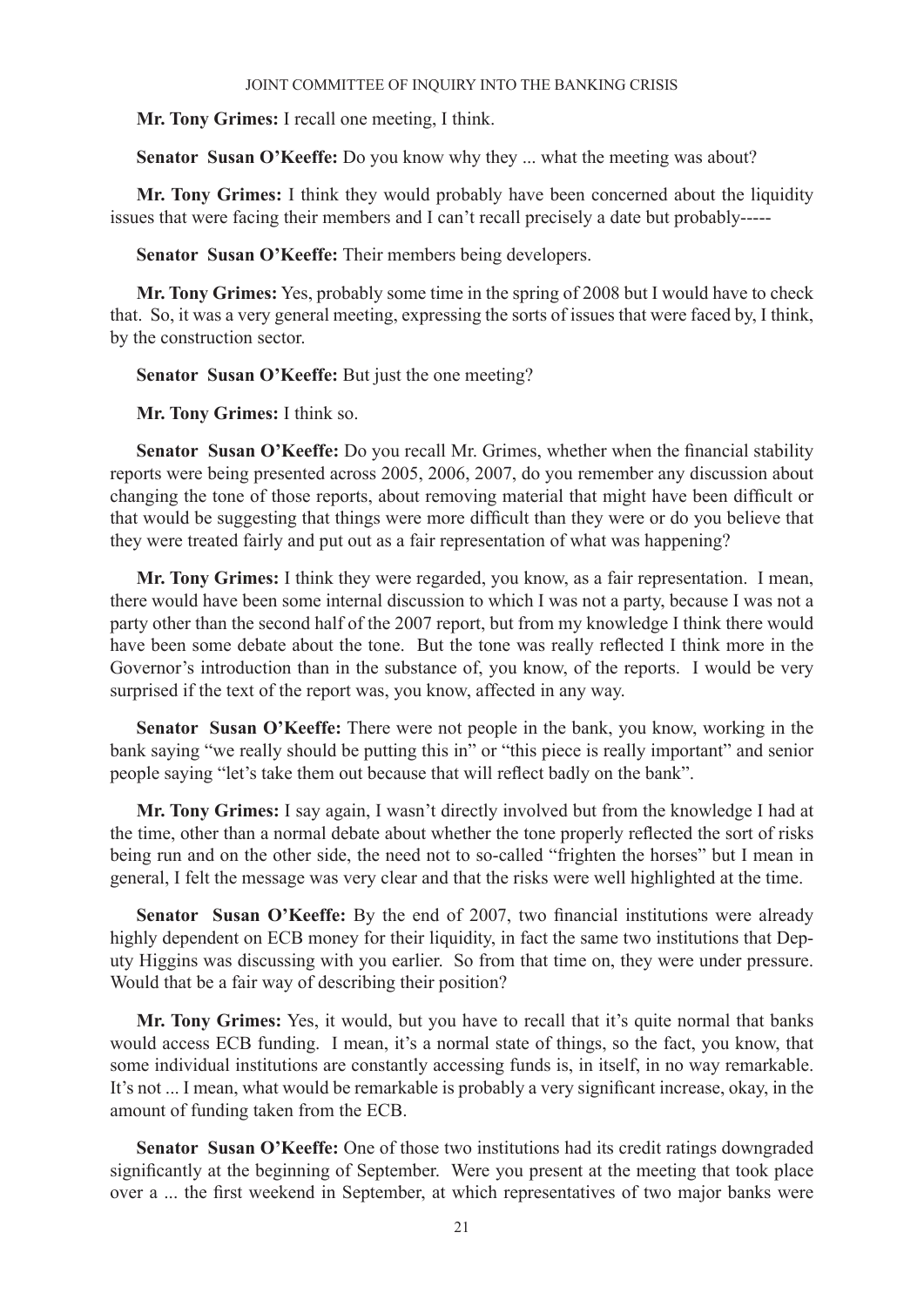present to discuss what to do with this institution because it was in crisis?

**Mr. Tony Grimes:** No, I don't think so.

**Chairman:** .... specific now. Just be general.

**Senator Susan O'Keeffe:** Okay. At that meeting, there's evidence given by Mr. Boucher over several pages, but he says "we [looked] at, from memory, ... a quantum of around ...  $64$ billion and we fed back to the regulator that we weren't comfortable, that wasn't an accurate picture of what was needed" and then he went on to say:

to be honest, I felt we should get out of the building ... "We can't support these people. [We] don't have enough information to enable us."

That figure of around  $\epsilon$ 4 billion, if we go back then to the Vol. 2, the one ... page 45, the minute that we discussed earlier, that this institution could be  $E2$  billion after capital. This meeting had taken place some weeks before this one so, again, there's obviously something going on, that lots of people are saying, "There are big problems here." This is what I can only conclude from reading these.

**Mr. Tony Grimes:** I ... yes, I think it's true to some extent that there was a view in the market that one or two institutions-----

**Senator Susan O'Keeffe:** No, sorry, Mr. Grimes, these are people meeting in your offices talking about it, not the market.

**Mr. Tony Grimes:** Yes.

**Senator Susan O'Keeffe:** I'm talking here about your own ... you guys.

**Mr. Tony Grimes:** Yes, but in this case, I think the interaction was with the regulator's side of the-----

**Senator Susan O'Keeffe:** But the regulator-----

**Mr. Tony Grimes:** -----of the institution.

**Senator Susan O'Keeffe:** But the regulator's side would have surely reported this to the bank's side in the ... no?

**Mr. Tony Grimes:** Not-----

**Senator Susan O'Keeffe:** You didn't know?

**Mr. Tony Grimes:** No, I didn't know that.

**Senator Susan O'Keeffe:** Okay. So, going back again if I may, in my last bit of time, go back to the minute that we discussed earlier. How ... what other way can you describe what that means? If institution X could be  $\epsilon$ 2 billion after capital and institution Y could be  $\epsilon$ 8 and a half billion after ... what does that actually mean then, if it's not suggesting insolvency? What does it actually mean?

**Mr. Tony Grimes:** I can only tell you, Senator, that I, nor the others, left that meeting in the frame of mind that we had been told that the two institutions in question were insolvent. This was not the message that came through. The purpose of the meeting was-----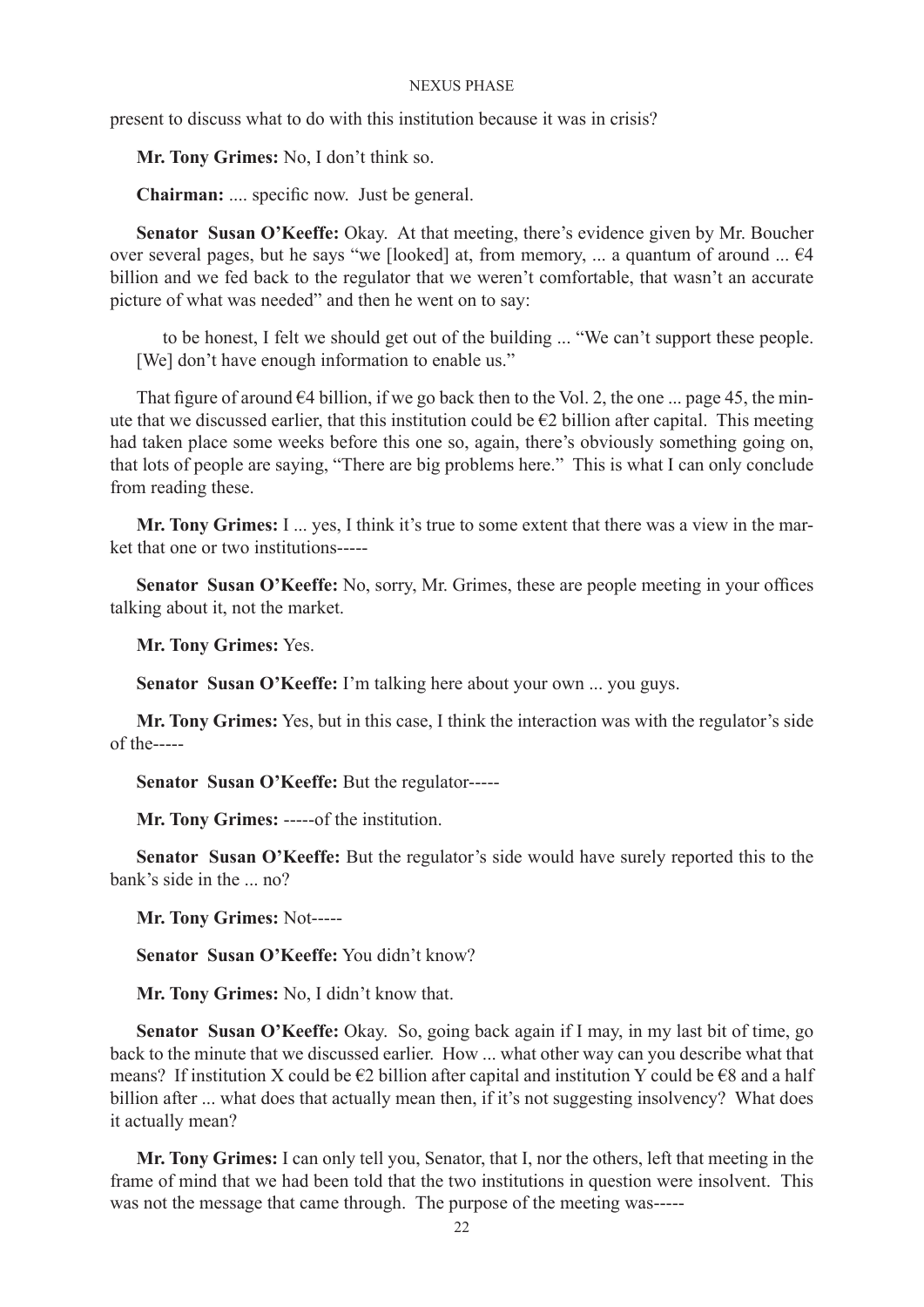**Senator Susan O'Keeffe:** No, I understand that, Mr. Grimes, because you said that earlier, but the point is, what do those figures mean then?

**Mr. Tony Grimes:** I don't know. I mean-----

**Senator Susan O'Keeffe:** You don't-----

**Mr. Tony Grimes:** -----it's a minute, I think, of ... you know, of a meeting that probably lasted some hours. It's a very short meeting or it's a very short minute.

**Chairman:** And it's not your minute either. I appreciate that.

**Mr. Tony Grimes:** And it's not our minute.

**Chairman:** Final question, Senator.

**Senator Susan O'Keeffe:** Do you then ... finally, do you believe that the banks, all of them, were solvent on that night when that guarantee was agreed by all the people sitting round at that table? And was the ... can you recall whether the NTMA was present at any of those meetings in Government Buildings that night?

**Chairman:** Thank you, Senator.

**Senator Susan O'Keeffe:** There's two parts.

**Mr. Tony Grimes:** Okay, on the final one, the NTMA was present-----

**Senator Susan O'Keeffe:** Sorry, say again, Mr. Grimes?

**Mr. Tony Grimes:** Was present-----

**Senator Susan O'Keeffe:** Yes.

**Mr. Tony Grimes:** -----for some ... of the evening. I mean, I shared a room with them when I wasn't in the main meeting, so, yes, they were there. They weren't called, as far as I know. On the first issue, again, was-----

**Senator Susan O'Keeffe:** Were the banks solvent, in your view?

**Mr. Tony Grimes:** I think, in spite of what was out there in terms of stresses for particular institutions, my view was that they probably were stressed to some extent but that there was no evidence really that they were insolvent-----

**Senator Susan O'Keeffe:** Thank you.

**Mr. Tony Grimes:** -----at that time.

**Chairman:** Deputy Murphy. Deputy, ten minutes.

**Deputy Eoghan Murphy:** Thank you, Chairman, and thank you, Mr. Grimes. You're very welcome. You mentioned Lehman Brothers earlier on and I was just wondering is it fair to say that the Irish authorities - the Department of Finance, the Central Bank, the Financial Regulator - did not anticipate the fall of Lehman Brothers or a Lehman-style crisis?

**Mr. Tony Grimes:** Yes.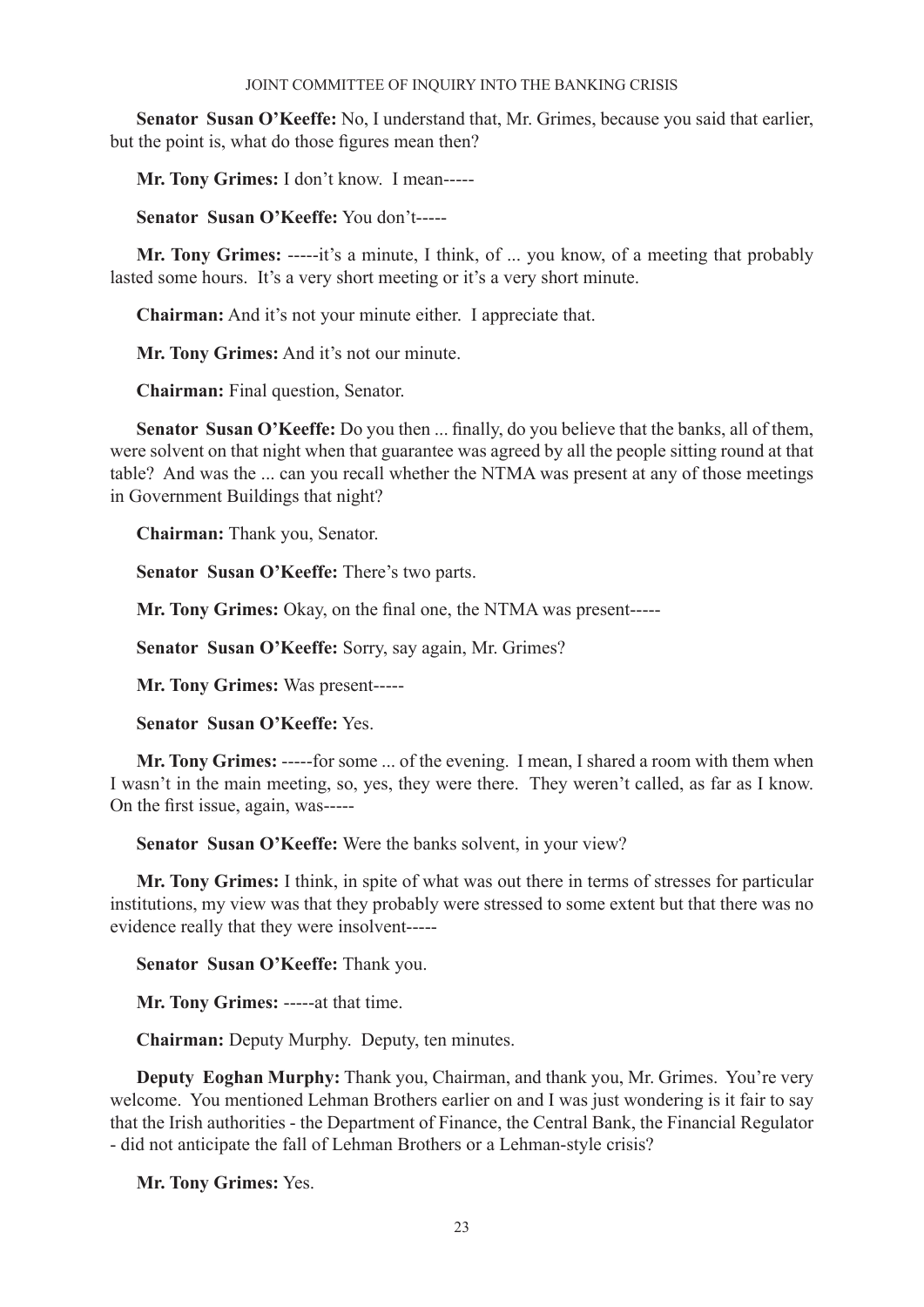**Deputy Eoghan Murphy:** Okay. But then, in your opening statement, you say that, from early 2008, the domestic standing group was increasingly active in crisis management preparations, especially in discussions on the legislative changes necessary for nationalising a bank and on the circumstances in which a guarantee of all bank liabilities would be appropriate. So, the possibility of a system-wide guarantee was already there, regardless of what might happen to Lehman Brothers, or a bank of such a size?

# **Mr. Tony Grimes:** Yes.

**Deputy Eoghan Murphy:** Okay. And is it fair to say then that, having those discussions in February 2008, that crisis management is at an advanced stage, or is it just preparation? Are we in discussions, or are we actually actively working to manage a crisis that could be coming?

**Mr. Tony Grimes:** No, it was contingency planning at that stage, but I think it had moved beyond it to some extent. I mean, we already had the Northern Rock episode in September 2007. We had the liquidity issues at the end of 2007 also, over the end of the year, so we'd moved beyond the stage of thinking it could never happen. It was into, I think, a realisation that we'd better be prepared in case and that a lot of the discussions around that time had that in mind. So I think we felt it wasn't a purely academic exercise at that stage and there was ... there was a possibility that at some stage we would have to make a call.

**Deputy Eoghan Murphy:** Okay. You'd had a simulation at the end of 2007 and so now, in early 2008, we've moved from simulations and exercises into actual possible management of a crisis coming?

# **Mr. Tony Grimes:** Yes.

**Deputy Eoghan Murphy:** So then, in relation to March 2008, we heard evidence from Mr. Hurley last week about the green jersey agenda. Are you familiar with that?

**Mr. Tony Grimes:** Only indirectly again, but I would have been present at meetings with some of the banks at a time when the Irish banks, as a group, were under stress in liquidity terms and, as happened elsewhere, I think, there would have been a view that, in the light of those circumstances and in the light of circumstances in which the money market, the euro area money market, was becoming increasingly sort of nationalised and segmented; that, from a financial stability point of view, it wouldn't make sense if Irish banks were to pull their lines with each other.

**Deputy Eoghan Murphy:** So where did the Central-----

**Mr. Tony Grimes:** So it was purely a liquidity issue.

**Deputy Eoghan Murphy:** Okay. I'm just curious though as to where the Central Bank and the regulator got the authority to approach Irish financial institutions in secret to ask them to provide each other with funding support in order to maintain the financial stability of the system?

**Mr. Tony Grimes:** Okay, it wasn't in secret; it would have been in the course of the frequent meetings that we would have had with all the banks at that time.

**Deputy Eoghan Murphy:** But did the domestic standing group know about this?

**Mr. Tony Grimes:** I'm not sure.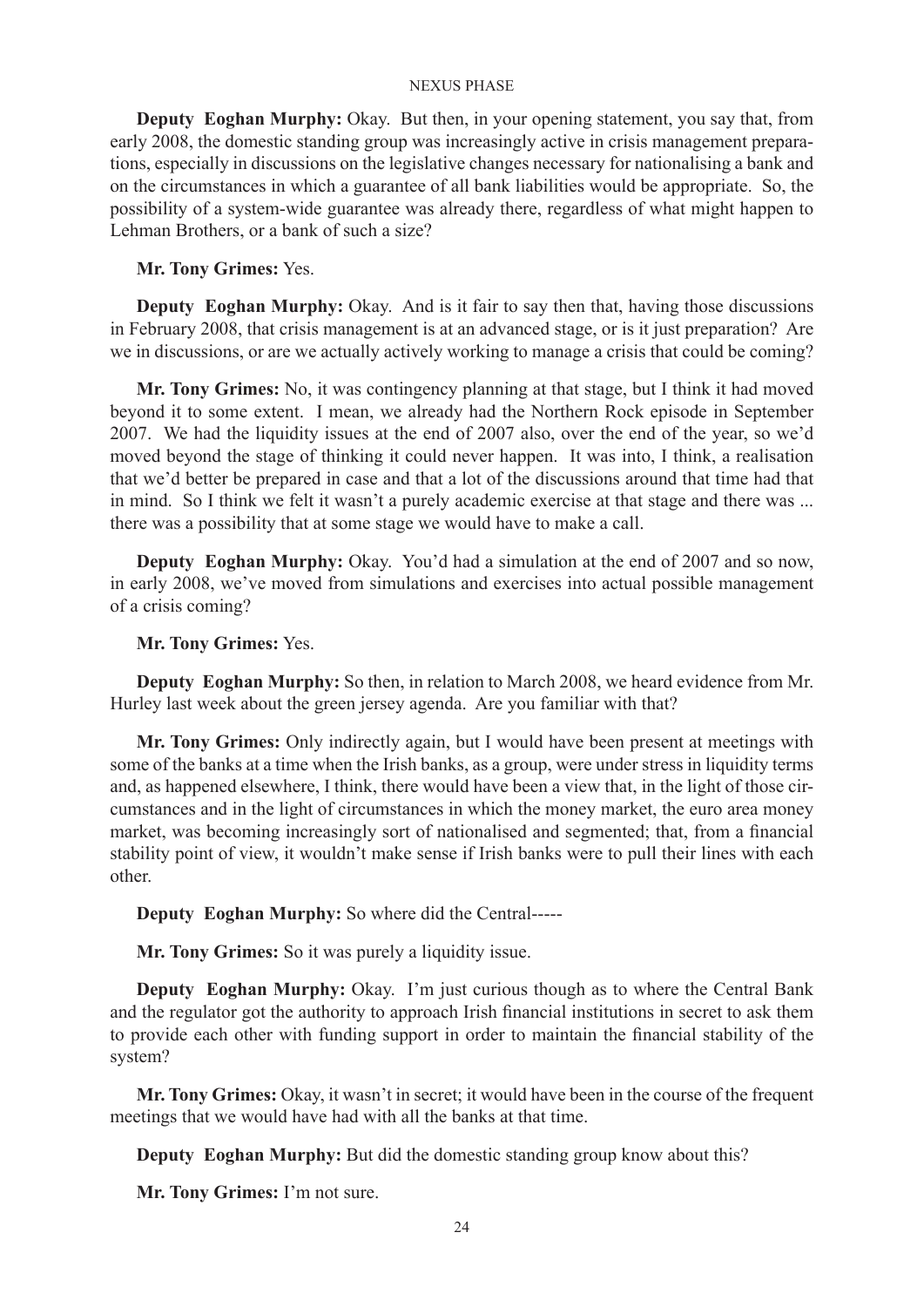**Deputy Eoghan Murphy:** Did the board of the Central Bank know about it?

**Mr. Tony Grimes:** I'm not sure.

**Deputy Eoghan Murphy:** Did the European Central Bank know about it?

**Mr. Tony Grimes:** No, but I think it would have been consistent with what I understand would have been happening in European financial markets around the same time.

**Deputy Eoghan Murphy:** And the Department of Finance, did they know about it?

**Mr. Tony Grimes:** I honestly don't know that. I mean, it might have been mentioned in one of the meetings of DSG, but I couldn't be certain about that.

**Deputy Eoghan Murphy:** Okay. In March 2008, it's about five months since one of the pillar banks has cut funding off from another bank, so was the green jersey agenda designed to support a particular institution?

**Mr. Tony Grimes:** No, no, it wasn't and I don't want to emphasise it because it was just, in a way, a general exhortation among local banks that they wouldn't be instrumental in causing an outflow of funds to each other, basically-----

**Deputy Eoghan Murphy:** So, if it wasn't-----

**Mr. Tony Grimes:** -----at a very sensitive time.

**Deputy Eoghan Murphy:** Okay. So, if it wasn't concerning an individual institution, then the concern was a systemic risk?

**Mr. Tony Grimes:** Yes.

**Deputy Eoghan Murphy:** Okay. And yet you're not aware if the domestic standing group, or the Department of Finance, or the board of the Central Bank knew that this approach was being made?

**Mr. Tony Grimes:** No.

**Deputy Eoghan Murphy:** Okay. And was this green jersey agenda ignored by the banks?

**Mr. Tony Grimes:** I think that we ... that we run the risk of actually overstating it because it wasn't really a policy decision, it was more something that you know emerged in the course of the frequent meetings that we would have had with all the individual institutions. And in the context of the exploration by them, and us, of what measures might be put ... be put in place to make the liquidity situation somewhat better.

**Deputy Eoghan Murphy:** Okay. Was it an approach in the context of discussions in February 2008 in the ... of the circumstances in which a guarantee of all bank liabilities might be necessary?

**Mr. Tony Grimes:** No.

**Deputy Eoghan Murphy:** Okay.

**Mr. Tony Grimes:** No, no. I don't see a connection between them.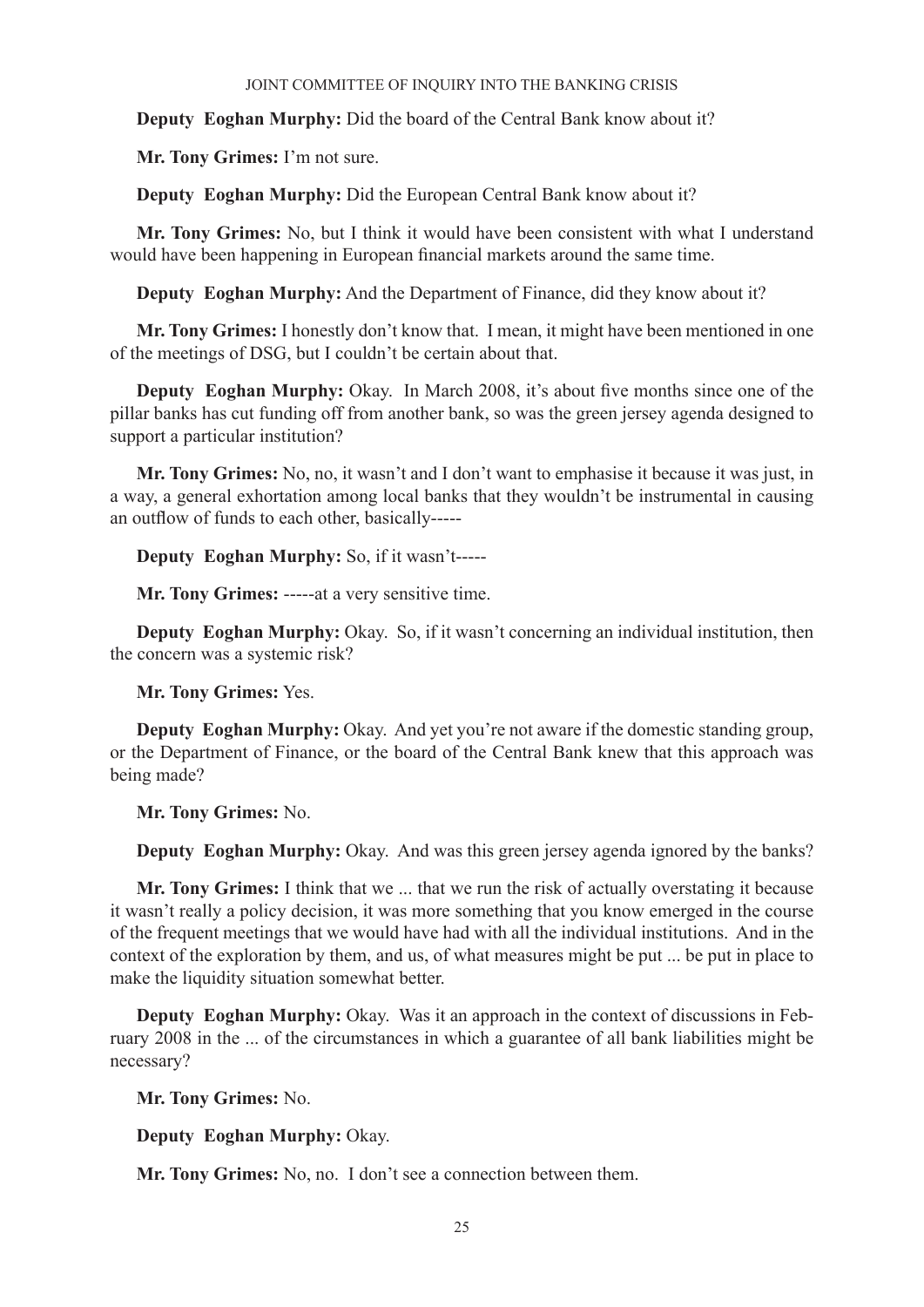**Deputy Eoghan Murphy:** But this action being taken, then, in March 2008, are we already in the type of crisis that you say that the domestic standing group is preparing for?

**Mr. Tony Grimes:** In March?

# **Deputy Eoghan Murphy:** 2008.

**Mr. Tony Grimes:** It's becoming closer but still, I think, very much in the liquidity sphere. For example, you'll recall that on 17 March 2008 there was a major issue with regard to the share price of one bank. But, I mean ... and that led ... or that was part of a worldwide decline, I think, in bank share prices. But it was a very serious issue. Again, I think some of the pressures eased to some extent after that but that was the context. Certainly, from then on, a heightened, you know, awareness of the possibility of some systemic issue became apparent.

**Deputy Eoghan Murphy:** But prior to that share price issue in the middle of March, you were already considering the possible nationalisation of an Irish bank or a system-wide guarantee to all liabilities?

**Mr. Tony Grimes:** Yes, in purely contingency terms, though.

**Deputy Eoghan Murphy:** What does that mean?

**Mr. Tony Grimes:** Well, it means that we didn't have any particular bank in mind, I think, at that stage.

**Deputy Eoghan Murphy:** You had a fear for the system?

**Mr. Tony Grimes:** It was a fear for the ... yes, sure ... yes. And, I think, we needed to be prepared in case there was some systemic issue that would arise.

**Deputy Eoghan Murphy:** And at this point had you already discussed, in the domestic standing group, the idea of a domino effect? Or a contagion effect?

**Mr. Tony Grimes:** It was implicit, I think, right the way through.

**Deputy Eoghan Murphy:** Implicit right the way through?

**Mr. Tony Grimes:** Yes.

**Deputy Eoghan Murphy:** That one bank could-----

**Mr. Tony Grimes:** Absolutely.

**Deputy Eoghan Murphy:** -----bring the other banks down?

**Mr. Tony Grimes:** Absolutely.

**Deputy Eoghan Murphy:** Okay. So, should concerns ... these concerns and these actions, taken in March 2008, they were clearly expressed and acted upon by the Central Bank and the Financial Regulator ... should they have prompted emergency intervention by the Government in one or more of the Irish banks at the time?

**Mr. Tony Grimes:** It would've been a very big call at the time, I think. Each of the banks that we're talking about had substantial value still in terms of their share price-----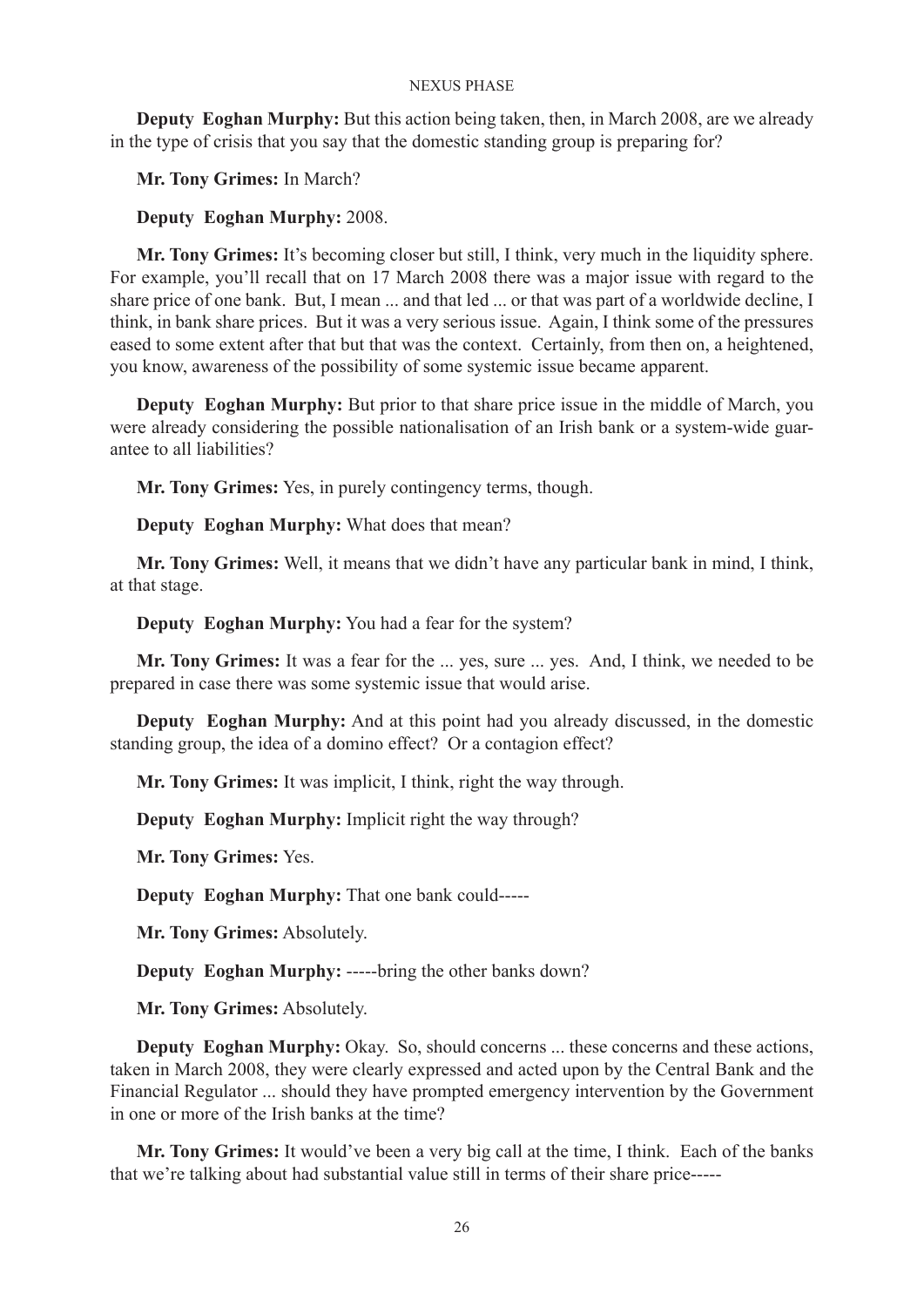**Deputy Eoghan Murphy:** Despite ... I beg your pardon ... despite the drop in shares-----

**Mr. Tony Grimes:** Of course.

**Deputy Eoghan Murphy:** -----from, I think,  $650$  billion to  $630$  billion in Irish share prices in a period of six months up until March 2008?

**Mr. Tony Grimes:** Yes.

**Deputy Eoghan Murphy:** That wasn't seen as a significant enough fall in share prices?

**Mr. Tony Grimes:** I think the fall ... it was important, of course, but, in relative terms, it was higher than what was recorded elsewhere but not by a huge extent. If you look at the figures about the fall in financial stocks at the time, it's clear that the share prices of the Irish banks ... the fall was higher by not by ... yes, but not by a massive amount.

**Deputy Eoghan Murphy:** But should the Government have intervened in March 2008 with a bank or with the system formally, as opposed to what the Central Bank Governor and the Financial Regulator were doing themselves?

**Mr. Tony Grimes:** I would not have thought the basis was there in March 2008 to intervene.

**Deputy Eoghan Murphy:** Okay, thank you. I'll move on from that, if I may.

**Chairman:** Final question, Deputy.

**Deputy Eoghan Murphy:** Just, then, looking back at the ... the rapid growth in the bank balance sheets between 2003 and 2008 up to that period. I mean, should the Central Bank have been more active in assessing the asset quality of the banks?

**Mr. Tony Grimes:** Again, I was not directly involved in my role. With hindsight, I think that ... yes ... the growth looks extremely high. I heard Mr. Hurley saying, you know ... and described the actions the Central Bank took in terms of ... yes, the capital increase that was put in place by the regulator, the expectation that interest rates, you know, were about to rise and so on. With hindsight, I think some intervention would have been good but it wasn't seen in that way at the time. And, as I say again, I wasn't directly involved at that time.

**Chairman:** A brief supplementary, if you want.

**Deputy Eoghan Murphy:** Thank you, Chair. In a simulation exercise in 2007, did fear over the asset qualities in the banks come up on the Central Bank side?

**Mr. Tony Grimes:** I think it did, yes.

**Deputy Eoghan Murphy:** Were you involved in that simulation?

**Mr. Tony Grimes:** I was.

**Deputy Eoghan Murphy:** Okay. And so when we see the concerns raised by the Central Bank after the simulation about asset quality, is that you raising those concerns?

**Mr. Tony Grimes:** We were certainly concerned about them. The simulation exercise, though, was a little different in that it looked specifically at what would happen if one individual bank were to fail or close to failure. We never tested, you know, a systemic issue. I think that conditioned to some extent ... yes ... the lessons that we took from the experience.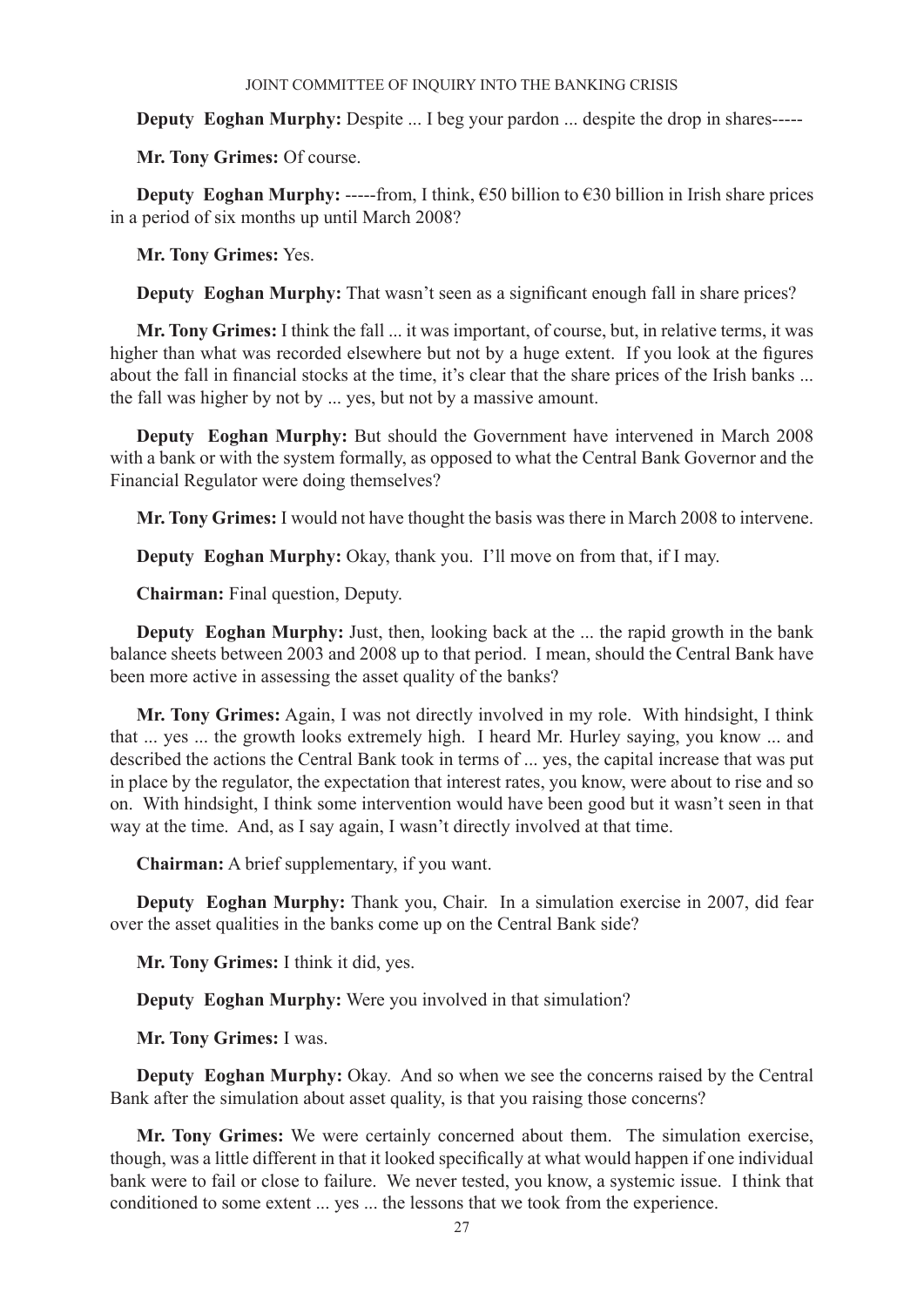# **Deputy Eoghan Murphy:** Thank you.

**Chairman:** There are just one or two matters I want to deal with before we take a break, Mr. Grimes, and one follows on from Deputy Murphy's question in that the ... it would appear that clear concerns were expressed by the regulator about the risk of asset growth at some banks before the onset of the crises. Now, you're indicating there that the Central Bank-FSAI examined the possibility or were looking at this. Did ... at any time did you see that a systematic ... a systemic problem?

**Mr. Tony Grimes:** What period are ... are you talking about, Chairman, just to be clear?

**Chairman:** In the period that you were taking to Deputy Murphy about.

**Mr. Tony Grimes:** Okay, 2003-2008?

**Chairman:** And then onwards, yes, yes.

**Mr. Tony Grimes:** Well, onwards actually didn't apply because the growth on the credit side-----

**Chairman:** No, I come back to 2003-2008 now. Not after that.

**Mr. Tony Grimes:** Okay. But, you know, the housing market had started to decline actually from the end of 2006. So, the period 2003 to 2006 is the relevant period here. I just have to say I wasn't directly involved ... in the assessment of------

**Chairman:** But to your knowledge, did the CBFSAI examine the possibility that this might be a systemic problem?

**Mr. Tony Grimes:** Well, I think the messages it had in the reports were fairly clear in highlighting the risks. You could argue it didn't highlight them sufficiently.

**Chairman:** Systemic risks?

**Mr. Tony Grimes:** Yes.

**Chairman:** Okay.

**Mr. Tony Grimes:** But ... should they have taken action then ... its just hard to ... with hindsight, you'd certainly say yes.

**Chairman:** So were you, at that time, more focused upon the ... the quality of lending or on the asset base of the banks?

**Mr. Tony Grimes:** I just have to speak personally here because I took up my role in 2007 - towards the end of, you know, 2007 - at which stage the bulk of my focus was on the ... the liquidity situation of the banking system. And it was, I think, way earlier than that that the issues to which you refer arose.

**Chairman:** Okay, can I just in general ... just to get a feel ... maybe to get a feel for this before we return after the break. Now what I want to do is just ... describe, maybe if you could, for us the separate roles played by you, as the deputy governor of the bank ... of the Central Bank of Ireland and that which Mr. Patrick Neary, the director of the Financial Regulator, during this period?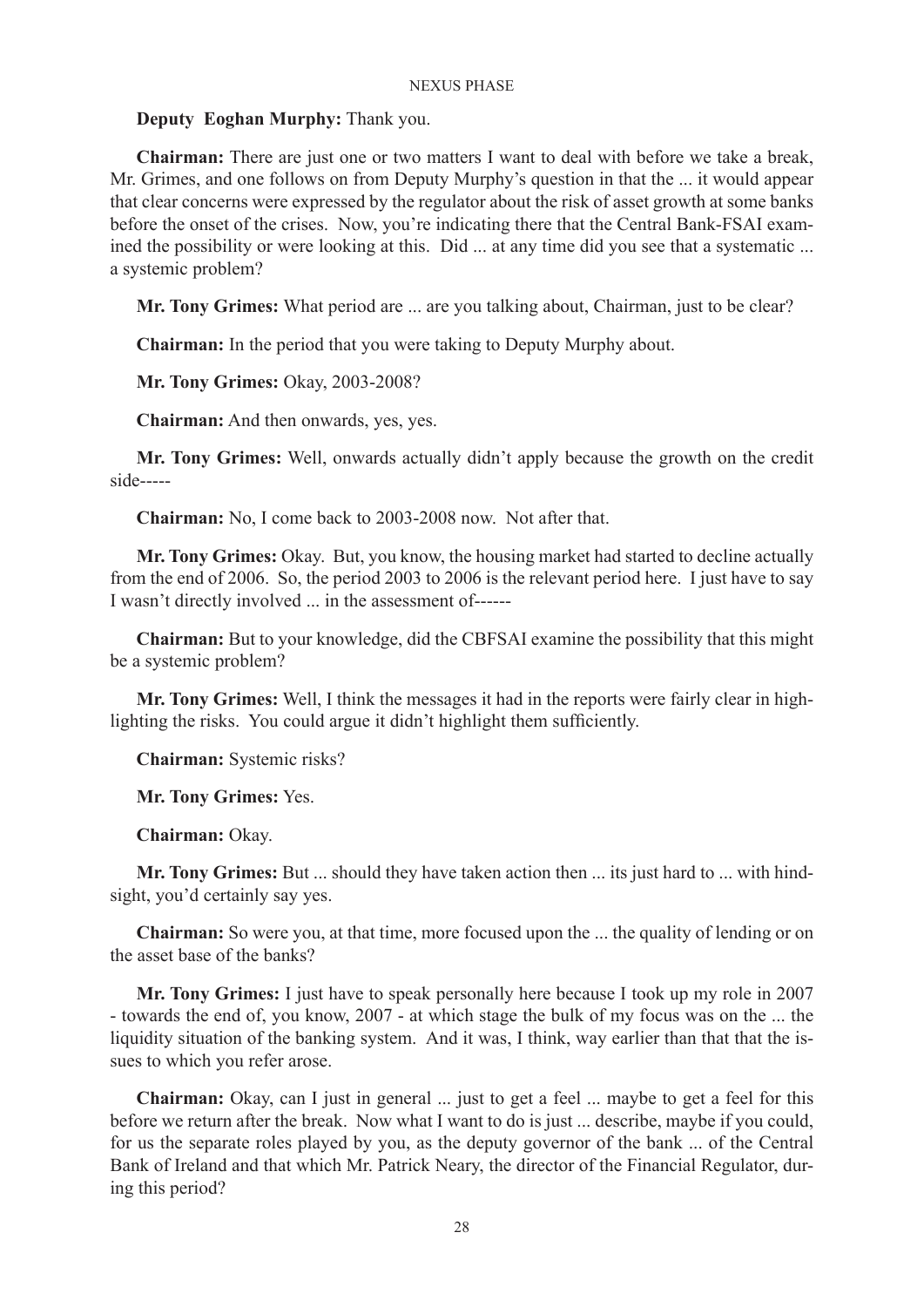**Mr. Tony Grimes:** Well, they were entirely separate. He was the head of the regulatory office. He was the head of all the supervision teams that actually inspected the banks. So, in reality, the regulatory office was looking after the well-being and the supervision of the individual banking institutions. My role was on the central banking side. Obviously, financial stability was one of the issues I was concerned with. But we were also concerned with the whole range of the ... of the other services that the Central Bank was actually involved with on the payment side, on the liquidity management side and on behalf of the ECB and so on, on production of notes and-----

**Chairman:** If there were a structural map of the ... of the whole entire structure of the Central Bank, the regulator's office, the Governor and the board, was the regulator's office in a subordinated position to the Governor and the board?

**Mr. Tony Grimes:** No. I would not have thought so. Okay, he regulate ... or ... he reported directly to the authority of the regulator and via that to the Minister, I think. Now, there was this overarching role of the CBFSAI, which was a very unusual construct, but it meant that the chair and the CEO of the regulator ... yes, they also sat on the board of the bank, but there was no reporting structure as such, okay, between the regulator's office and the Governor.

**Chairman:** Okay. So was the regulator, by your interpretation of that, Mr. Grimes, a complete and separate entity from the Governor and board of this ... of the overall authority?

**Mr. Tony Grimes:** Well, it's hard to say that ... that it was, you know, entirely separate, in that ... as I say, both the chair and the CEO sat on the board of the Central Bank to ensure some form of co-ordination between the two sides of the organisation, but in terms of formal reporting lines and ... and the authority they had to implement our mandate, which was, you know, effectively, the supervision and the regulation of individual financial institutions.

**Chairman:** Okay. You were acting Governor for a period of time ... and I just want to clear this up, because Mr. Neary is coming in on Thursday and the committee wants to get a proper idea as to what the structural map of the CBFSAI was, following the 2003 Act. When you were Governor ... or acting Governor, were ... was the regulator in any way accountable to you in your broad role as Governor of the Central Bank or the chairperson of the board?

**Mr. Tony Grimes:** Yes. No, in no operational sense did he report to the Governor.

**Chairman:** In what sense, at all ... in ... if ... if any sense whatsoever?

**Mr. Tony Grimes:** Yes, the only sense in which he was is in membership of the board of the bank.

**Chairman:** And you were chair of the board?

**Mr. Tony Grimes:** Chair of the board.

**Chairman:** So being chair of the board-----

**Mr. Tony Grimes:** And they reported, I think, from time to time, to the main board of the bank in terms of some of the regulatory activities. You'll see that in the minutes, you know, of the Central Bank board.

**Chairman:** And could the board at any time direct the office of the Financial Regulator in the terms of taking an action or to ask it to give account for its actions?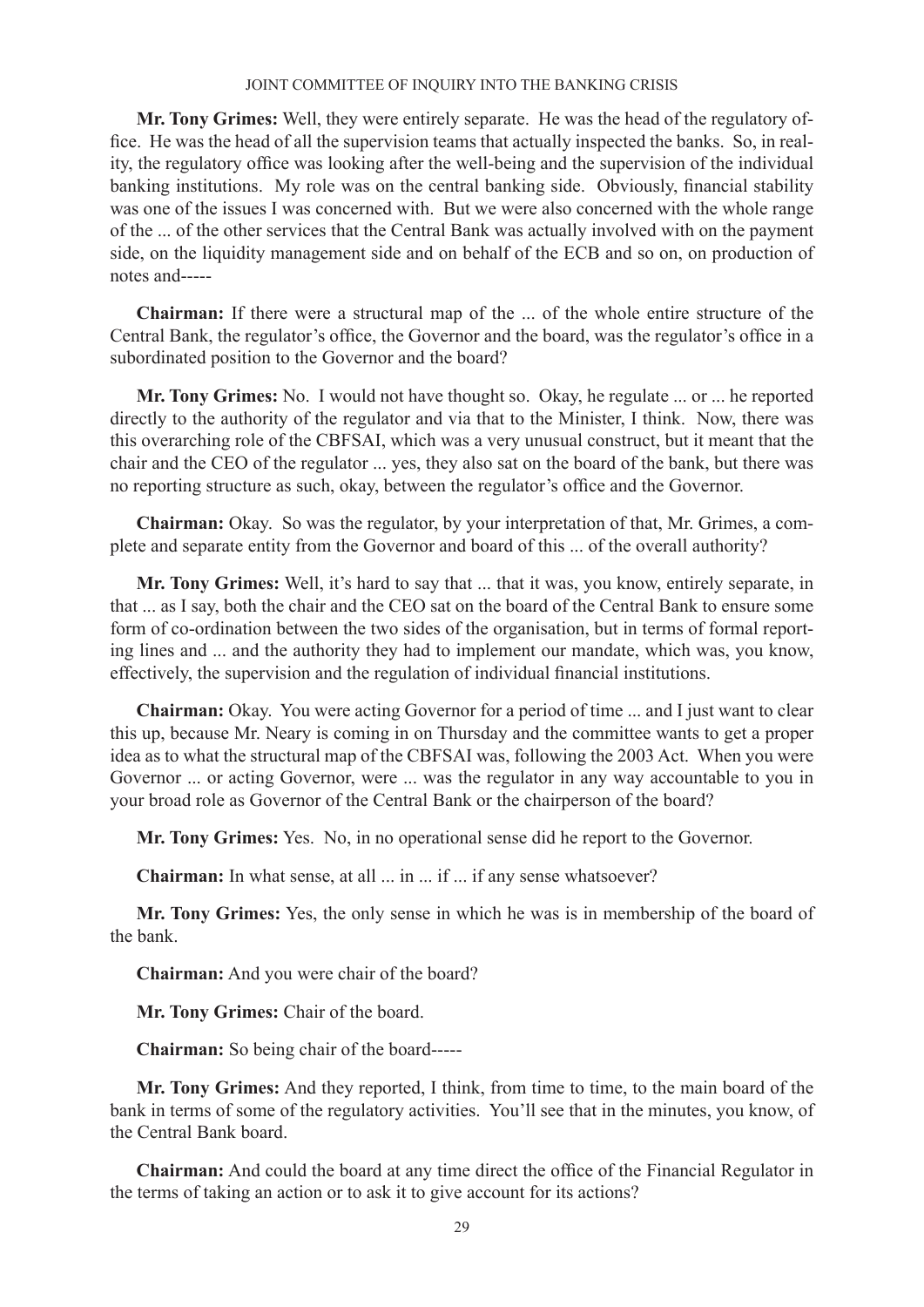**Mr. Tony Grimes:** Well, it didn't.

**Chairman:** But could ... under its structure ... there's articles of association-----

**Mr. Tony Grimes:** Yes, I mean-----

**Chairman:** -----the legislation underpinning it.

**Mr. Tony Grimes:** -----there is the issue-----

**Chairman:** Could that have done those two things?

**Mr. Tony Grimes:** -----you know, of the guidance, which might have been done. I heard the Governor ... or ... you know, I heard Mr. Hurley speak on this and I think I share his view that he didn't feel it was necessary at the time for the Governor or the board of the bank to issue-----

**Chairman:** I'm trying to clarify between practice and legislation and rules. Whether a practice was taken or not, what I'm trying to find is the underpinning factor of this. Was the office of the regulator accountable to the board and could it have been directed by the board? Whether it was done in practice or not, we can discuss later.

**Mr. Tony Grimes:** Okay. Accountable, I think not. It's clear there was ... there was in the Act, you know, the possibility of issuing, you know, a guidance to the regulator. Yes, it was a possibility if the Governor and-or the board of the Central Bank thought fit.

**Chairman:** Okay, thank you.

**Mr. Tony Grimes:** It was a possibility. It was never exercised.

**Chairman:** Okay. I'm now proposing that we would break until 11.30 a.m. In doing so, I just want to remind the witness that once he begins giving evidence that he should not confer with any person other than his legal team in relation to his evidence on matters that are being discussed before the committee today. With that in mind, I now suspend the meeting until 11.30 a.m., and remind the witness that they are still under oath until we resume. Is that agreed? Agreed.

 *Sitting suspended at 11.14 a.m. and resumed at 11.38 a.m.*

**Chairman:** Back in quorum, I'm going to bring the meeting back into public session. Is that agreed? And in doing so, I now invite Deputy John Paul Phelan. Deputy, you have ten minutes for questioning.

**Deputy John Paul Phelan:** Thank you, Chairman. Good morning, Mr. Grimes. In the period after August 2007, while you were director general and deputy governor of the Central Bank, what was your ... what direct responsibilities did you have in those roles for specific areas within the Central Bank?

**Mr. Tony Grimes:** I suppose the direct roles were ... responsible for the economics department in the bank ... in the bank, concerned with monetary policy, international relations, financial stability - indirectly - currency production-----

**Deputy John Paul Phelan:** When you say financial stability - indirectly - what do-----

**Mr. Tony Grimes:** Well, no, I mean, in the reporting line, it reported to me, sort of, via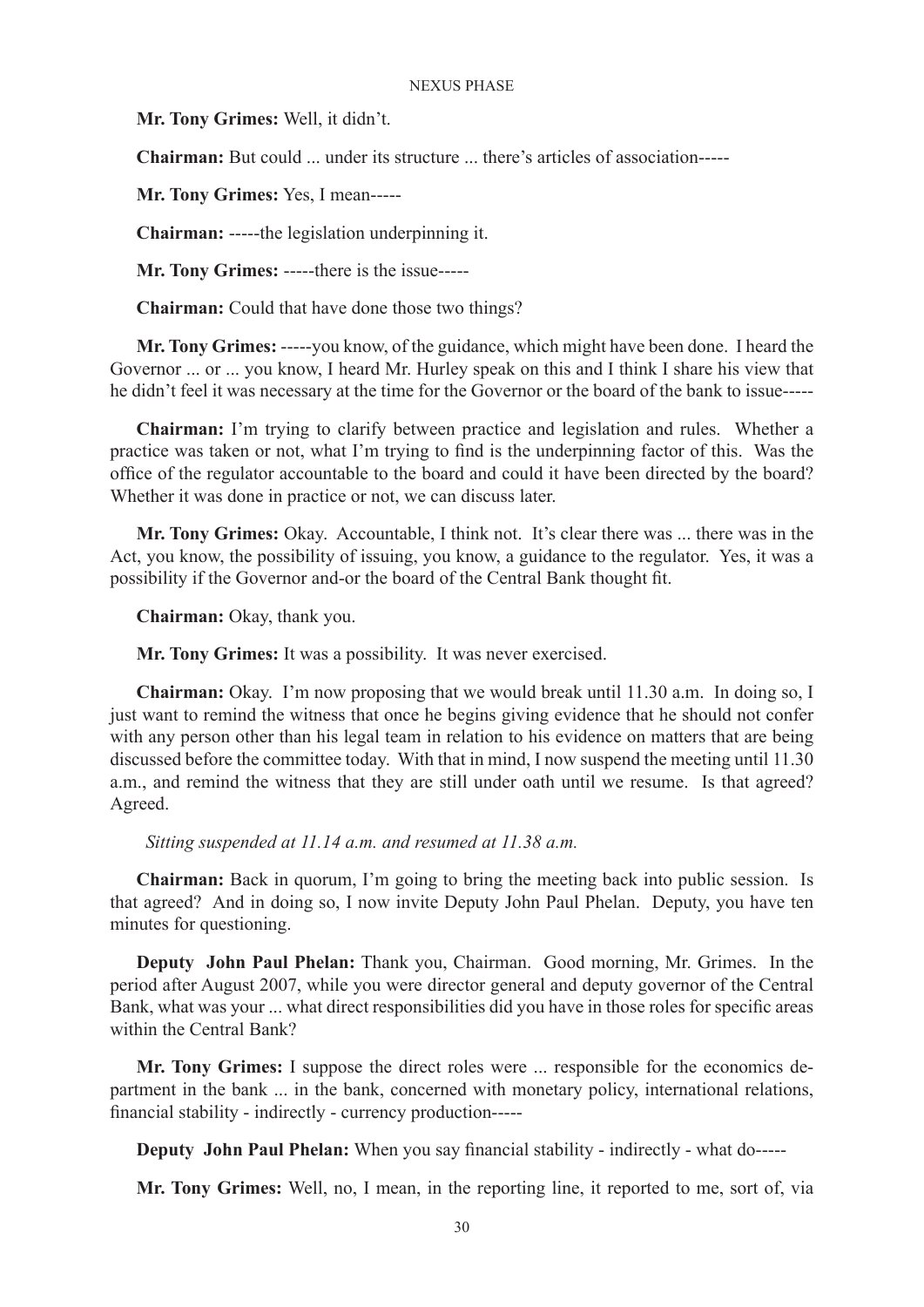intermediaries.

# **Deputy John Paul Phelan:** Okay.

**Mr. Tony Grimes:** Currency production, monetary policy, payments systems and the shared services that we ... that we were responsible for to the regulator as well as to the bank staff.

**Deputy John Paul Phelan:** Okay. Did ... in evidence last week with Mr. Hurley, reference was made to the memorandum of understanding between the Central Bank and the Financial Regulator in terms of responsibilities, and it emerged that responsibility for overall financial stability rested with the Central Bank. In that capacity were there any decisions taken or discussions had in the year, we'll say, the 12-month period in the run up to September 2008 with regard to financial stability and overall responsibility for that?

**Mr. Tony Grimes:** Well, I would say it happened continuously, in the sense that we were continuously directing, with the regulator side of course, as joint members of the DSG we were continuously acting with officials from the Department, we were involved in contingency planning, we were interacting with the ECB in terms of our liquidity provision.

**Deputy John Paul Phelan:** Okay, again, my time is slightly limited. I'm really trying to find out were there any specific decisions that were taken in that period, which would fit into the realm of overall financial stability, in light of the provision that existed in that memorandum?

**Mr. Tony Grimes:** I would say it was mainly in relation to the 2007 financial stability report, which was published in 2007, and more specifically also in the degree of contingency planning in the financial stability sphere, and that started really from the autumn of 2007 and continued right through the period.

**Deputy John Paul Phelan:** Okay. Can I refer then specifically to that period? I think in answer to a question from the Chairman at the start of the meeting you said that "We had been tracking very carefully ... for more than one year" the liquidity position of all banks.

# **Mr. Tony Grimes:** Yes.

**Deputy John Paul Phelan:** When you say "we" I assume you mean the Central Bank. Who, whom within the Cental Bank was doing that tracking? How many people; what were their levels; and were they specifically dedicated to that task for the 12-month period in question?

**Mr. Tony Grimes:** They were, but it was part of their normal operation. I said earlier, I think, also that we in the Central Bank are responsible for the provision of liquidity to domestic institutions on behalf of the ECB. So that involved, you know, auctions of liquidity in normal times every week and every month. As the crisis enveloped it was much more frequent in practice. So the people in what we call our financial markets department, of which I was head at one stage, they would have been in constant touch with each of the banks. Not just the six domestic banks we are speaking of here, but the 30 or 40 banks which were-----

# **Deputy John Paul Phelan:** In operation.

**Mr. Tony Grimes:** -----actually operating in the system and which accessed their-----

**Deputy John Paul Phelan:** How many people were in that section, can you remember? Do you know?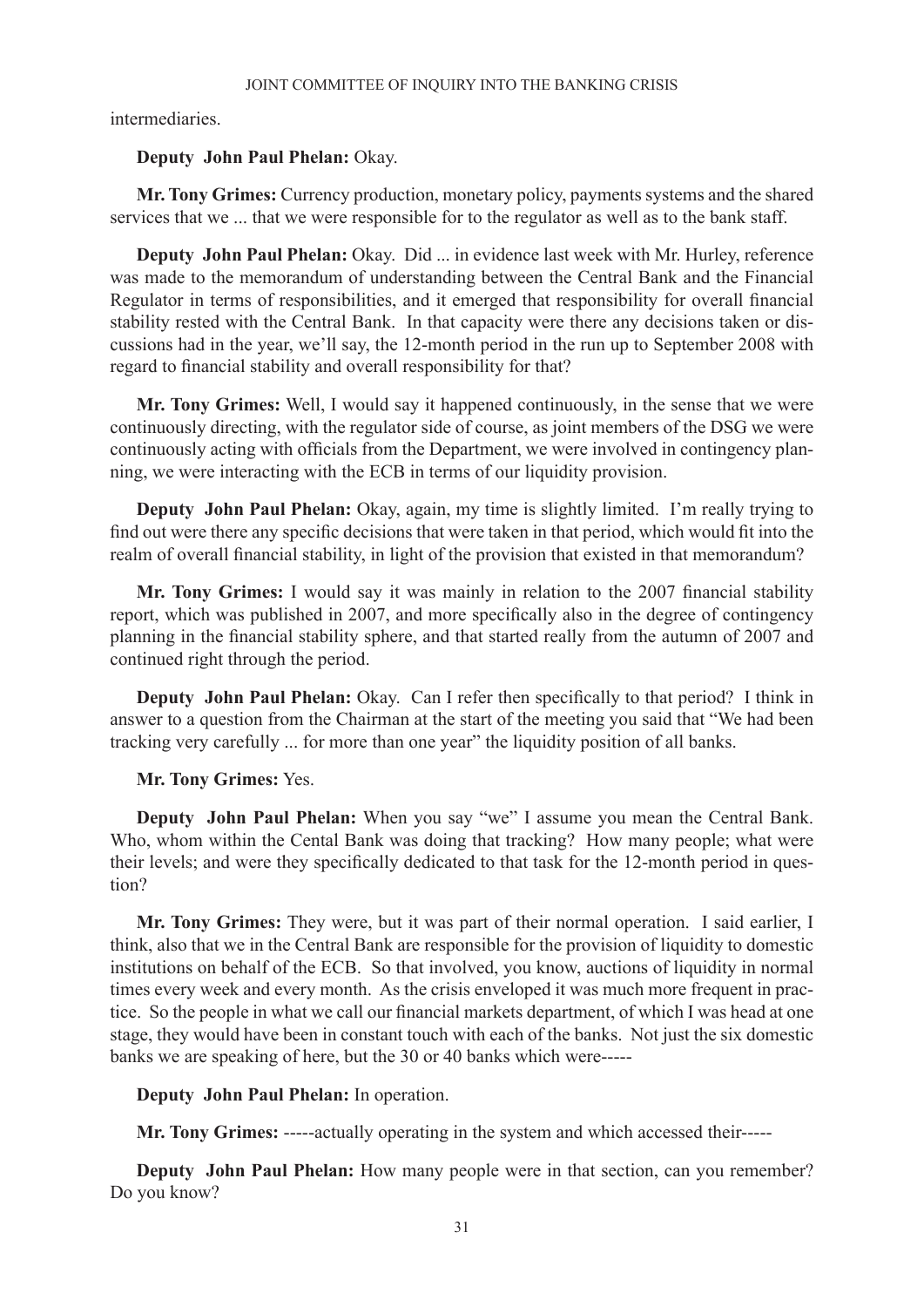**Mr. Tony Grimes:** Yes, the department was about 30 people.

# **Deputy John Paul Phelan:** Okay.

**Mr. Tony Grimes:** Of which about a third would have been responsible for the management of Ireland's external reserves, and about ten to 12 in what we call the market operations desk.

**Deputy John Paul Phelan:** Okay, and in terms of those ten to 12 people then who were specifically looking at this area of tracking liquidity, did any reservations emerge, or any information come to light in the course of that 12-month period that indicated that it was more than a liquidity issue that faced the Irish banks in the fall of 2008?

**Mr. Tony Grimes:** I would say from that source, no.

# **Deputy John Paul Phelan:** Why not?

**Mr. Tony Grimes:** Because in that particular part of the bank, our role was to monitor and interact with the Central Bank in terms of providing the liquidity to the individual banks. Now, we would obviously have seen that the levels of liquidity provided on behalf of the ECB was growing, okay, in the light of the wider liquidity crisis, affecting both Irish banks and the Eurosystem as a whole. So from ... towards the end of 2007 the level of support that banks were receiving from the ECB was growing.

**Deputy John Paul Phelan:** But there was no stage that alarm bells rang that it was more than a liquidity-----

**Mr. Tony Grimes:** Well, there was no stage where-----

# **Deputy John Paul Phelan:** -----issue?

**Mr. Tony Grimes:** There was no stage when we felt that it was beyond a liquidity issue into a solvency issue, because-----

**Deputy John Paul Phelan:** Do you view that now as a failing, with hindsight? Or how do you explain that subsequent to September 2008, in the early part of 2009 major cash injections had to be provided for all of the domestic banks to varying levels?

**Mr. Tony Grimes:** Okay, well, I mean, I'd account for it by saying I think that, you know, the extent of the deterioration in the quality of the assets in quarters three and four of 2008 was extremely sharp, and that if you look at the data, even the decline, okay, you know, in the value of houses was modest enough until September 2008, about 10% or 12%. The decline in the value of commercial property; again, until the summer of 2008, was modest enough. It was really in that period in the second half of 2008 that the decline occurred, and I think reflecting the deterioration in the domestic economy here, but also the global economy.

# **Deputy John Paul Phelan:** Okay.

**Mr. Tony Grimes:** So that one, in my view one couldn't anticipate earlier the extent of the ... yes, I'm just ... subsequent in time.

**Deputy John Paul Phelan:** Do you accept with hindsight or not that that was a substantial failing of the operation of the Central Bank at the time, and particularly with its overall responsibility for financial stability?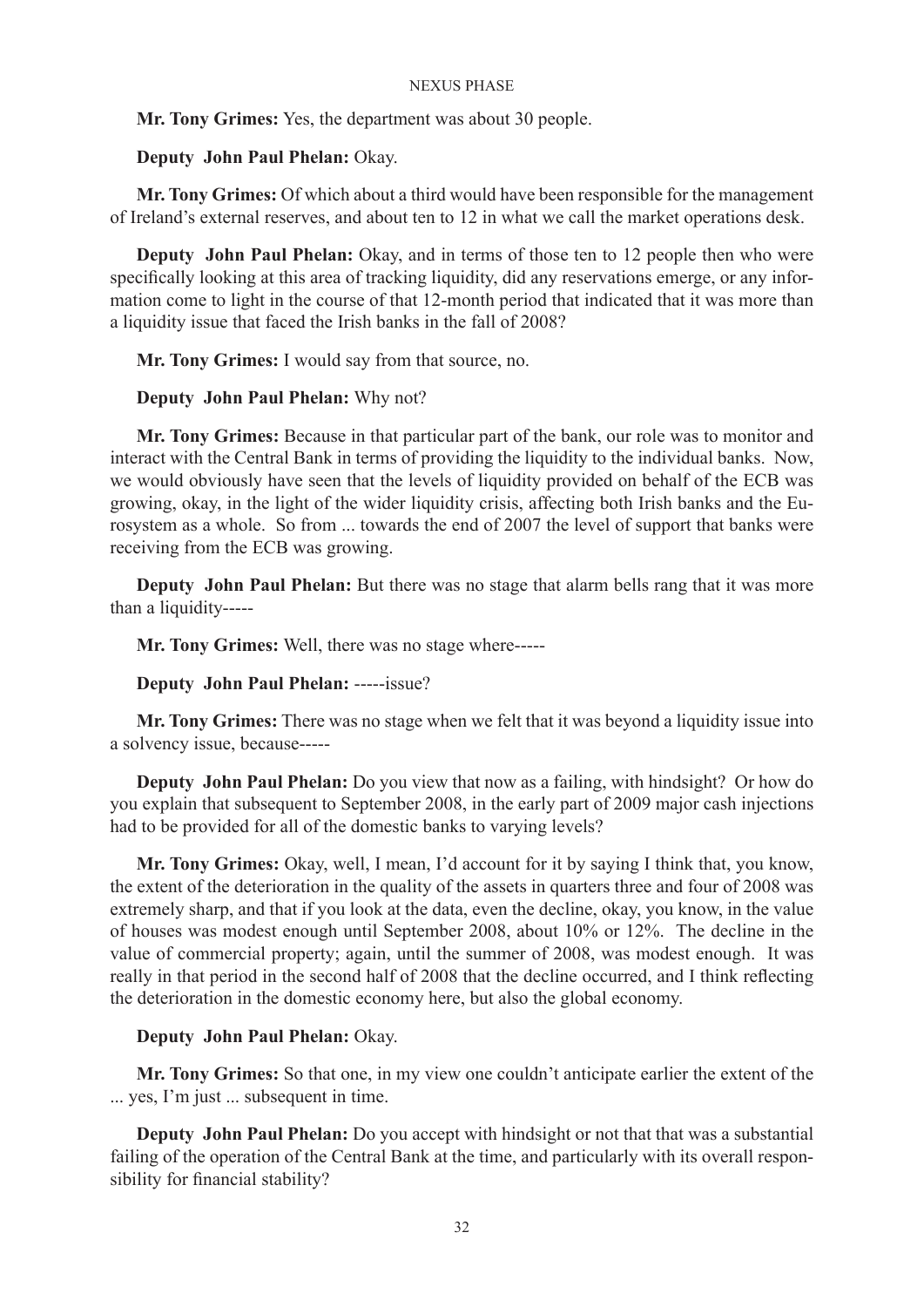**Mr. Tony Grimes:** I think that we took extremely seriously what we were looking at from the liquidity side. It clearly reflected there were tensions out there. The tensions were not unique to Ireland, but indicated, I think you're right in saying, more widely a perception that there was a serious issue with regard to commercial property in particular. I think you can have that in tension, okay, without it leading to the conclusion of insolvency.

**Deputy John Paul Phelan:** But you don't accept any responsibility-----

**Mr. Tony Grimes:** No.

**Deputy John Paul Phelan:** -----for the subsequent developments?

**Mr. Tony Grimes:** I think that we share responsibility in not recognising early enough that the issues were moving beyond liquidity into solvency. But whether they arose as early as that I think ... I really am not sure.

**Deputy John Paul Phelan:** Can I ask you briefly then what are your views with regard to the changes in the regulatory structure following on from the Central Bank Reform Act in 2010? And do you believe that the new structure will help-----

**Mr. Tony Grimes:** Absolutely.

**Deputy John Paul Phelan:** -----to prevent such a similar crisis happening in the future?

**Mr. Tony Grimes:** I do. I think one of the faults of the system that we had in place was the splitting of responsibility between the two parts of the organisation. The information flows between the two sides, it did exist, but probably required one or the other to sort of initiate the information request. And the structure didn't really lend itself, I think, to very efficient management.

**Deputy John Paul Phelan:** My final question: in evidence last Thursday Mr. Hurley said the following: "In fact, in the course of the crisis, because we had a smaller banking system, and because we had developed very close links with the banks, particularly in the type of meetings I referred to earlier ... my assessment is we had far more information than some of the larger countries where the logistics were much more difficult." Firstly, I'd ask you do you agree with that statement from Mr. Hurley? And then, if you had access to much more information, how is it that you didn't appear to recognise the dangers that lay ahead at the end of 2008?

**Mr. Tony Grimes:** Okay, let me answer that in two parts. The first part is we had a lot of information on the liquidity requirements of banks from interacting with them every week and every day, sometimes even hourly, on their requirements. So when I heard from other witnesses to the inquiry saying that we really didn't know the situation in terms of liquidity, in my view that's absolutely false. We did know. We had very precise information. But the second part of the question is: we had information on the liquidity requirements of banks. We did not have the information on how the funding they received from the ECB was part of their overall funding strategy. In other words, we would not have known in terms of individual institutions what share of their funding was coming from ECB as opposed to from depositing institutions or from the markets, because that is a type of overview that came from the people who looked after the individual institutions and not from the point of view of the markets operations desk of the Central Bank.

**Chairman:** Deputy Michael McGrath. Deputy, 20 ... ten minutes.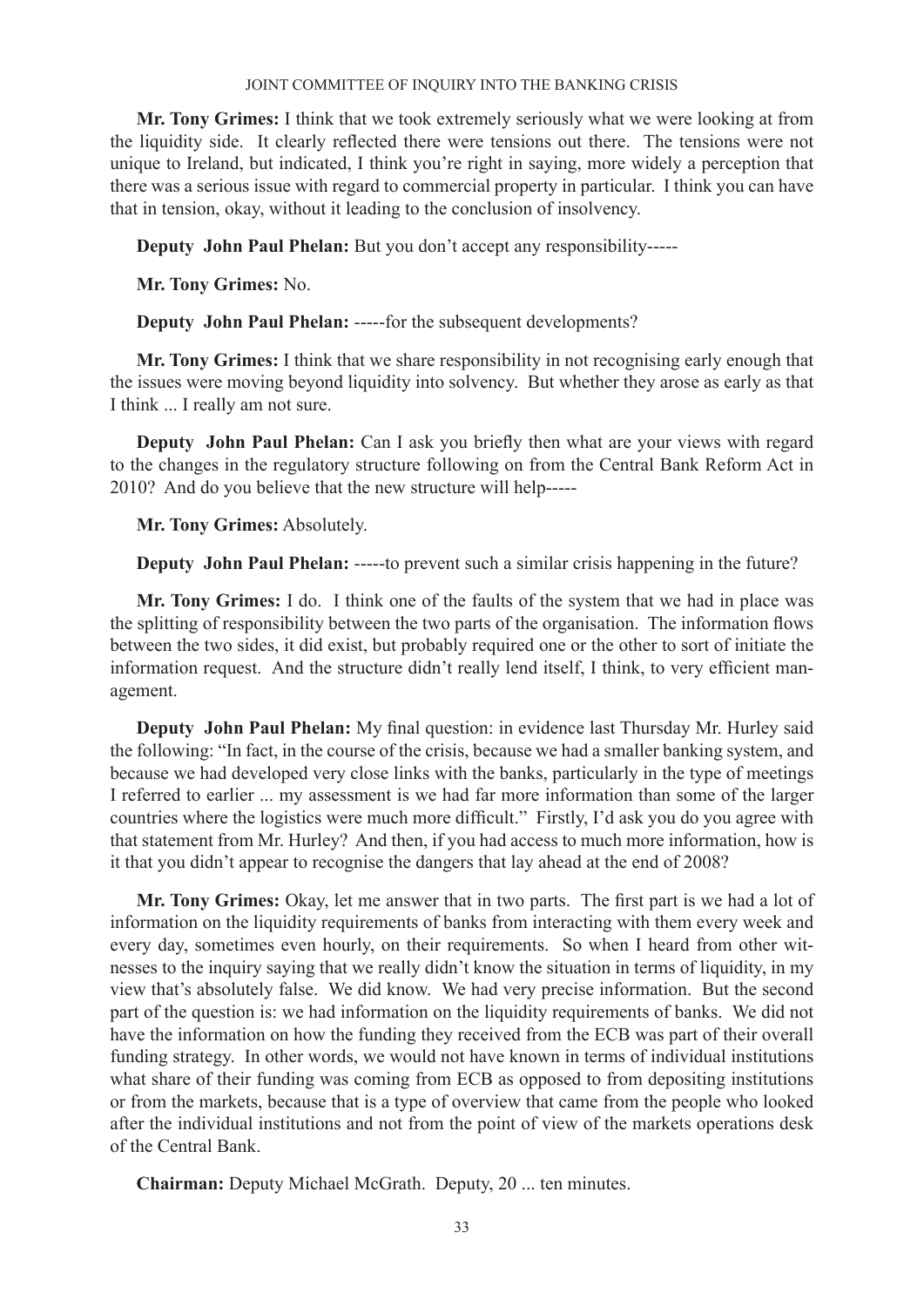**Deputy Michael McGrath:** Thank you very much, Chair. You're very welcome, Mr. Grimes. Can I just start by asking you if there was a clear understanding of who had ultimate accountability for the financial stability of the financial system, and you believe that this was clearly defined and understood by both the Central Bank and the regulator?

**Mr. Tony Grimes:** Yes. I think it's clear. It lies in the sphere, you know, of the Central Bank, I think.

**Deputy Michael McGrath:** Okay.

**Mr. Tony Grimes:** There is no doubt about that in legislation.

**Deputy Michael McGrath:** And that was clearly understood by both entities?

**Mr. Tony Grimes:** Yes.

**Deputy Michael McGrath:** Thank you. You refer in your witness statement on page 11 that special resolution regime legislation as such was not available at the time, and this was in the crisis in September 2008. Can I ask you why special resolution legislation was not available at that stage, given that you said yourself contingency arrangements were being planned since early 2008?

**Mr. Tony Grimes:** Yes, and in reviewing the minutes, actually, of the DSG in the earlier part of 2008, I ... yes, I noticed, you know, a reference there that the Central Bank had made a request that there would be some update with regard to the legislation on insolvency, and that was on the record, I think, far back in 2008. I think the issue of special regime was further discussed around the summer of 2008, and there was a relatively clear and strong view from the Department, I think on the advice of the lawyers there that, one, there were technical and constitutional issues which made it not feasible to introduce such a regime-----

# **Deputy Michael McGrath:** Okay.

**Mr. Tony Grimes:** ----- quickly. There was also, I think, the view expressed that introducing it at that particular time may reflect more the sort of crisis situation than might be helpful----

**Deputy Michael McGrath:** Yes.

**Mr. Tony Grimes:** -----in the summer of 2008.

**Deputy Michael McGrath:** Yes. But can I ask the Central Bank's position? Did the Central Bank recommend to the-----

**Mr. Tony Grimes:** Absolutely.

**Deputy Michael McGrath:** -----Department of Finance that special resolution legislation be prepared?

**Mr. Tony Grimes:** I think that we're on the record early in 2008 saying we saw a need for insolvency legislation, and I think by that we included something like the special-----

**Deputy Michael McGrath:** And that was conveyed to the Department of Finance?

**Mr. Tony Grimes:** Well, it emerged I think as one of the conclusions they ... in a minute of the DSG in the early part of the year. But that's the best, you know, of my recollection on that,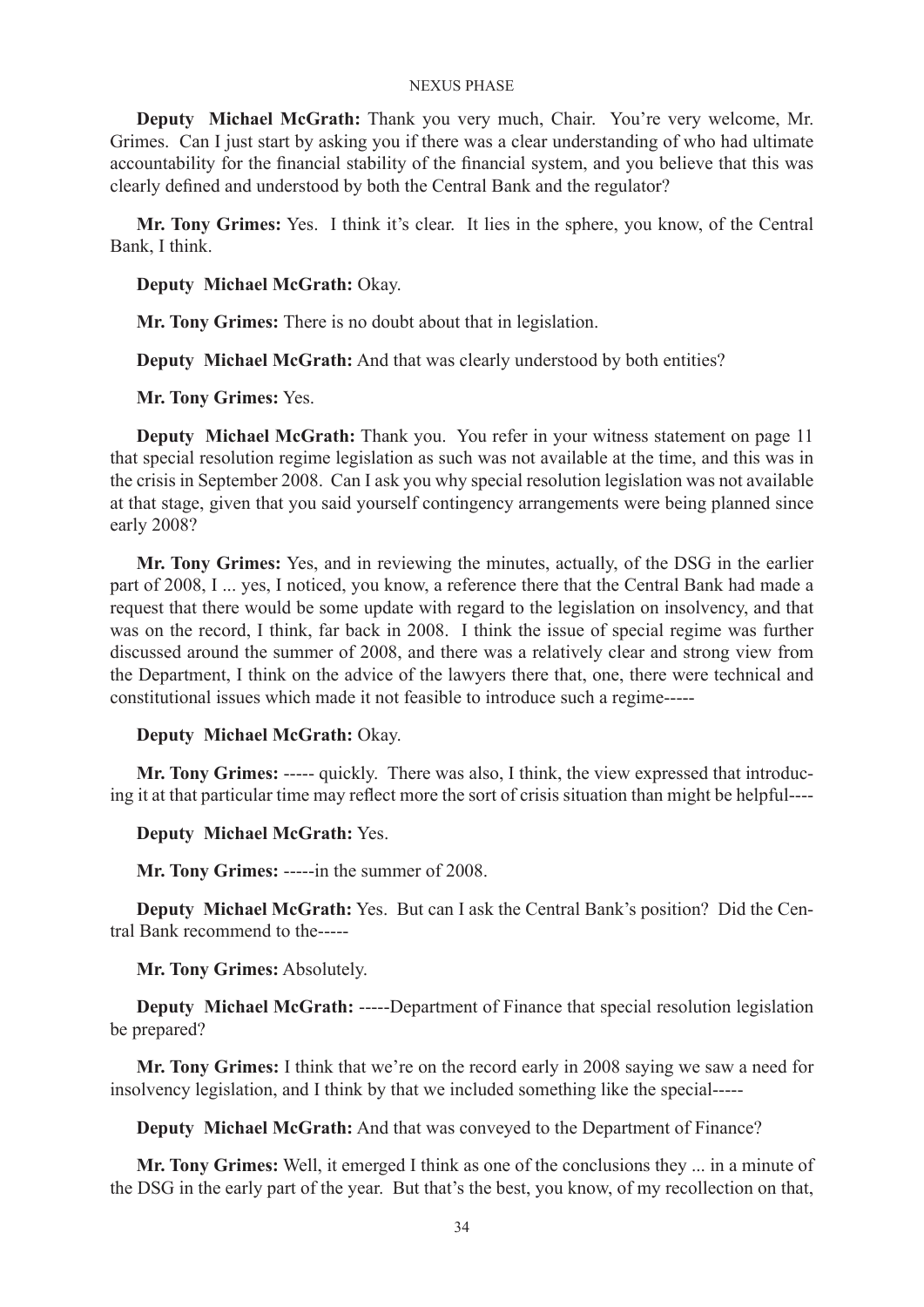but certainly I think that was our view.

**Deputy Michael McGrath:** Okay. And what did you make of the fact that at the end of September '08 it would appear that there wasn't resolution legislation in place, and you believe if it was ready that the Government would have had greater options as to what they may have decided to do?

**Mr. Tony Grimes:** Deputy, I think it would have actually increased the options, but having been part of the discussions on the evening I'm not really sure it would have made a difference on the night. But certainly it would have ... in the week or so leading up, you know, to the crisis it would have been one additional measure that might have been considered.

**Deputy Michael McGrath:** I suppose the point is, Mr. Grimes, that in September 2007 we had hundreds of people queuing on the streets of Dublin to get their cash out of Northern Rock, and this was a full year before the crisis hit Ireland as such, and the main banks. And so the question that I think a lot of people would want to know is, why the Central Bank and the Department of Finance were not more prepared with legislation on the books that would have given them the option of taking banks into custody, for example, separating good assets from bad assets?

**Mr. Tony Grimes:** Yes. I mean I'm not aware of the particular constitutional issues which made a rapid resolution of the issue impossible, to be honest.

# **Deputy Michael McGrath:** Okay.

**Mr. Tony Grimes:** We were governed by, I think, the advice we got that it wasn't something that could be easily introduced. I think it should have been perhaps, but ... and I also think that even when it was introduced in 2010 or so, it was less ambitious in scope than the SRRs that had been introduced elsewhere for constitutional reasons as well.

**Deputy Michael McGrath:** Can I just clarify, Mr. Grimes, did you say that the amount of emergency liquidity assistance at the end of September '08 was in the region of €40 billion?

**Mr. Tony Grimes:** No, no. The normal, of normal ECB lending using standard collateral, it was-----

**Deputy Michael McGrath:** Normal ECB lending, but what type of lending what that? That wasn't ELA?

**Mr. Tony Grimes:** No. It was not ELA. It was the lending that the banks would access-----

**Deputy Michael McGrath:** Okay.

**Mr. Tony Grimes:** -----using their standard collateral.

**Deputy Michael McGrath:** And how much actual ELA was there in the Irish banking system at that time?

**Mr. Tony Grimes:** Well there was none other than the overnight operation that was put in place for one bank on that evening.

**Deputy Michael McGrath:** Okay. So when you were making the arrangements for a  $\epsilon$ 3 billion facility for Anglo Irish Bank, for example, that would have been ELA?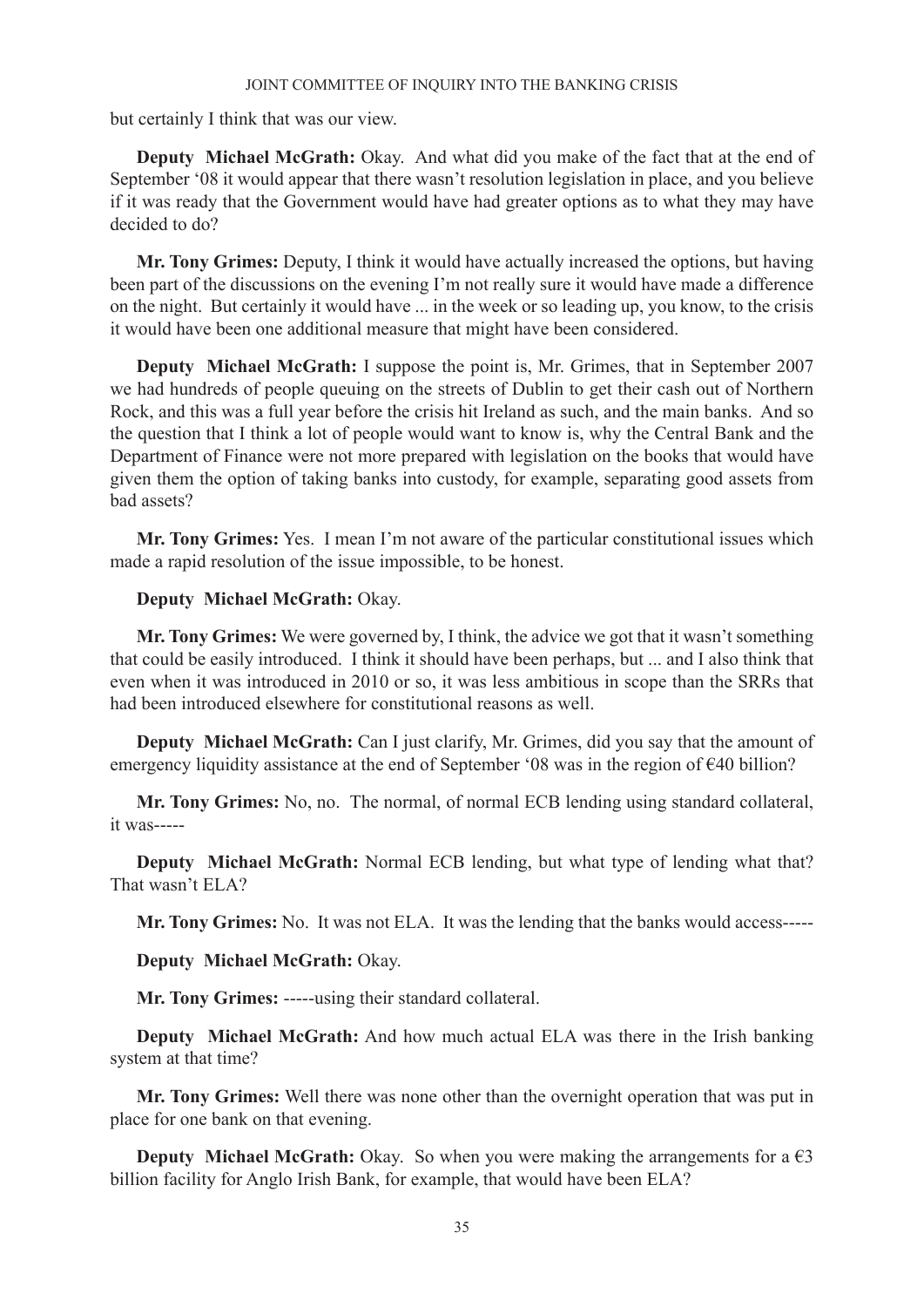**Mr. Tony Grimes:** That would have been the first.

**Deputy Michael McGrath:** There was no other ELA in the system-----

**Mr. Tony Grimes:** Correct.

**Deputy Michael McGrath:** -----at that stage?

**Mr. Tony Grimes:** Correct.

**Deputy Michael McGrath:** Okay. Can I just ask you to clarify in the course of the meetings you attended on the night of the guarantee decision, who raised the issue of subordinated debt being included in the guarantee, or did anyone raise it in your presence?

**Mr. Tony Grimes:** I think at the second meeting I attended, which was late in the night when there was almost wrapping up of some of the technical aspects of the guarantee, it was mentioned at that stage.

### **Deputy Michael McGrath:** By whom?

**Mr. Tony Grimes:** I think by the Department officials as part of their summary, perhaps, of what was proposed.

# **Deputy Michael McGrath:** Okay.

**Mr. Tony Grimes:** I was not in the room in the early part of the discussion with the banks.

**Deputy Michael McGrath:** You weren't in the room when the banks were present at any stage, were you?

**Mr. Tony Grimes:** Not in the initial meetings with the banks, I wasn't.

**Deputy Michael McGrath:** Okay. Can I just take you to Vol. 1 page 56, Mr. Grimes, which is an extract from a meeting in July 2008 of the domestic standing group.

# **Mr. Tony Grimes:** Yes.

**Deputy Michael McGrath:** And from the documentation before us it is clear that the domestic standing group discussed Seán Quinn's contracts for difference in Anglo. Can I ask you, Mr. Grimes, when did you become aware of Mr. Quinn's exposures to CFDs?

**Mr. Tony Grimes:** To be honest, I find it hard to recall at this stage.

**Deputy Michael McGrath:** Approximately?

**Mr. Tony Grimes:** I suspect maybe a month or two earlier, but that would be only a guess.

**Deputy Michael McGrath:** These meetings of the domestic standing group noted that Anglo was funding Mr. Quinn's margin calls. Can you recall when you became aware of that?

**Mr. Tony Grimes:** No. It must have been around that time, but I didn't think actually you'd want to pursue this particular angle, so it isn't something I had researched.

**Deputy Michael McGrath:** Well, it's in the core booklet.

**Mr. Tony Grimes:** It is; I accept that.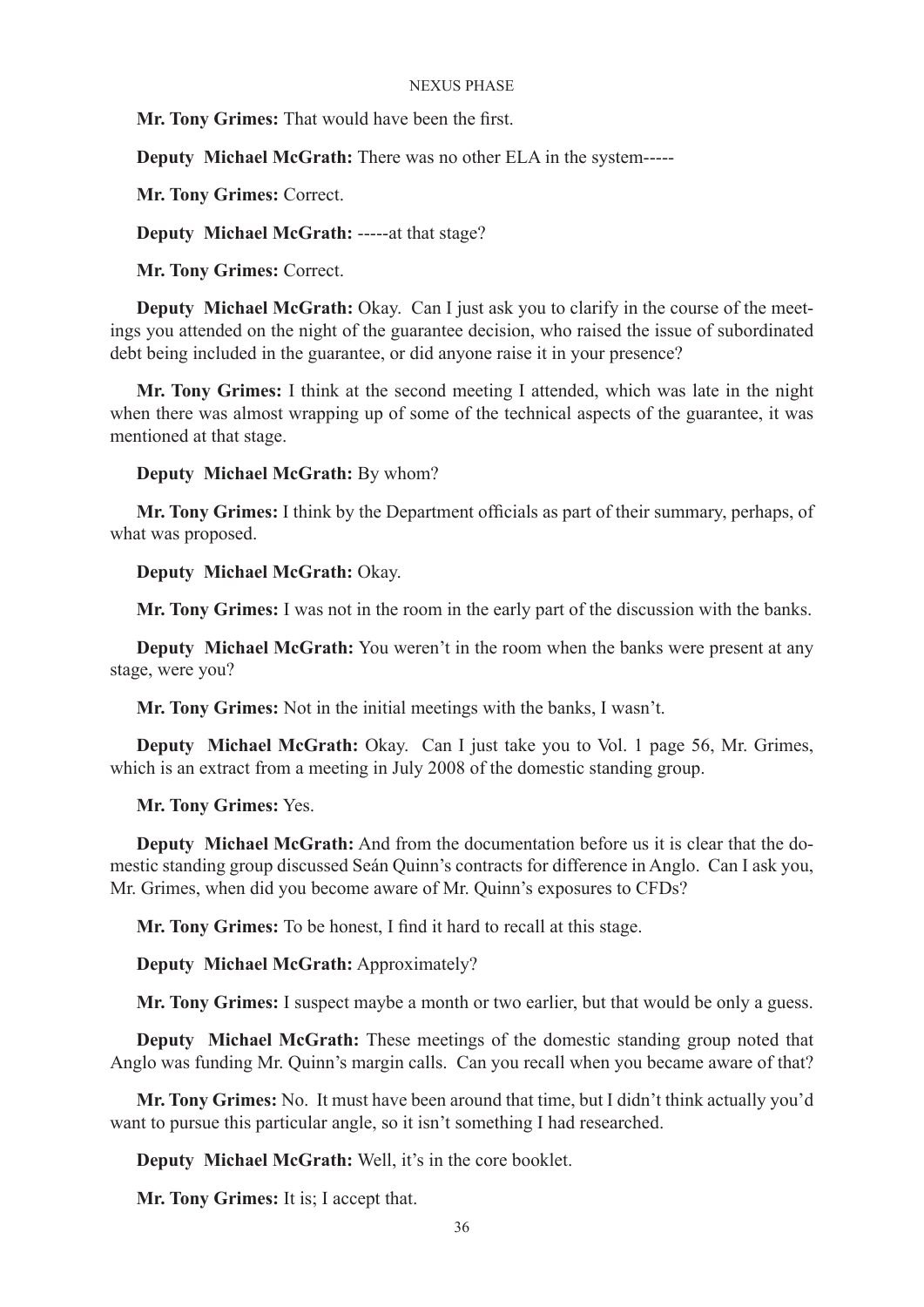**Deputy Michael McGrath:** Pages 56 and 57.

**Mr. Tony Grimes:** Sure.

**Deputy Michael McGrath:** And it relates to a meeting which you attended.

**Mr. Tony Grimes:** Yes. But I assumed it was some time around that period, but-----

**Deputy Michael McGrath:** And did you think it was appropriate for a bank to fund margin calls for the biggest investor in its own shares?

**Mr. Tony Grimes:** No, that's ... I thought, you know, highly unusual.

**Deputy Michael McGrath:** Highly unusual. And would you have expressed that view at the meeting?

**Mr. Tony Grimes:** I'm not sure, with hindsight.

**Deputy Michael McGrath:** And from the documentation before us, the domestic standing group was told the CEO of Anglo Irish Bank had very recently advised the Financial Regulator that there was a low point in the share price below which the bank could not continue to lend to Mr. Quinn. Did that cause concern at the meeting?

**Mr. Tony Grimes:** I think my recollection of the meeting, to be honest, is less to do with that particular aspect of the Anglo Irish than it was to the other issues discussed, even though it actually absorbs the bulk of the minute.

# **Deputy Michael McGrath:** It does.

**Mr. Tony Grimes:** I think that it was a regular meeting of the DSG, in which the bulk of the issues that we would have been discussing would have been the liquidity issues, you know, around that time.

**Deputy Michael McGrath:** But can I ask you what was the position of the Central Bank with regard to the exposure that Seán Quinn had built up in Anglo Irish Bank in relation to contracts for difference in the summer of 2008? What was the Central Bank's position?

**Mr. Tony Grimes:** I think the Central Bank regarded it mainly as, you know, a regulatory issue but we would have been, of course, interested in the implications it could have, both with the share price, you know, of Anglo and any further implications of that for liquidity to Anglo in the event that, you know, market confidence in Anglo were to decline further.

**Deputy Michael McGrath:** And did you believe it was a significant issue potentially which could affect the stability of the financial system?

**Mr. Tony Grimes:** I think it was, yes.

**Deputy Michael McGrath:** And what action was the Central Bank taking at that time to address that concern which you have expressed there now?

**Mr. Tony Grimes:** Well, the action at the time was really, you know, to stand behind the banks in liquidity terms and to do whatever was necessary. I mean, I don't think that we saw ourselves as having any other direct role, you know, in that period. I think that we regarded it mainly as a regulatory issue.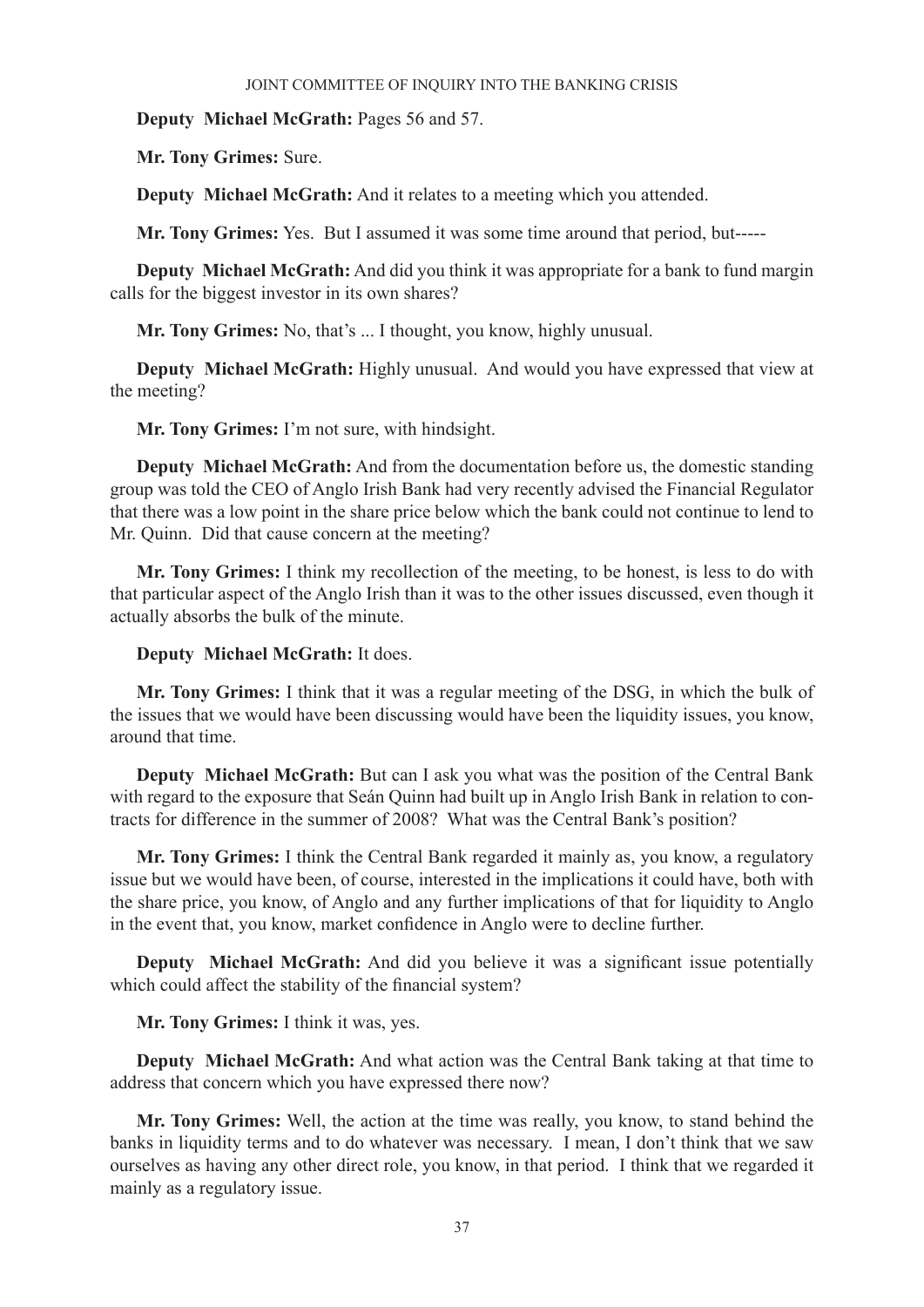**Deputy Michael McGrath:** I would put it to you, Mr. Grimes, that the concerns were documented at this meeting in July 2008 and there's a reference to this being:

a very sensitive market situation as if Quinn was unable to meet to his margin requirements and if the 'overhang' of Anglo shares were disposed of by the [contracts for difference] counterpart[s], ... the adverse impact on Anglo's share price could be very serious. However, it was very difficult to predict how the situation would be likely to unfold.

So, there was a high degree of knowledge at the Central Bank at this stage about the potential risks to the bank and indeed, the wider system as a result of the contracts for difference built up by Mr. Quinn and I'm asking you what actions were being taken at that stage to address the risks and the concerns which were clearly evident?

**Mr. Tony Grimes:** Yes, to be clear, I think that we actually envisaged any direct actions would fall within the realm of the regulator. I mean, we felt it was actually outside our role but certainly we were aware of the fallout from anything that happened for the liquidity and for the stability of the system as a whole. So, it was more a sort of indirect concern than a direct concern and I think at that stage we felt that we, as a central bank, did not have any direct intervention mechanisms.

**Deputy Michael McGrath:** So, just to clarify, there were no actions by the Central Bank, just to clarify.

**Mr. Tony Grimes:** There were no actions by the Central Bank.

**Deputy Michael McGrath:** And were there actions by the Financial Regulator that you were aware of as a very senior person in the Central Bank?

**Mr. Tony Grimes:** There were, just in so far as the frequent, you know, interaction on this issue between the regulator's staff and the bank was, as far as I know, extremely intense at that time.

**Chairman:** Senator Michael D'Arcy. Senator, ten minutes.

**Senator Michael D'Arcy:** Chair. Mr. Grimes, thank you for coming. Can I, first of all, clarify with you, please, because it is still a little bit unclear and Mr. Patrick Neary is in tomorrow, can you define exactly what is guidance in the definition of guidance that the CB ... Central Bank could provide for the Financial Regulator, in terms of financial stability? Is it instruction, is it direction, or what exactly is guidance, please?

**Mr. Tony Grimes:** As far as I know, the understanding was that it would reflect, if it were ever used and thought to be necessary, a type of general instruction of concern that the Central Bank might have had about developments in individual banks or in the system as a whole that required the regulator to use its own intervention tools, so I would not have thought that the Central Bank would ever have issued a guidance to the regulator saying "you must, you know, increase some particular ratio by X per cent".

# **Senator Michael D'Arcy:** Could you?

**Mr. Tony Grimes:** I think the interpretation of when it would be used was in relation to principles and policy and there is, I guess, some debate about what that actually means in practice but in so far as I was aware at the time, I would have thought that a guidance would have reflected some general concerns that there were on behalf of the bank and that they would be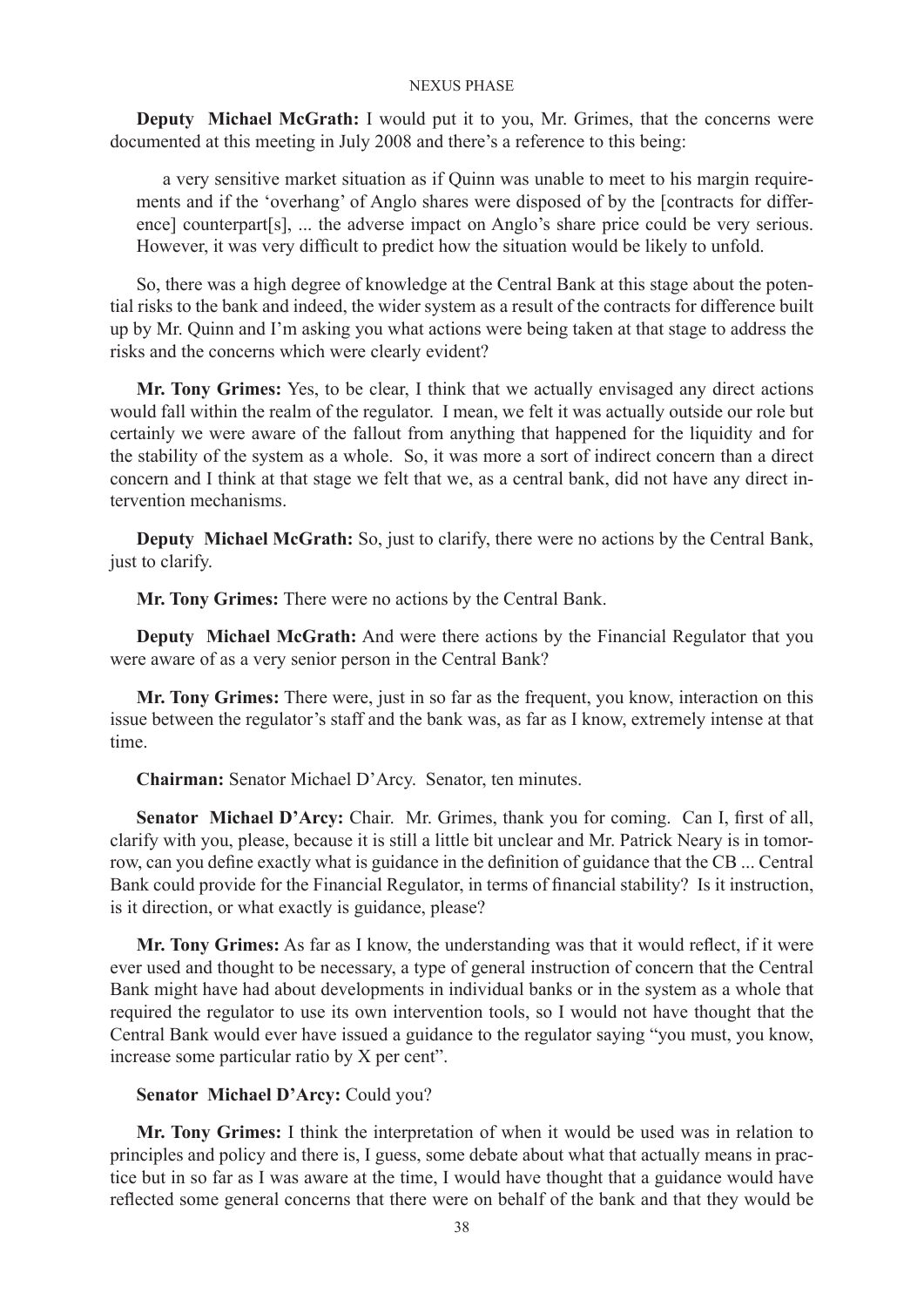conveyed to the regulatory authority in sufficient specificity, if you like, to enable the authority and the regulator to take it forward and to impose specific actions but that the recommendations for specific actions would not come from the bank but would come from the regulator's interpretation of what the guidance would be.

**Senator Michael D'Arcy:** I'm still not sure that's clear ... you said you could tell and to give an instruction but could you tell the regulator that there was a specific issue that was causing concern for the Central Bank, that the stability of the banking sector could be at risk? Could you tell them to do ... to make a particular action or not?

**Mr. Tony Grimes:** Senator, I think it's a matter, you know, of legal interpretation here. The understanding on the Central Bank's side was that if ever a guidance had to be used, it would be expressed in very general terms but it would also be expressed in terms specific enough to leave it clear to the regulator what type of intervention would be required on their part to address the concern conveyed.

Senator Michael D'Arcy: I just want to explore this a little bit more, Chairman, please, so ... so what you've said is you could raise the matter with the regulator-----

**Mr. Tony Grimes:** Yes, raise-----

**Senator Michael D'Arcy:** -----directly, raise the matter directly-----

**Mr. Tony Grimes:** Okay, one would be more precise, you know, and formal, I mean, if a guidance-----

**Senator Michael D'Arcy:** If a guidance was issued----

**Mr. Tony Grimes:** If a guidance was issued, yes it would be quite a formal-----

**Senator Michael D'Arcy:** -----there was a matter to be acted upon. Is that correct?

**Mr. Tony Grimes:** Yes.

**Senator Michael D'Arcy:** Okay and then it was a matter for the regulator to act?

**Mr. Tony Grimes:** Yes-----

**Senator Michael D'Arcy:** That's your understanding?

**Mr. Tony Grimes:** Yes, that's my interpretation.

**Senator Michael D'Arcy:** Okay, thank you. In terms of the information available to us from the Central Bank, did the Central Bank identify specific problems developing in the Irish economy? The Central Bank have the responsibility for financial stability and that requires it to communicate such problems to the Department of Finance. Do you believe the nature and severity of the problems were clearly communicated to the Department of Finance in an appropriate manner?

**Mr. Tony Grimes:** Over what period are you thinking of, Senator?

**Senator Michael D'Arcy:** I suppose-----

**Mr. Tony Grimes:** Generally speaking or-----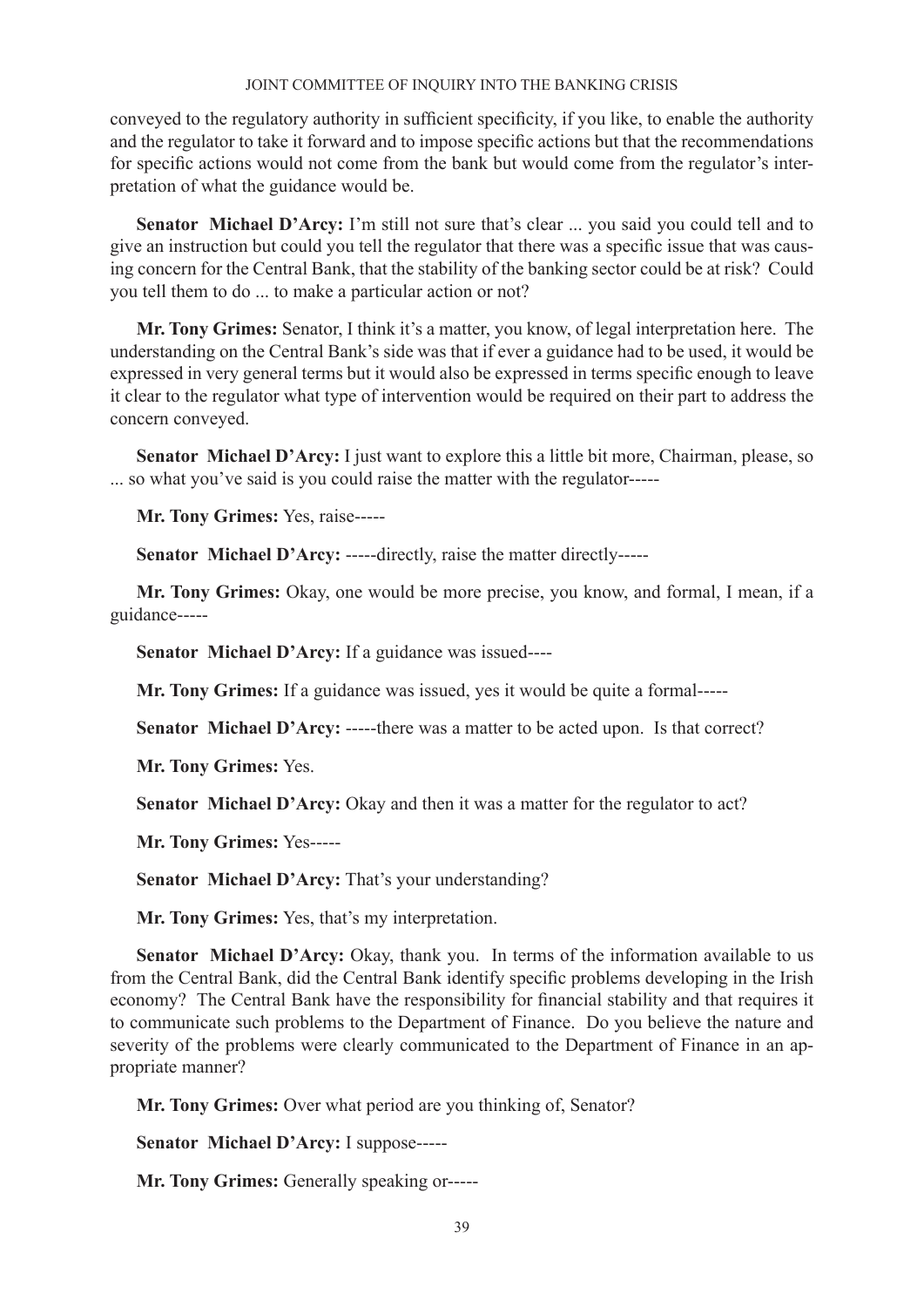**Senator Michael D'Arcy:** The period from the Northern Rock issue to the guarantee.

**Mr. Tony Grimes:** I would have thought so, to be honest ... I mean, the intensity of interaction between all, you know, of the authorities, was extremely high at that time. The DSG came into effect, I think, some time formally in either 2006 or in 2007 and from that time there was a lot of interaction between all the authorities, not just at the level of the DSG principals but, you know, down a layer or two, and I would have thought that between the formal communication as part of the DSG but also the very frequent informal contacts that there should have been no doubt at all at the level of the departments about the information that we had and the concerns that we had.

**Senator Michael D'Arcy:** You ... in the first page of your opening statement, I want to quote you:

For example, it did not collect [the Central Bank did not collect] information on the consolidated balance sheets of individual banks on which calculations of capital were based using the prudential framework. Also, the Central Bank did not examine the quality of bank assets; [that] was the role of the Financial Regulator.

Did the Central Bank have the consolidated data on the cumulative sectors, the statistics that were available per sector, per commercial real estate, per residential - was that information available to the Central Bank?

**Mr. Tony Grimes:** As I understand it, the Central Bank had information on the sectoral analysis of lending but it was on the basis of the returns that were made by the banks operating within the State, not on a consolidated basis. Only the regulator collected consolidated information from the banks, i.e., the headquarters of the banks here plus their foreign subsidiaries.

**Senator Michael D'Arcy:** But you had the information in relation ... per sector? So, the commercial real estate sector -----

**Mr. Tony Grimes:** Yes. That was ... that was connected ... that was collected in terms of domestic offices.

**Senator Michael D'Arcy:** Yes. And in terms of the ... the bank balance sheet growth from '01 to '08 for the main banks in the region ... year on year, 30% growth per annum, compound. And also the level of indebtedness of the ... the private sector in relation to GDP ratio. From the FSR reports and I'm ... I collated these figures, in 1995 the rate was 71% of GDP, for 2007 the rate of indebtedness ... personal indebtedness within the State in a 12-year period had reached a projected figure from the FSR report of '07 of 248% of GNP. That left the citizens of this country now the most indebted people within Europe. And you had... and you said a moment ago, Mr. Grimes, that you had the ... you had consolidated data per sector and prior to that I asked you about the-----

**Mr. Tony Grimes:** No, I didn't say consolidated data per sector.

**Chairman:** If you allow time, Deputy, or Senator to allow time. What is your question?

**Senator Michael D'Arcy:** My question to you is: why did you not act in relation to the guidance for the Financial Regulator to act upon his powers when you saw those levels of growth? You identified them in the FSR reports year on year and there was no action taken by you ... and when I say you ... not you, individually, but your organisation.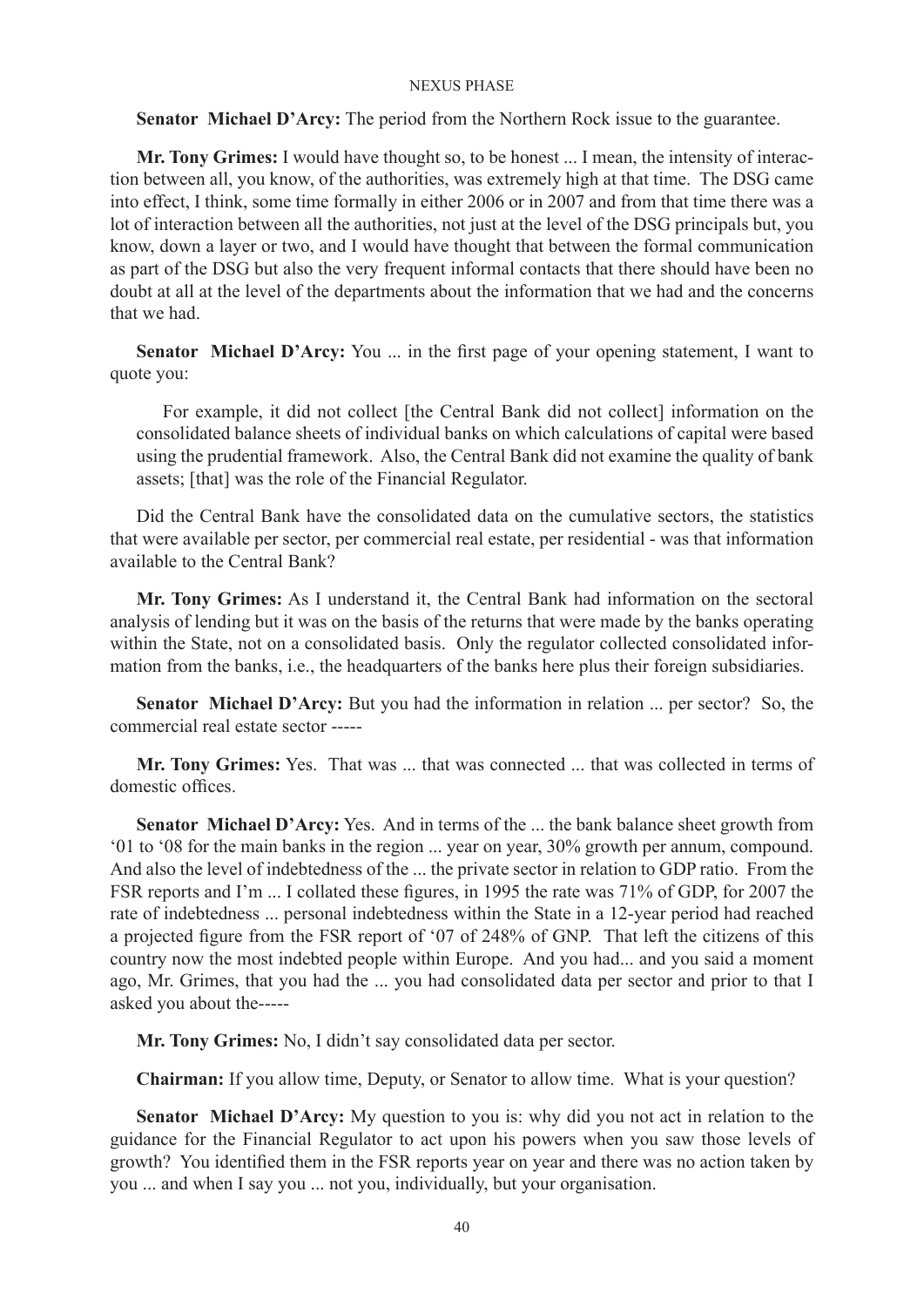**Chairman:** Mr. Grimes.

**Mr. Tony Grimes:** Senator ... just ... I mean ... you know ... I personally cannot answer. I mean, I accept the points that the increase in some of the aggregates, with hindsight are truly large.

**Senator Michael D'Arcy:** Truly large?

**Mr. Tony Grimes:** Truly large and-----

**Senator Michael D'Arcy:** That's a bit of an understatement-----

**Chairman:** Sorry, Senator. I'll have to allow time for a response.

**Mr. Tony Grimes:** But -----

**Chairman:** And if you want to get a question in, you'll have to allow it.

**Mr. Tony Grimes:** I was not personally involved in any of the analysis, you know, at that time. I mean, the bulk of the increase in credit and indebtedness to which you refer took place, I think, in the period 2003 to 2007. I was working in a ... in a sort of entirely unrelated part of the bank in that period. So, I would've been generally aware, as a senior officer of the bank, I suppose, at the time but ... but not at the level of policy reaction.

**Chairman:** A brief supplementary.

**Senator Michael D'Arcy:** Mr. Grimes, did you ... did you participate in the FSR reports?

**Mr. Tony Grimes:** As I said earlier, I participated only in the second half of the 2007 FSR. The FSR was largely in draft form in August 2007 when I took over. It was published in 2000 ... sorry ... in November of that year. The bulk of the drafting was done. There were nuances that occurred subsequently from a board meeting of the bank in September and a short meeting of the board in October but the bulk of the drafting was done earlier.

**Chairman:** Senator Barrett. Senator, you have ten minutes.

**Senator Sean D. Barrett:** Thank you very much, Chairman, and welcome, Mr. Grimes. You state in your opening statement on page 5, in paragraph 3, ''with regard to money and capital flows within the euro area, the Central Bank could not have [been] intervened directly to control such flows''. Could it have intervened indirectly?

**Mr. Tony Grimes:** Yes. I think, first of all, any direct intervention ... restriction of money and capital flows would have been entirely at odds with the single capital market and single money market that was set up in 1999 as part of monetary union. I'm ... in fact, it would have been entirely contrary to the ethos of that. So, no is the answer ... no direct intervention. If there was concern - as there was, because it was raised at the time in the FSRs about the degree to which some of the banks were funding externally - I think, if there was concern, it would have to have been addressed by restrictions addressed to the individual banks in terms of their funding ratios. But ... but that would be at a level of individual banks. It could not have been a general banning of capital flows.

**Senator Sean D. Barrett:** Thank you. The core documents, Chairman. Vol. 1, page 4. There is a minute there, "Board discussions: 2006". Do we know what month that board discussion took place?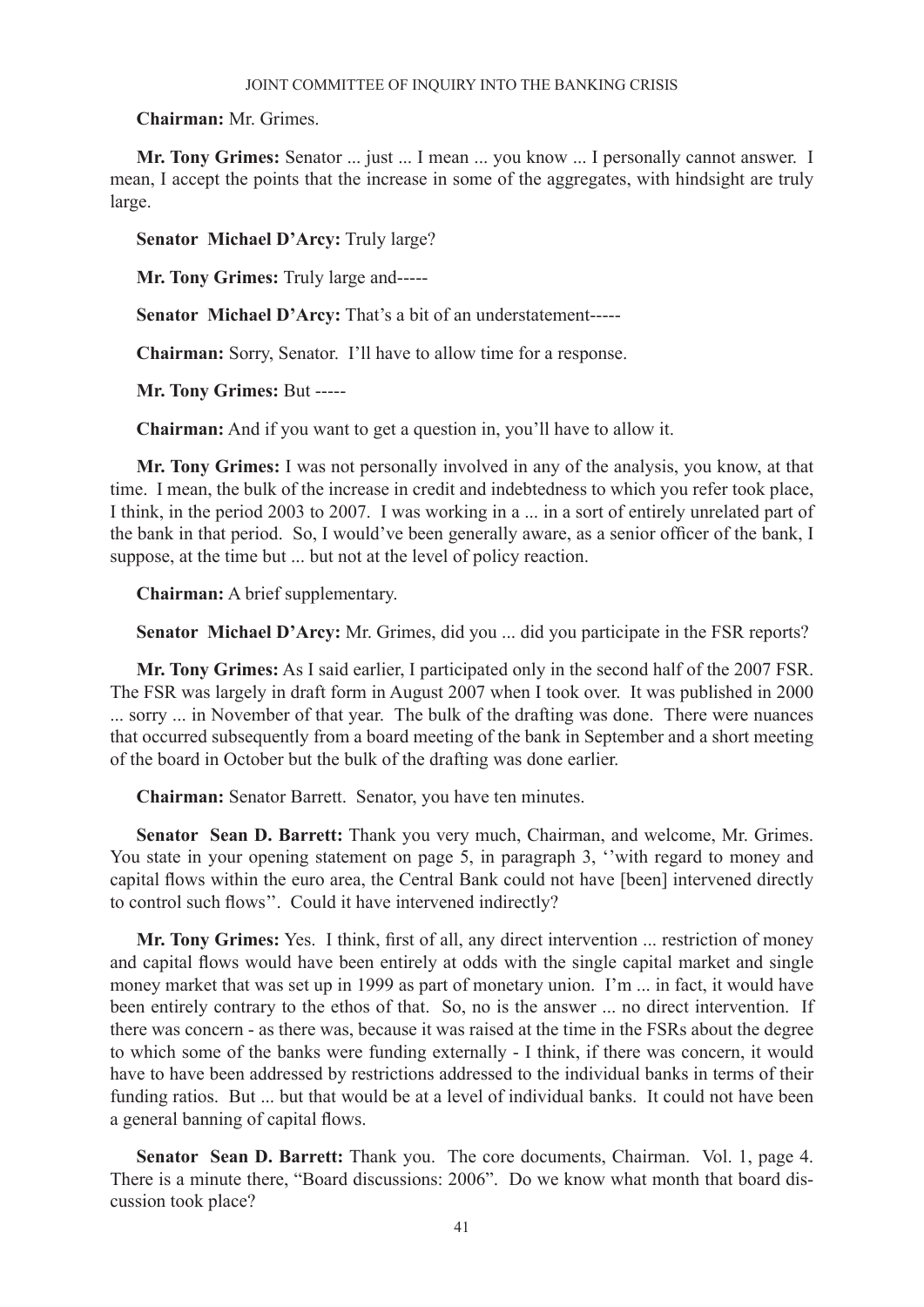**Mr. Tony Grimes:** I can tell you from a ... notes it occurred in June-----

**Senator Sean D. Barrett:** June -----

**Mr. Tony Grimes:** 2006-----

**Senator Sean D. Barrett:** 2006-----

**Mr. Tony Grimes:** -----and it was part of the preliminary discussion by the joint boards of the 2006 FSR.

**Senator Sean D. Barrett:** Because the second sentence says ''The risks to the property market and the very high component of economic growth accounted for by the construction sector together with the rapid rate of credit growth are increasingly problematic." So, the people at that meeting ... who was with you ... that was ... the Central Bank board knew that in June 2006 is that correct?

**Mr. Tony Grimes:** As far as I am aware, it was a joint meeting of the Central Bank board and of the Financial Regulator authority ... which met to consider and to approve, ultimately, the financial stability reports. So, it would have been the first joint discussion of the ... 2006.

**Senator Sean D. Barrett:** Thank you very much. Now the question that was raised with you by Deputy McGrath - the material that's on page 57 of the same volume. You recall, Chairman, this had to do with Anglo and the Quinn CFD purchase and so on. And that meeting was on 8 July 2008. I think that's about 12 weeks before the events of 29 September and attending ... you were ... you were listed as an attendee and representatives of the Central Bank, Financial Regulator, the Department ... two from the Department of Finance. What happened that report of the domestic group? Did it go through other people? Was it ... did ... was it actioned at any later stage?

**Mr. Tony Grimes:** In general, the reports of the DSP were circulated to members. They may also have been circulated to the Governor from time to time. I'm not sure if that was done systematically.

**Senator Sean D. Barrett:** Because is does, as I think as Deputy McGrath was saying, illustrate very important knowledge. But I'm trying to see ... did anything happen because, you know, this knowledge which was available in early July ... about the difficulties that Deputy McGrath elucidated and your replied to? What happened? Was this knowledge just left lying around the place or did ... was did people go on holidays in August, as they might? But, what were the results of ... of this very important information?

**Mr. Tony Grimes:** Well, I think that ... my ... my recollection is that there was a lot of interaction between regulatory staff and, you know, Anglo Irish Bank at this stage. There was a lot of concern about how the overhang of the CFD positions would be resolved. But, from the Central Bank point of view, this ... we looked upon that directly as an issue of regulation. And it was primarily a matter for discussion between the regulator and the bank concerned. Having said that, as I said earlier, I think, we were concerned about the fallout from such an overhang for the liquidity ... that might occur and the need to maybe supplement liquidity available to that bank if it became-----

**Senator Sean D. Barrett:** Because page 6 of the-----

**Mr. Tony Grimes:** ----- a serious issue in the market.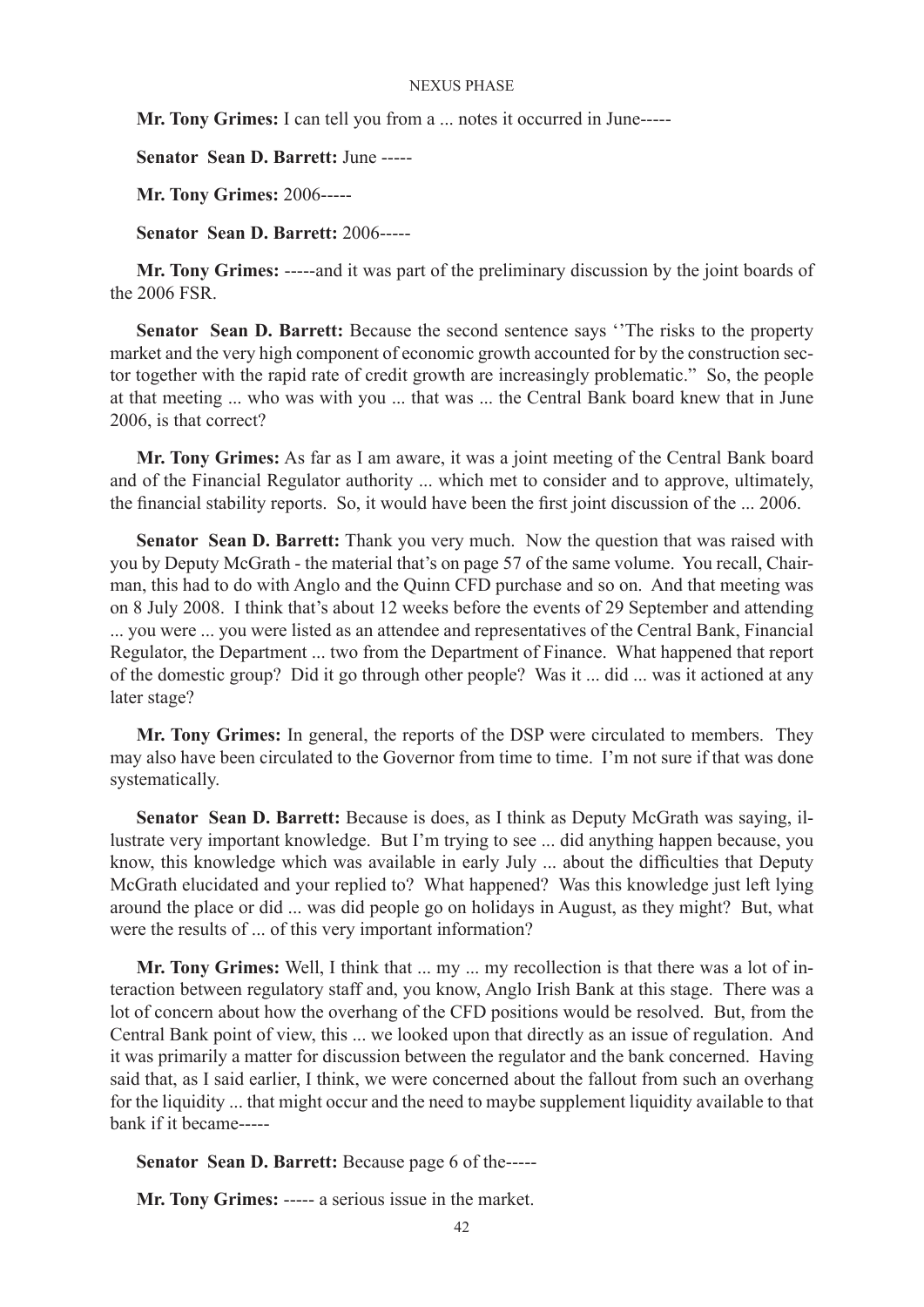**Senator Sean D. Barrett:** Yes. If I may, page 6 of your statement has, as a duty of the Central Bank, to contribute "to the maintenance of financial stability both domestically and within the euro area". Was the ECB informed of the ... of the difficulties ... on these pages?

**Mr. Tony Grimes:** Senator, I'm not sure about that. It may have been ... it may have been, you know ... have been mentioned in ... in formal discussions with ... with the ECB but I'm not personally aware of whether it was or not.

**Senator Sean D. Barrett:** And could I take up finally ... page 101 of that document? I think it's a Department of Finance document, is that right, written in January 2008?

**Mr. Tony Grimes:** Yes.

**Senator Sean D. Barrett:** It says "The authorities in Ireland have practiced constructive ambiguity regarding financial stability planning to date. For the future it would seem appropriate to maintain this approach." Would there not be a case for precision and clarity rather than constructive ambiguity?

**Mr. Tony Grimes:** In my view, this, in a way, would go to the heart of the moral hazard issue with regard to ELA in that, traditionally, it has always been thought that central banks would never pre-commit to give ELA because if ... if it did, there was the risk that, you know, a bank would engage, you know, in a type of reckless activity and, you know, there was a feeling always - and it's not just here - that actually you would not want them to count on you if something went wrong. So ... so there was no pre-commitment here. It ... it was always entirely at the discretion of the local central bank. So, constructive ambiguity referred to that. It was to avoid the moral hazard issue that might arise.

**Chairman:** Two minutes there now, Senator.

**Senator Sean D. Barrett:** Thank you, Chairman. How many staff were involved in the prudential regulation of banks during your time as Governor?

**Mr. Tony Grimes:** Again, it wasn't on my side of the house, but the impression I have is that the Department would've been 20 or 30 people.

**Senator Sean D. Barrett:** Thank you very much and thank you, Chairman.

**Chairman:** Okay, the next questioner is Deputy Doherty.

**Deputy Pearse Doherty:** Go raibh maith agat, a Chathaoirligh, agus fáilte roimh an tUasal Grimes. Can I ask you ... begin by asking you just what advice was sought by the Department of Finance in relation to the financial stability of the banking sector and/or individual financial institutions? And could you outline to the committee what meetings you participated in with any Government Department to understand the nature of those interactions during the period and what did you do?

**Mr. Tony Grimes:** I presume the period you refer to is the crisis period of around September-----

**Deputy Pearse Doherty:** Well in the ... not just in the-----

**Mr. Tony Grimes:** -----'08 or even-----

**Deputy Pearse Doherty:** The financial stability reports ... or even the year before, was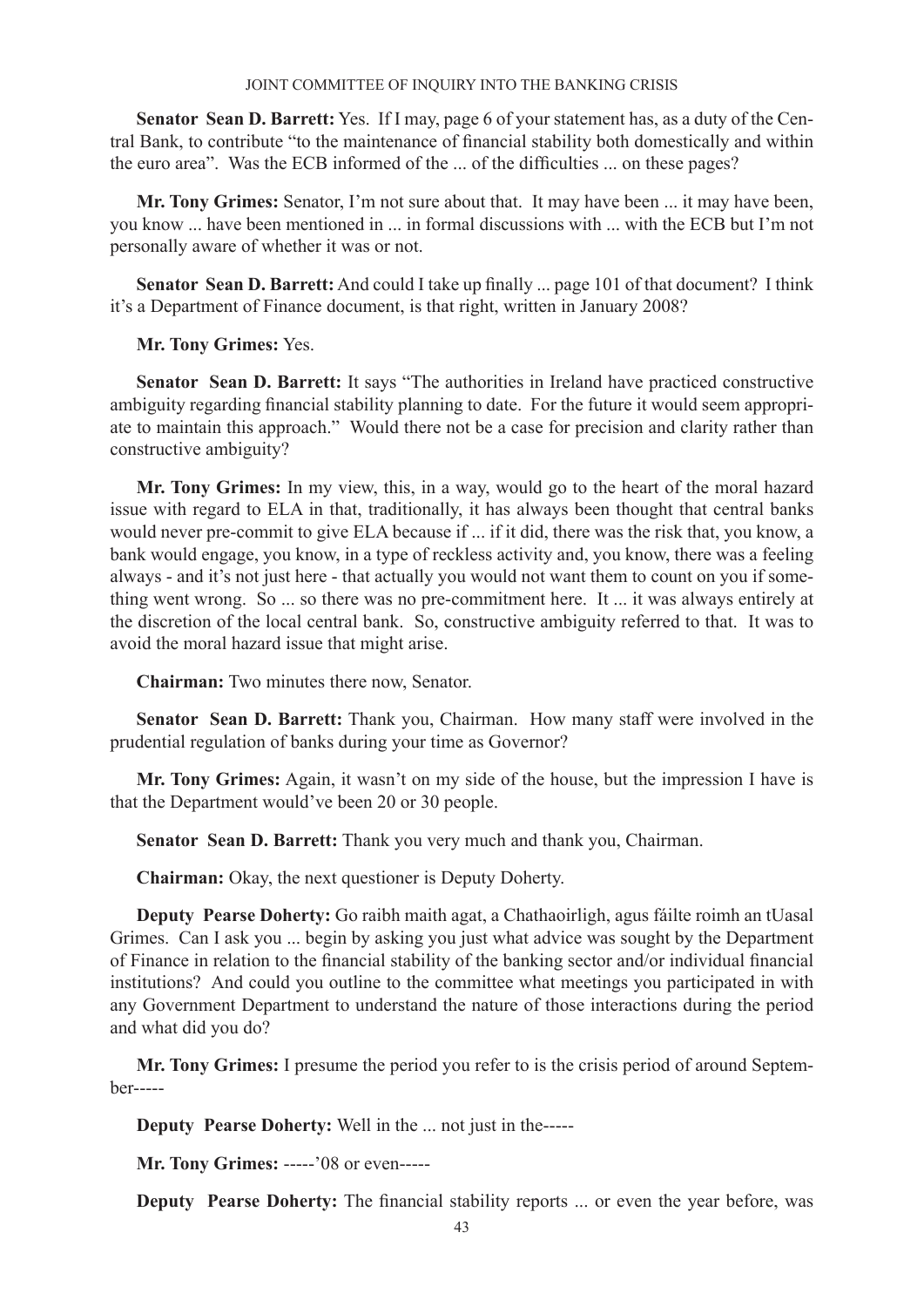there meetings, was there interactions?

**Mr. Tony Grimes:** Well, there were constant meetings to be honest. I mean, okay, we spoke, you know, to what the operation of the DSGs. They tended to meet extremely frequently at .. okay, at the level, you know, of principal, from time to time, but at the operational level as well ... so ... and also informally.

**Deputy Pearse Doherty:** The question, sorry, Mr. Grimes, the question specifically is in relation to advice sought by the Department of Finance in relation to the financial stability of the banking sector or individual institutions so it's meetings in that regard that I'm interested in.

**Mr. Tony Grimes:** Well, I suppose, in a sense, the subject matter, you know, of the meetings of the DSG were always about financial stability issues and/or individual institutions. So, you can almost take it that, you know, every meeting of the DSG had that agenda item as the main issue.

**Deputy Pearse Doherty:** Okay. And outside of the DSG, were there meetings with the Department of Finance or did the Department of Finance seek advice from the Central Bank in relation to the stability of the banking sector or in any individual banking ... bank in the State?

**Mr. Tony Grimes:** I think once or twice it sought formal advice. I think there was a request to the regulator and the bank around the period of the guarantee to write to the Minister on the advice - and that's on the record - but, other than that, I would've thought that the frequency of the interaction constituted the information exchange.

**Deputy Pearse Doherty:** Okay, okay. Can I ask you in ... you've mentioned ... in your opening statement, on page 4, you mention the problems surrounding ELA. If I quote from your statement it says one of the ... one of the ... with the use of ELA, one of the issues with the "use of ELA is that its use required a floating charge on banks' assets that needed to be registered at the Companies Office. New legal instruments were introduced in 2007 to avoid this issue." So, what were those legal instruments and were they used?

**Mr. Tony Grimes:** Yes, I mean, it's fairly technical but they were legal instruments and the banks ... we signed with the individual banks that allowed us to take good title to the types of collateral they would have offered. Often they would be ... it would be non-marketable instruments so you're ... so to take good title for those you required a particular legal structure and we had worked on that structure and, you know, they were extensively used over the following years.

**Deputy Pearse Doherty:** Okay. You also mention, in relation to ECB liquidity, that it reached €40 billion at the period of September 2008. Can you give us a breakdown of the ECB liquidity to Irish domestic banks and for international banks of that €40 billion?

**Mr. Tony Grimes:** Okay. That €40 billion was entirely to the six Irish banks in the aggregate.

**Deputy Pearse Doherty:** So was there any liquidity extended to the non-domestic banks - the IFSC banks?

**Mr. Tony Grimes:** Yes, of course. Sure. I mean, at one stage the liquidity extended to Irish banks was only a share of the total liquidity that the Central Bank extended to, you know ... to the system here. Often the share would've been 20% to 25% of the total, reflecting the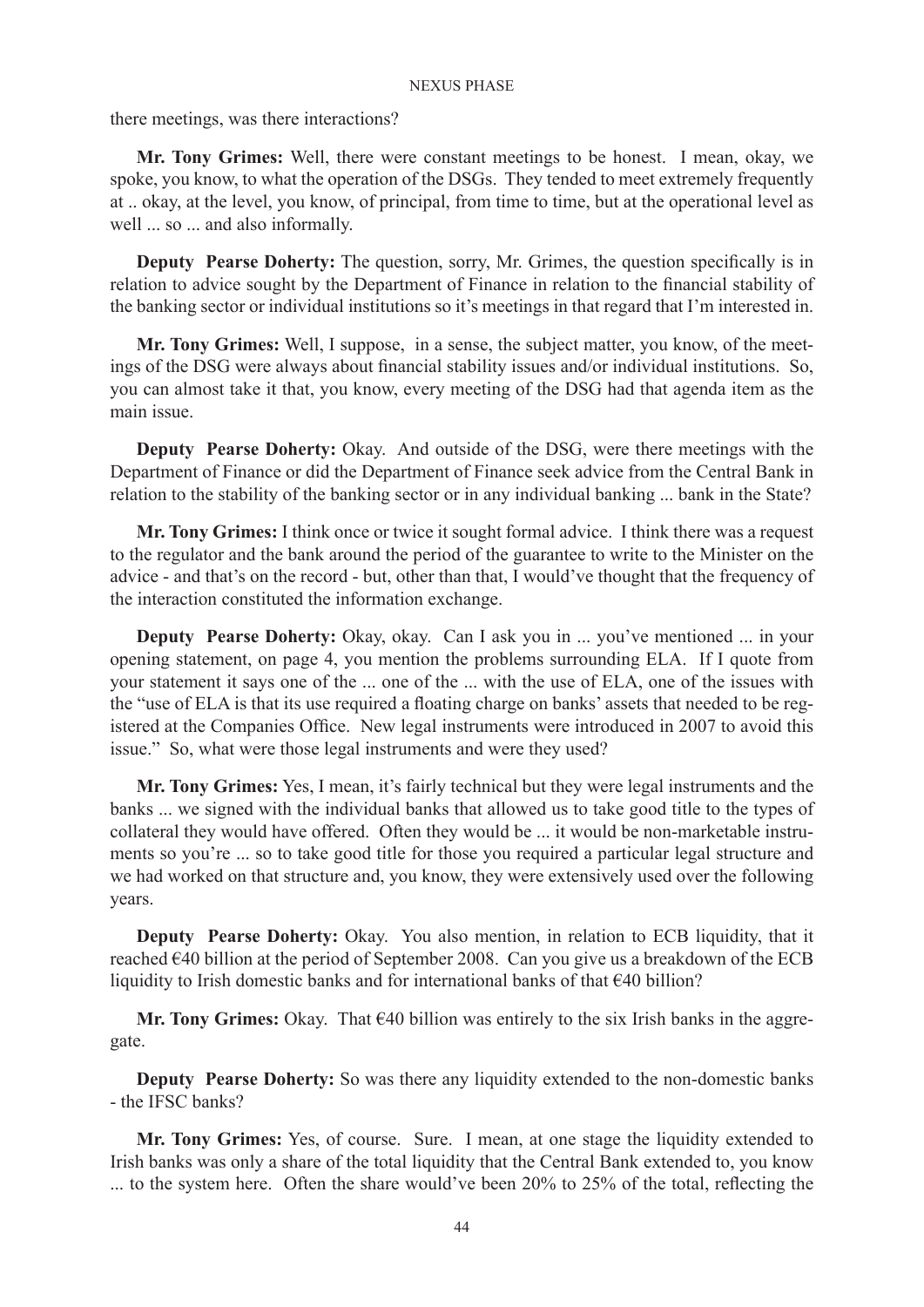importance of the foreign banks operating here who would use, yes, the Central Bank here as the source of their liquidity.

**Deputy Pearse Doherty:** So when the ECB references the percentage of the entire liquidity that was available to ... at the Irish banking system as a percentage of the entire ECB that was available-----

**Mr. Tony Grimes:** It's covering the whole system.

**Deputy Pearse Doherty:** And are you saying that 80% of that went to banks that were in the IFSC or non-domestic-----

**Mr. Tony Grimes:** It varied.

**Deputy Pearse Doherty:** -----on average?

**Mr. Tony Grimes:** In more normal times it would be 80% or so to the non-Irish banks. That share would have varied of course as the crisis hit here ... and the non-Irish banks. But we had also issues with foreign banks who would not have been eligible to access ECB, you know, funding in their own jurisdictions, who might have had subsidiaries operating in Ireland, accessing funds through the subsidiaries here. And we were concerned about that because the impact of that was to raise the overall figure that had a profile and we were concerned about that.

**Deputy Pearse Doherty:** Okay. Did the ECB ever express any concerns, or not, with the quality of assets that were being used as collateral for ECB liquidity purposes in the preguarantee period?

**Mr. Tony Grimes:** They expressed concern but in general terms ... not specifically related to Ireland, in fact it's sort of ironic that just before the crisis, in September '08, there was a tightening of liquidity ... or a tightening of collateral conditions, you know, by the ECB, reflecting a general concern within the Eurosystem that the quality of assets it was being required to take was lower than it was comfortable with ... reflecting increasing risk that the Eurosystem, as a whole, had to take on.

**Deputy Pearse Doherty:** Okay, but it wasn't specific to Ireland?

**Mr. Tony Grimes:** It was not specific.

**Deputy Pearse Doherty:** Okay. In your opening statement you say "The possible nationalisation of Anglo raised issues, both in terms of lack of an immediate legislative provision (although it could perhaps have been ready by the following weekend)". So, that's your evidence. Are you aware that that is contradicted by what Governor Hurley has said ... that the legislation was available and what's your view in relation to what he has said before the committee?

**Mr. Tony Grimes:** Well, I don't think it contradicts it exactly. I mean, my understanding was that the legislation was very close to finalisation. Whether it was absolutely on the stocks on the night of the 29th I am not aware of but certainly the finalisation ... it had been worked upon for months, so ... so I wouldn't regard that as a serious difference.

**Deputy Pearse Doherty:** Okay. I want to go to page 45 of Vol. 2 of the evidence book. It's the minute of the meeting on 25 September 2008, which was referred to earlier on. And I just want to focus in on the bit where David, and I'm quoting, "D[avid] Doyle noted that Government would need a good idea of the potential loss exposure ... within Anglo and INBS - on some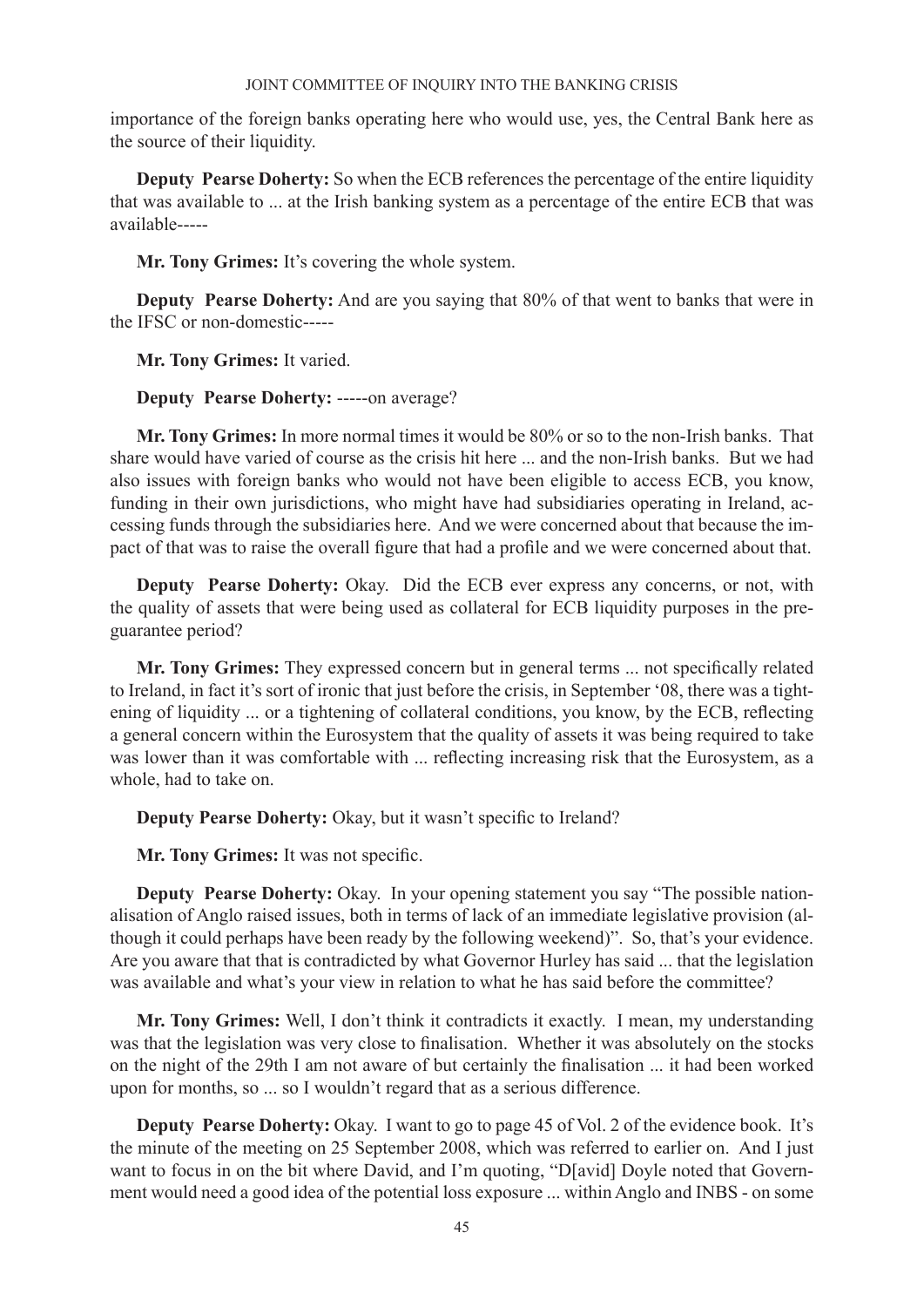assumptions INBS could be 2bn after capital and Anglo could be 8½ [full stop]".

**Chairman:** Deputy, is that in the public-----

**Deputy Pearse Doherty:** It's a public document. In relation to this here ... just in relation to the accuracy of that part of the minute, do you agree with it or do you disagree with it and can you outline to the committee, if you disagree with it, what part of it?

**Mr. Tony Grimes:** Well, it isn't my minute.

# **Deputy Pearse Doherty:** Yes.

**Mr. Tony Grimes:** I ... I didn't say the information that's here, so I've no way of knowing the source of this. But my conclusion was, from having attended the meeting, that ... I mean, if this had been said at the meeting I think it would have been a very notable piece of information for the meeting to absorb, and would undoubtedly have conditioned some of the policy reactions taken afterwards, in the light of that information, if that was our conclusion. It was not my understanding.

**Deputy Pearse Doherty:** Okay. So that's the point. I appreciate that it's not your minute. It is the minute of the meeting that you attended, and my question is, in your recollection, does that minute reflect what happened or what was said and, if not, what in your view was said that would best reflect what should be in that minute?

**Mr. Tony Grimes:** Deputy, I don't recall. We were having so many meetings around that period. I'm ... I really have to rely on the minute that's here. But, as I say, in substance I did not take from the conclusion of the meeting that there was a clear and definitive outcome that this was, you know ... a conclusion that said, you know, two of the institutions which are mentioned here, were insolvent.

**Deputy Pearse Doherty:** Mr. Grimes, you mentioned earlier on that there was an issue, I think, or words to that effect, in relation to ... in relation to after capital or before capital, and that has been suggested to the committee before. Is that your view, or is it not your view, or do you have any view in relation to this?

**Mr. Tony Grimes:** No, I can't identify with the particular drafting, but I can identify only with the conclusion, which is what I said, that I didn't come away from the meeting with a clear understanding that there was a solvency issue at that time with these two institutions.

**Chairman:** Thank you, Deputy. Mr. Grimes, we acknowledge that these are not your minutes. Do you have minutes of this meeting? No meeting ... and were minutes kept by you of this meeting?

**Mr. Tony Grimes:** To the best of my knowledge, Chair, they weren't.

**Chairman:** Okay. Can I confirm that ... were you acting Governor at this meeting, or not?

**Mr. Tony Grimes:** No.

**Chairman:** Would you accept or not, that in ... you weren't acting Governor, is that what you-----?

**Mr. Tony Grimes:** No, I was not.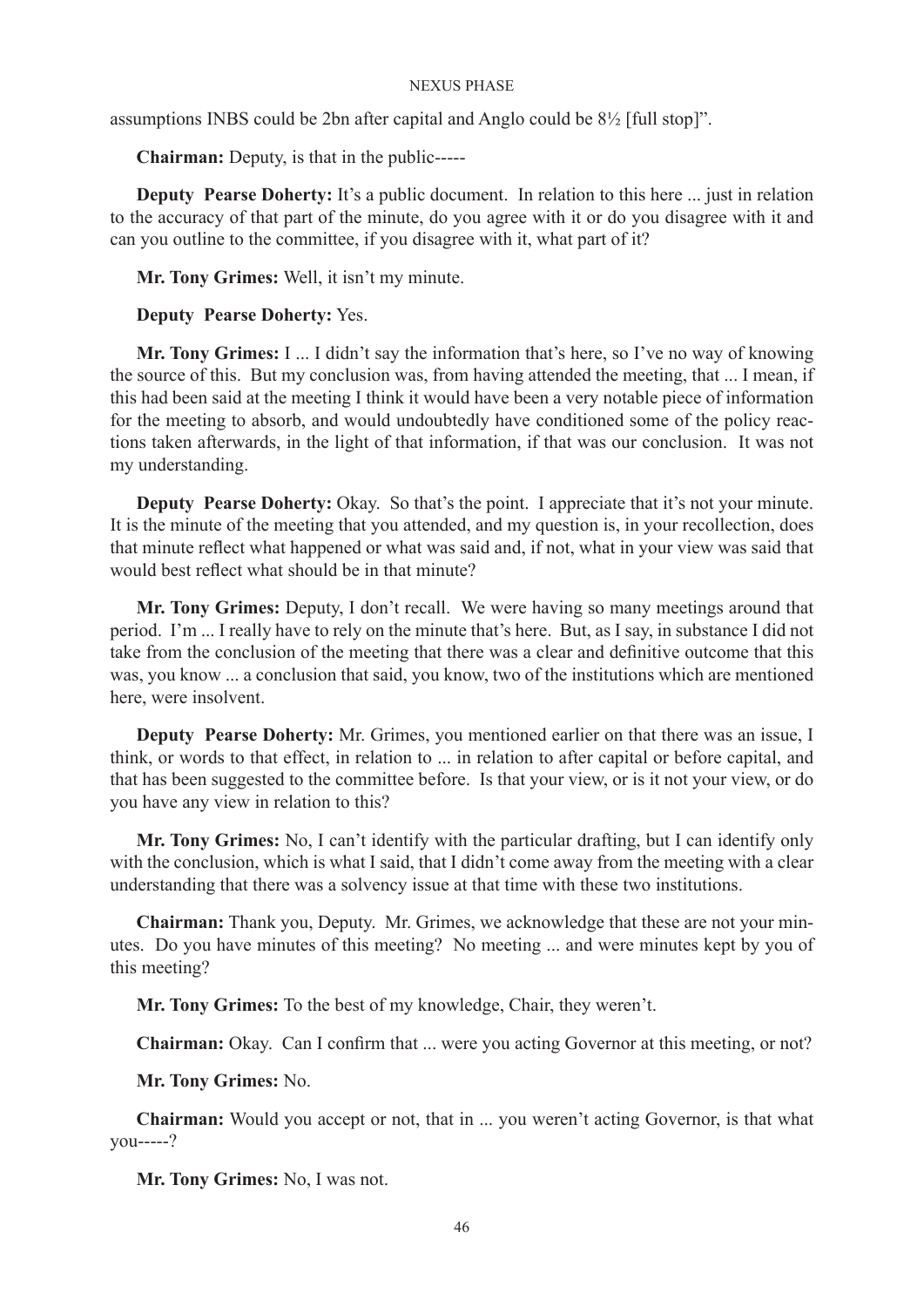**Chairman:** Okay. So, you were present at the meeting, and did ... Mr. Hurley was not present at the meeting, so what capacity-----?

**Mr. Tony Grimes:** No, he was present. He was present.

**Chairman:** Okay. So, in what capacity were you there at the meeting?

**Mr. Tony Grimes:** In my capacity as, I suppose, one of the senior people from the various institutions who met that day to discuss the options, and the options that we were discussing are set out in the final paragraph of the minute. They were general issues that needed to be discussed.

**Chairman:** Did the Central Bank take minutes of the meeting?

**Mr. Tony Grimes:** Not to my knowledge.

**Chairman:** Okay. Would you accept or not, that in ... during this period, and certainly over any significant period, that this would have been an extraordinary critical time for the State and for people in your career, and in your positions, this would have been a major ticket item in terms of your duties and roles as ... relating to the Central Bank?

**Mr. Tony Grimes:** Yes.

**Chairman:** And, are you challenging the content of that minute this evening, to say that it's not accurate?

**Mr. Tony Grimes:** No, that isn't what I said. I think, Chair, I'm-----

**Chairman:** I just want to clarify that.

**Mr. Tony Grimes:** Yes. I'm saying, I think, that I regard the paragraph you refer to as sort of ambiguous, and that its message is not clear to me, and that the substance of the conclusion of the meeting, in my memory, was not in line with one interpretation of that paragraph, which is that the two institutions were not solvent. That is my understanding of the outcome of the meeting, that no clear message emerged from the meeting that this was the conclusion.

**Chairman:** Okay. Senator MacSharry, Senator you have ten minutes.

**Senator Marc MacSharry:** Thanks Chairman, and welcome, Mr. Grimes, and thanks very much for being here. We were talking earlier on about the issue to do with contracts for difference with Deputy McGrath, and you were saying that it certainly was a highly unusual situation and that, really, you felt that it was in the regulator's domain to take appropriate action. Is that a fair representation of-----

**Mr. Tony Grimes:** I think so.

**Senator Marc MacSharry:** Okay. Were you a director of the regulator, at any stage?

**Mr. Tony Grimes:** I was from May 2008.

**Senator Marc MacSharry:** Is it correct that six members of both boards are members of each, so that there's dual membership for six?

**Mr. Tony Grimes:** No, it's not that simple. It's-----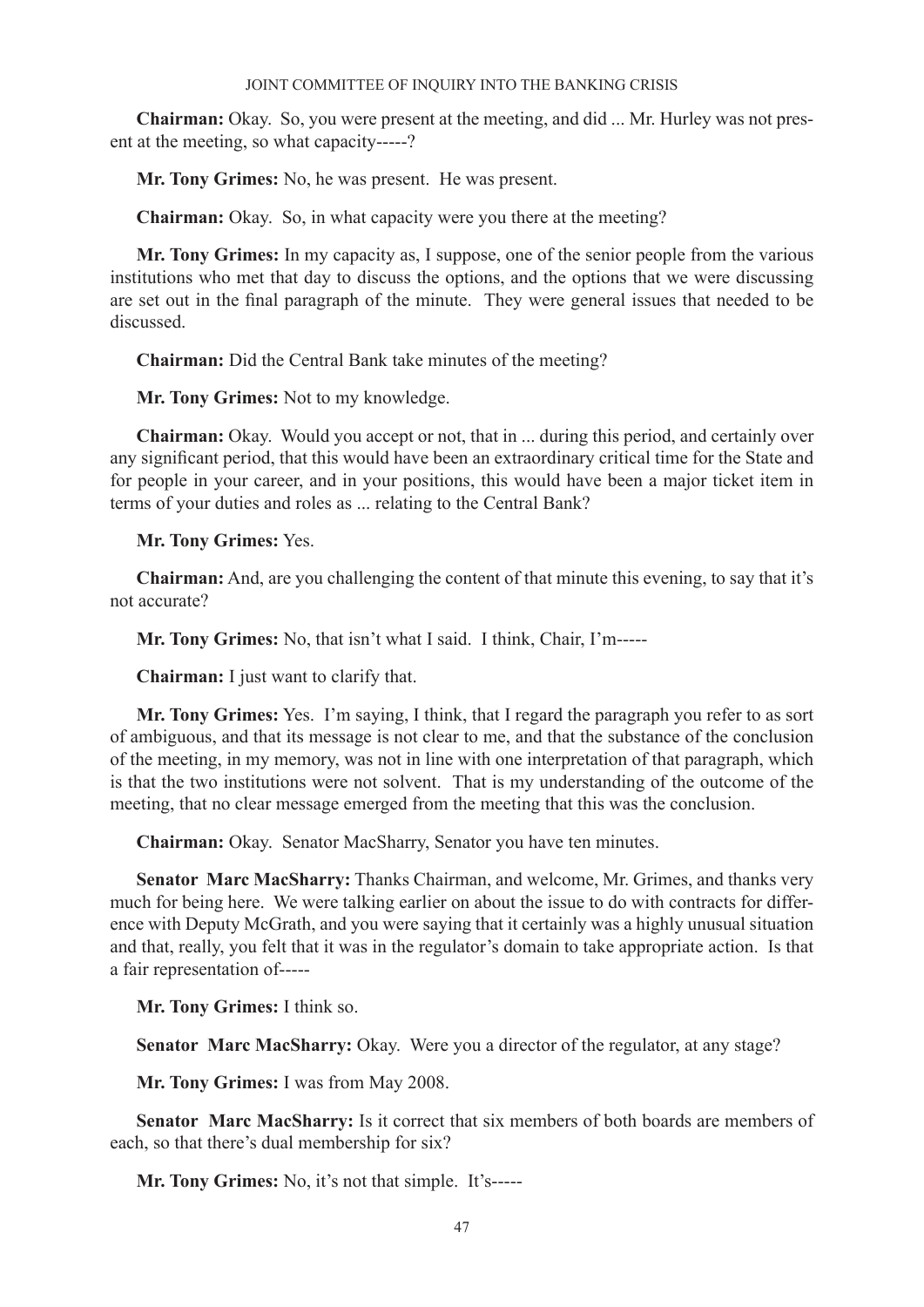# **Senator Marc MacSharry:** Okay.

**Mr. Tony Grimes:** There's six members of the regulatory board sit on the 12-member board of the Central Bank.

**Senator Marc MacSharry:** Okay, so-----

**Mr. Tony Grimes:** And of the ten members of the regulatory board, those six, plus four others, constitute the ten member of the regulatory authority. I know it's confusing.

**Senator Marc MacSharry:** Okay. Just so I'm clear, and maybe I'm not, there are six of the regulatory authority-----

**Mr. Tony Grimes:** Correct. On the Central Bank-----

**Senator Marc MacSharry:** On the Central Bank.

**Mr. Tony Grimes:** Were ... were, of course has changed.

**Senator Marc MacSharry:** Okay. Were you one of those?

**Mr. Tony Grimes:** No, I was a member, *ex-officio*, on the board of the Central Bank.

**Senator Marc MacSharry:** Were you-----

**Mr. Tony Grimes:** From my position as director general at the time, with the Governor ... yes.

**Senator Marc MacSharry:** Okay. What I'm trying to just get around here is that ... and it's come up a couple of times that, look, that was an issue for the regulator, this is an issue for the Central Bank. Was there any dual membership, so that people-----

**Mr. Tony Grimes:** Yes, there was dual membership.

**Senator Marc MacSharry:** Okay. Were you ever one of those?

**Mr. Tony Grimes:** I was briefly on both boards from May 2008-----

**Senator Marc MacSharry:** Okay. And during that period, is it reasonable that you would have known what was going on in the regulator and the Central Bank?

**Mr. Tony Grimes:** From May 2008 I would have had ... yes, but to say if you're a member of the board you know about what's ... is brought to your attention, as a member of the board, it is not the same as having an operational role.

**Senator Marc MacSharry:** I understand that. Is it that things are kept secret from members of the board?

**Mr. Tony Grimes:** No, no, I wouldn't ... not at all, but ... but it's the nature of things that you cannot ... you cannot-----

**Senator Marc MacSharry:** I see. So, before your appointment in this dual role, where you were available to both, and were knowledgeable to both, and their activities, to the extent that board members would be made available ... other people had that kind of a role, did they?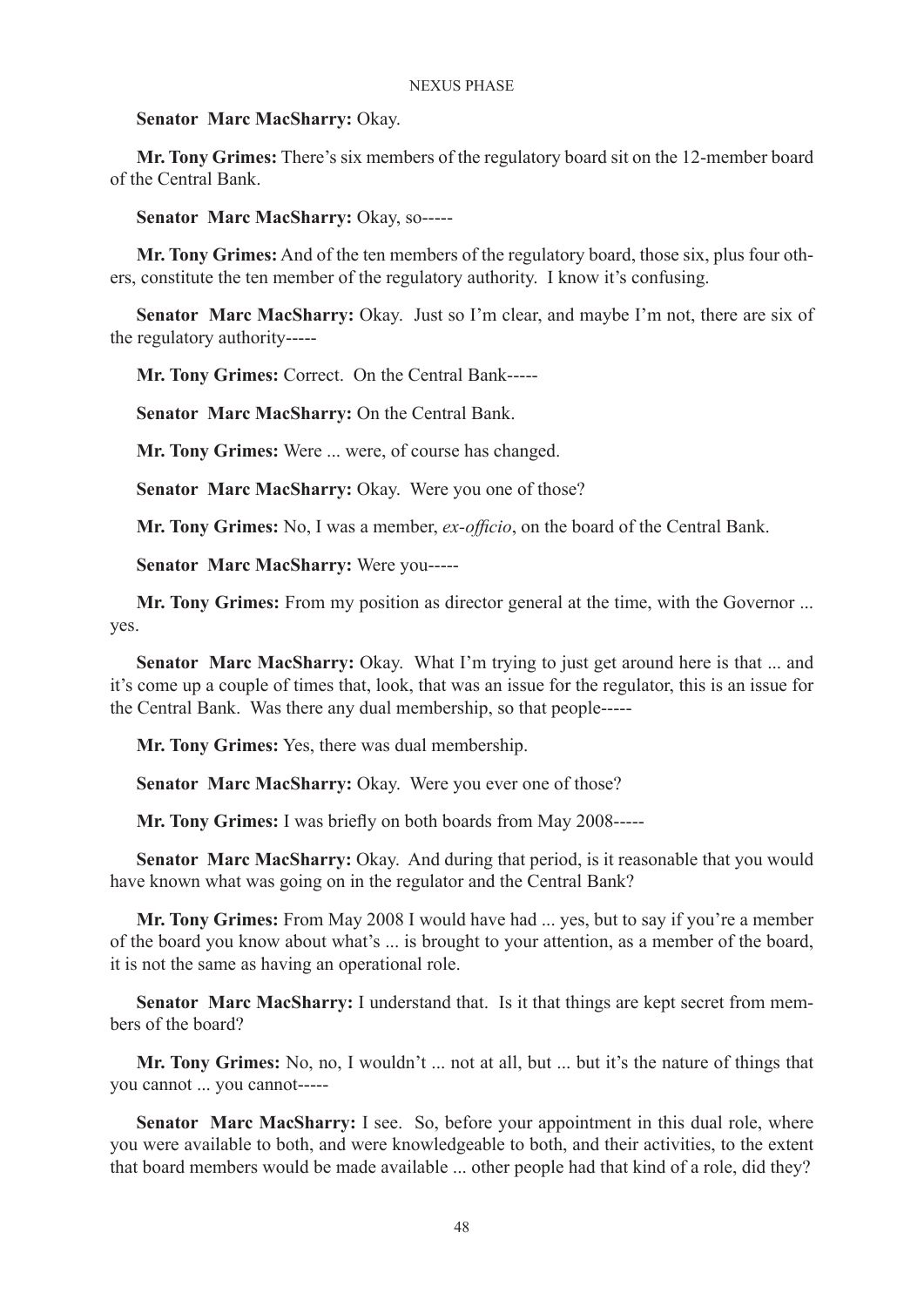**Mr. Tony Grimes:** No. I was the first.

**Senator Marc MacSharry:** You were the very first?

**Mr. Tony Grimes:** Yes.

**Senator Marc MacSharry:** Okay, and what date did you assume that role?

**Mr. Tony Grimes:** May 2008.

**Senator Marc MacSharry:** May 2008.

**Mr. Tony Grimes:** And the rationale, I think, was because of the crisis at that period, it made sense that there would be better communication between the two boards, and that this was ultimately, you know, I guess, put in place at the time of the reunification of the board, following the-----

**Senator Marc MacSharry:** Okay. And just so ... so that we're clear, the domestic standing group that Deputy McGrath would have spoken about earlier that discussed the contracts for difference was that before that time?

**Mr. Tony Grimes:** Yes. The reference in the minute here is July 2008. I was appointed to the regulatory board at the end of May 2008.

**Senator Marc MacSharry:** So, you were in this dual role-----

**Mr. Tony Grimes:** I was.

**Senator Marc MacSharry:** -----at the time that the domestic standing group considered the issue of contracts for difference, which you told Deputy McGrath you felt was highly unusual, and that really it was a matter for the regulatory authority ... it was a regulatory issue, I think you said at the time, is that fair?

**Mr. Tony Grimes:** That's my view.

**Senator Marc MacSharry:** Okay. So, what did they do?

**Mr. Tony Grimes:** As far as I recall, the ... yes, the actions taken were partly put in place by the board of the bank concerned, and there were some legal issues, you know, arising from that that I'm not sure you want to get into ... at least I'm-----

**Senator Marc MacSharry:** Well, you can take it as read that I want to get into them. It's whether these people let me.

**Chairman:** Sorry, the ... Deputy, it's the jurisdiction and the legislative basis of the State that will determine what questions which you can ask and can't ask, not any individual member of this committee. So please proceed.

**Senator Marc MacSharry:** Well, he's looking for guidance I think.

**Chairman:** Well he is, and ... and he's given it to himself, because he knows what the guidance is.

**Senator Marc MacSharry:** Okay, so is it the position that the regulator took actions that are secret because of Article 33AK?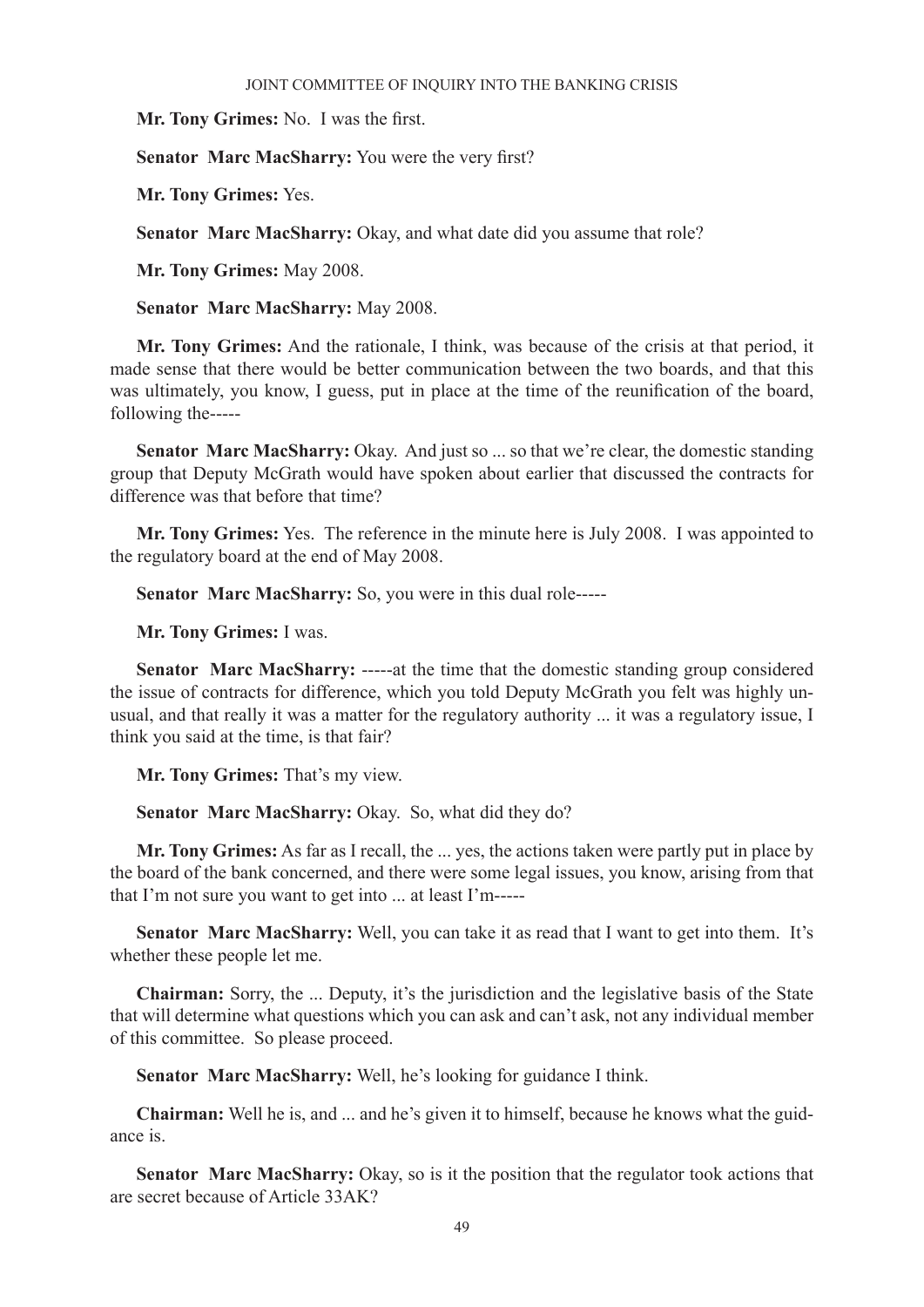**Chairman:** That's a leading question, please.

# **Senator Marc MacSharry:** Or not?

**Chairman:** No, even "or not", it is ... it's leading. No matter what way you dress it up and throw it out, it's leading. Move on.

**Senator Marc MacSharry:** I think it's a fair question.

**Chairman:** Well, you can-----

**Senator Marc MacSharry:** And I would ask that the Chairman take further guidance on it. What we are asking here is-----

**Chairman:** I have, and I have been told. It is a leading question.

**Senator Marc MacSharry:** What we are asking here ... Chairman, I am talking to yourself; I am not asking anybody. Okay. What we are asking here is that at a time that Mr. Grimes had a dual role with both the regulator and the Central Bank, he made reference earlier on to actions being taken, when asked directly by Deputy McGrath what actions were taken, he answered, "Well, it was a regulatory issue." So I have asked what regulatory actions were taken in that regard, and he's saying, "Well, I don't know whether you want to get into it." Now I'd like to get into it. So what's the legal basis that we can't?

**Chairman:** I do not think that's what actually he said, but you can clarify that: were there actions taken by the regulator in respect to these matters?

**Mr. Tony Grimes:** Well, yes, the actions that I am aware of were the interactions between the regulator staff and the staff of the bank concerned. And here were actions taken within the bank concerned that, ultimately, led to the resolution of this but also to additional issues that I am not, you know, at liberty, I think, to talk about.

**Senator Marc MacSharry:** Just so we're clear, you're not at liberty to tell us the actions the regulator took?

**Mr. Tony Grimes:** I think the actions the regulator took were the interactions between the regulator's staff and the bank concerned.

**Senator Marc MacSharry:** Does that mean that they had a chat with the staff? Would that, would have been or...

**Chairman:** Sorry, I'll have to interject here. You are now moving into issues that are specific to the section that was ... that I read at the opening of this address. Mr. Grimes is very aware of this and, in fairness to Mr. Grimes, with whatever testimony he gave, he cannot end up in a situation where he's incriminating himself by breaching that section. You cannot and you know that, I know that, everyone knows that.

**Senator Marc MacSharry:** I'm learning it. I mightn't know it.

**Chairman:** Well, there was plenty of training on this for the committee members.

**Senator Marc MacSharry:** Just so that we are clear, we can't talk about the actions the regulator took because of section 33AK. Is that the case?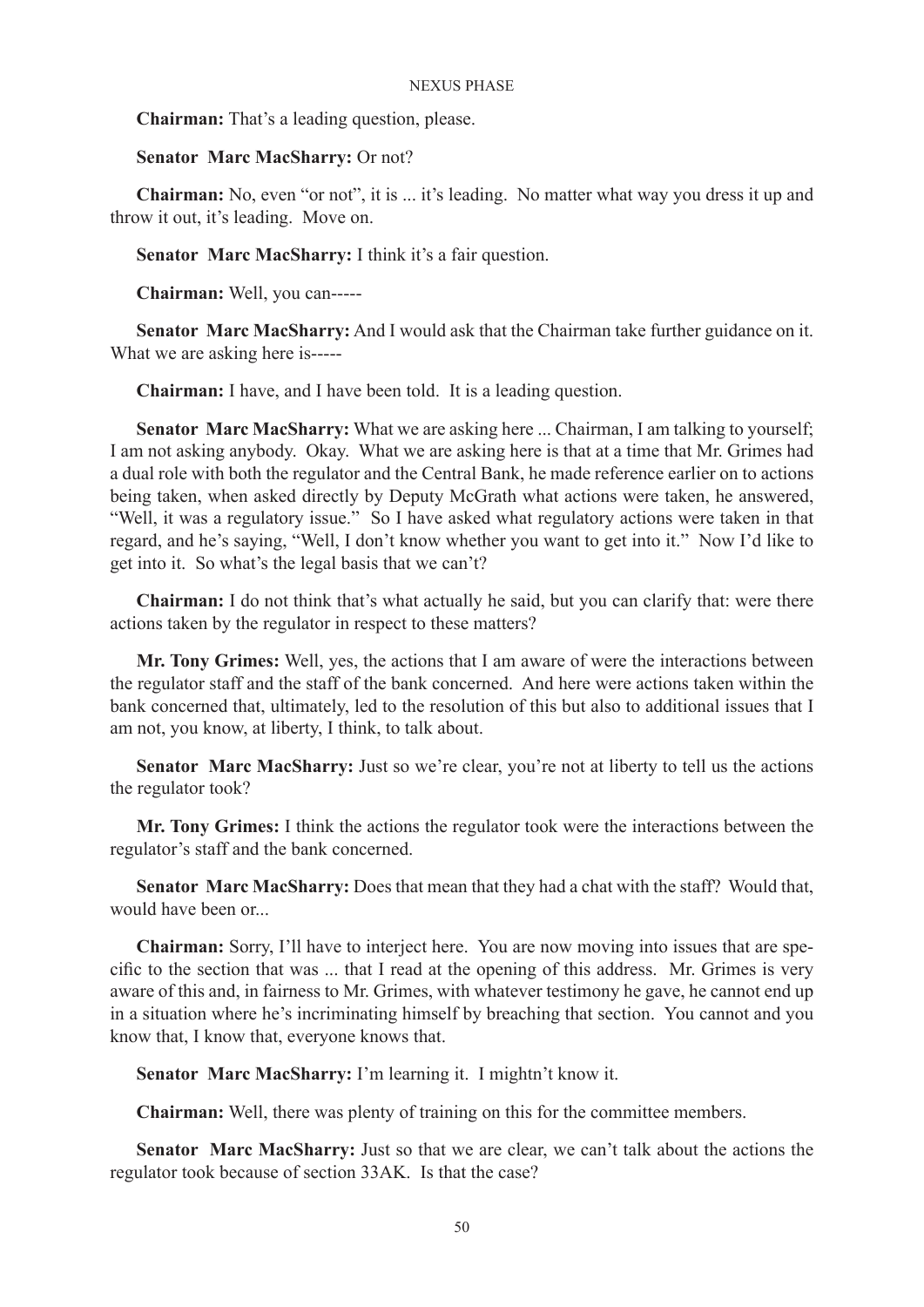**Chairman:** Mr. Grimes can't talk about it because you cannot ask somebody to commit a legal offence. It's a legal offence if Mr. Grimes ... We can go round in circles ...

**Senator Marc MacSharry:** It is specifically covered then, is it?

**Chairman:** Yes, and you know this. Senator, there was plenty of back briefing on this when we actually met in private session around this, so please don't play this out as if it's something new. And you're using your time, and, in fairness, you're deliberately now creating a situation where you are asking the witness in front of us to create a felony. That cannot be permitted. Please drive on.

**Senator Marc MacSharry:** Well, we might have a private session on this.

**Chairman:** We can have as much private time as you can, but the legal advice is very clear on this so move on, Senator, please.

Senator Marc MacSharry: I know the advice is clear, maybe the ... it's the interpretation that-----

**Chairman:** It is the committee's legal advice. The committee has its own legal team. If you wish to challenge that and go away and get your own independent legal advice and feed it into us, I'd be quite happy to hear it, but I am sure they'd give you the same legal advice. So please move on.

**Senator Marc MacSharry:** What I'd say Chairman-----

**Chairman:** Move on.

**Senator Marc MacSharry:** With the best of respect to your good self-----

**Chairman:** Move on.

**Senator Marc MacSharry:** ------ is if a genuine question arises and it's put to you, there's no point in getting annoyed about it. Okay.

**Chairman:** Move on.

**Senator Marc MacSharry:** At the end of the day, we are all here------

**Chairman:** We are indeed and we're operating within a legislative framework which we all must honour. So please move on.

**Senator Marc MacSharry:** That's grand. What I'll say for the record is that we might just have a brief couple of words, as we did several times last week to facilitate you and your queries, for me and my queries.

**Chairman:** And I said we'll accommodate that, Senator.

**Senator Marc MacSharry:** Very good.

**Chairman:** So you're going to extinguish your time and we still ... the same spot.

**Senator Marc MacSharry:** Very good. Well, you might allow me some time as you do for Deputy Doherty and others when these things arise-----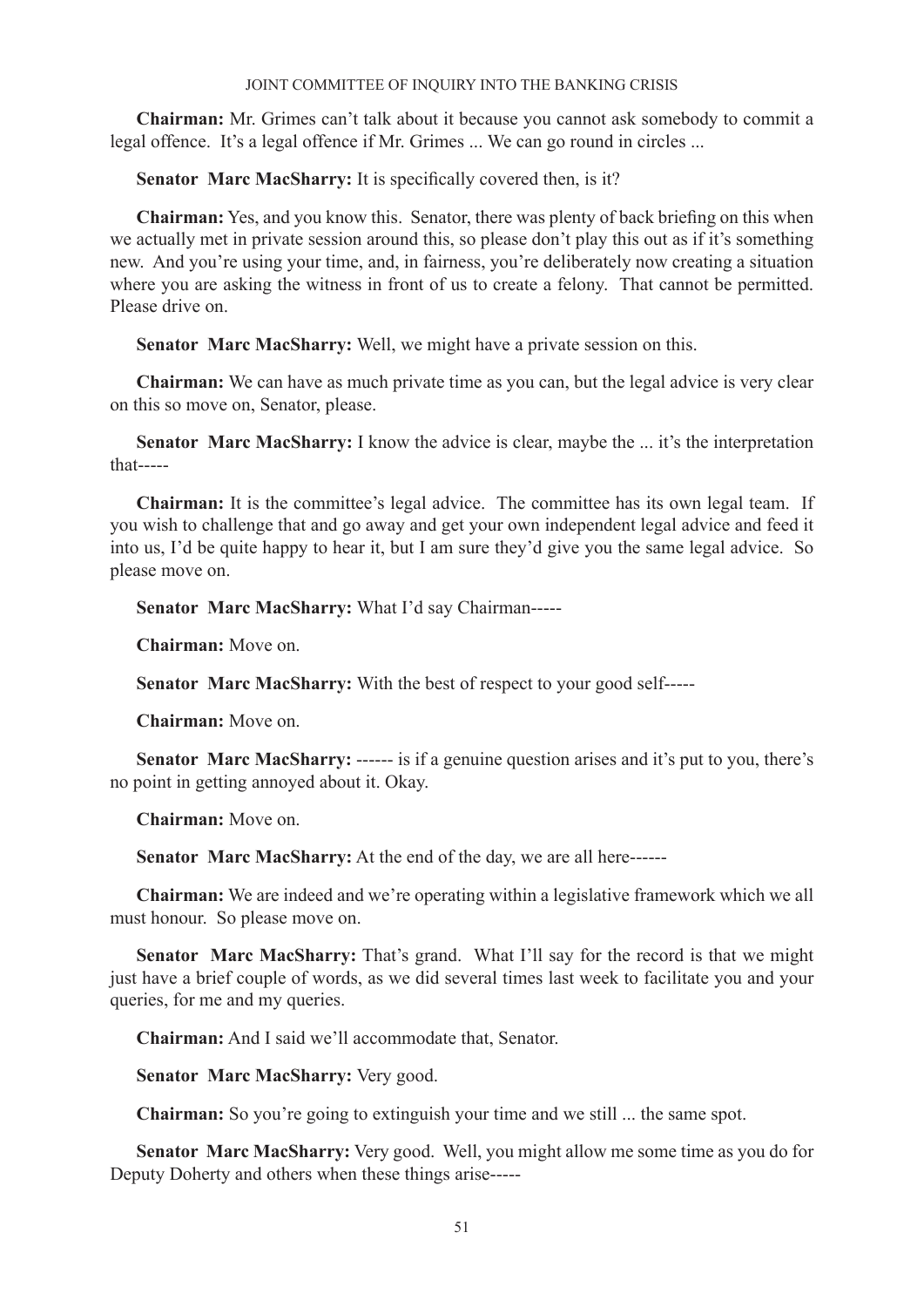**Chairman:** I will if ... and I allowed it for your colleague, Deputy McGrath, this morning and he certainly went over time because he was pursuing a good line of questioning so I'd ask you now to.

**Senator Marc MacSharry:** Very good. Well, as you know, Chairman, none of us are here on a party political basis. We're all colleagues I thought.

**Chairman:** Please, please. Move on.

Senator Marc MacSharry: Can you just confirm that a contract for difference for want of a better expression is a spread bet on stock? And can I also ask, in terms of the principles-based regulation, which was adopted both here and nationally, did it in effect amount - and I asked this last week - was it tantamount to self-regulation?

**Mr. Tony Grimes:** I think that is to go too far, Senator, but there was a huge degree of reliance, I think, on the boards and the managements of the banks concerned, and that the focus of the regulatory activity, as I understand it, was on process, rather than looking at underlying activities and looking at fundamental risks. So there was a refocusing, I think, under the principles-based regulation. There was process, maybe at the expense of substance.

**Senator Marc MacSharry:** Do you feel that the interconnectivity between the regulator and the Central Bank was sufficient or insufficient?

**Mr. Tony Grimes:** I think in the crisis period it turned out to be sufficient. I think there was a lot of contact between, you know, the senior management of both sides of the organisation. So in general, you know, it was sufficient but we were still operating within the divisions of labour that had flowed from the 2003 Act, which meant that each side regarded its focus as rather exclusive: one side on the prudential regulation of financial institutions and the Central Bank side of the broader financial stability issues

**Senator Marc MacSharry:** Just finally, Mr. Hurley, last week, there was much talk and it was touched on earlier on by some others here, about the issue of no bank should fail ... that we should not have another Lehmans, I think, was the wording that certain witnesses have used. When questioning last week Mr. Hurley, it was somewhat frustrating in the sense that it was difficult to ascertain who said this, at what point did somebody make the determination, and in what office of authority they may have been. Mr. Hurley wasn't in a position to provide that clarity and I wonder are you in a position to say who first mentioned it to you, or like so many others, was it something that just happened?

**Mr. Tony Grimes:** No, I think I face exactly the same constraints on this as Mr. Hurley does. I think that what we can say is-----

**Senator Marc MacSharry:** Because Mr. Hurley did not mention anything about a constraint or section 33AK.

**Chairman:** He did.

**Mr. Tony Grimes:** He did.

**Senator Marc MacSharry:** Not on this issue he didn't, Chairman, and this would be a very significant point. This would be a significant point. If this question is answerable, and we just cannot have the answer because of that, that in itself is important evidence.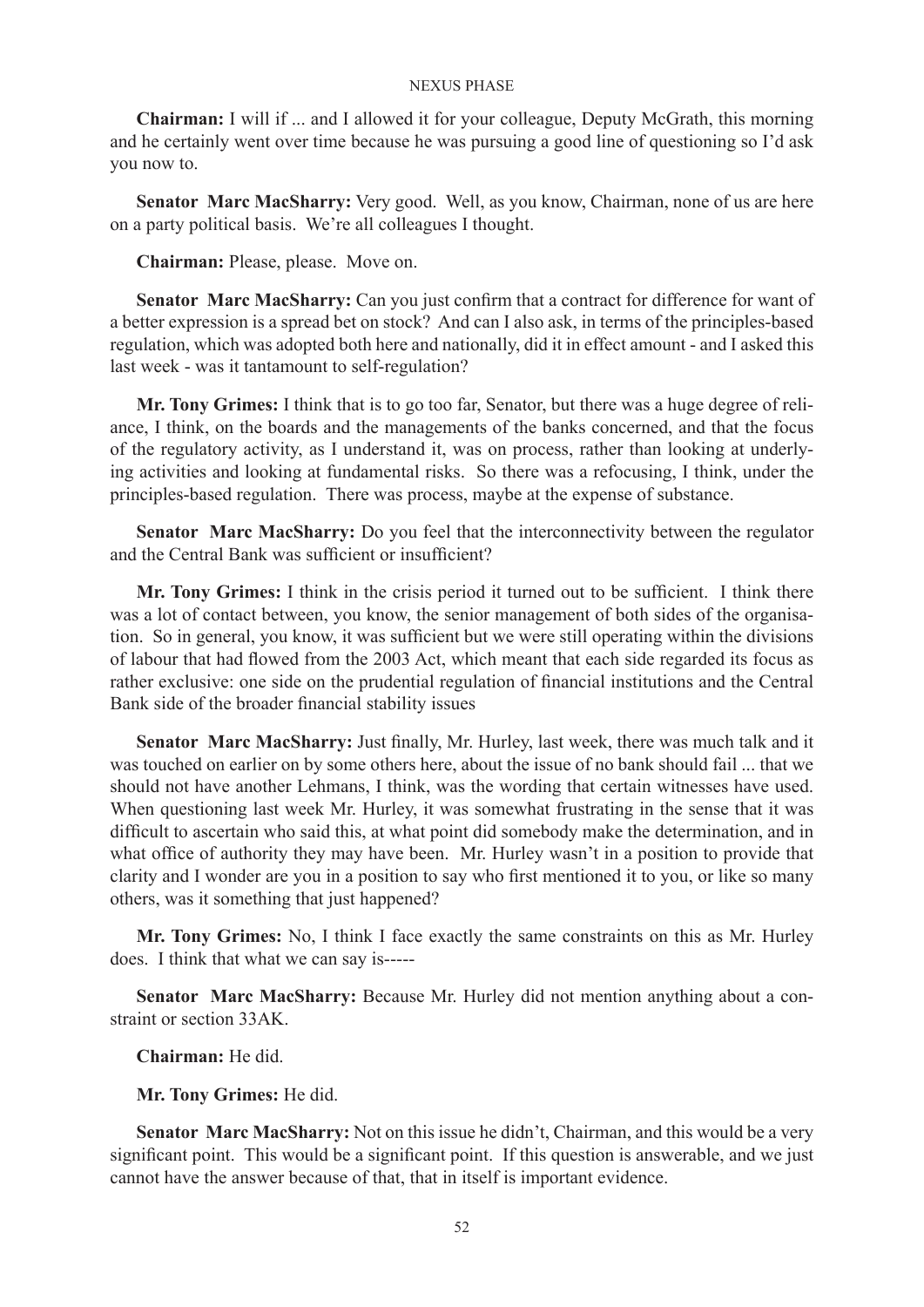**Mr. Tony Grimes:** Okay. What I would say ... there was a general understanding on our part that there was a strong expectation that member states would stand behind the banks in their jurisdiction.

**Senator Marc MacSharry:** At what point in time did this general understanding become generally accepted?

**Mr. Tony Grimes:** My recollection is it was rather late in the day when ... you know, a few days before the 29th. There was a coincidence of crises in the euro area affecting banks in Germany, France, Belgium. So I think emanating from that, there was an understanding emerged.

**Chairman:** I just want to return to one issue there and that's, Mr. Grimes, to ask you can you comment upon or advise on regulator checks on structured large and medium exposed facilities by Irish financial institutions in the years leading up to 2008?

**Mr. Tony Grimes:** Okay. What's the reference, Chairman?

**Chairman:** There is no reference; it's just in general to the documentation we have received. What I would be asking you to do is to comment upon or advise on regulator checks on structured large and medium exposure facilities by Irish financial institutions in the years leading up to 2008. Have you any comment to offer in that regard?

**Mr. Tony Grimes:** I don't have anything specific. I know that the regulator was urged at meetings of the DSG, and maybe of the financial stability committee in the course of 2008, to look specifically at land and development exposures in banks and that it did so but that is the only comment I have.

**Chairman:** Okay. And that's with regard to restructure of large and medium facilities, yes?

**Mr. Tony Grimes:** No, I have no comment on that.

**Chairman:** Okay, thank you. I am going to move towards wrapping matters up. I just want to deal with just one item and that's going back to the minutes that we were ... A number of matters I will take them in the wrap-up after I bring in the leads. On that minute that we discussed earlier and following the line of questioning from Deputy McGrath and from Senator MacSharry as well, there would be one consistent issue or maybe I can put it to you - is there a consistent issue with regard to the content of both those documents that relate to the stability of the Irish State? These are not regulatory matters but are actually stability issues. Would you see them, or accept them, as being stability issues?

**Mr. Tony Grimes:** I do, in the sense that by the time that meeting was held - I think it was held on 26 September. I mean, the stability issues for the State were emerging. I mean, all around us it was ... and at the end of a period after Lehmans when so many banks, globally, had failed, there was a huge amount of tension. So, when that meeting was held, it was definitely in the context of, you know, a financial stability issue and, you know, the minute refers, in the final paragraph, I think, to the various options that were on the table. So that's the context in which the meeting was held and that's the context in which my memory of the meeting was formulated.

**Chairman:** Thank you. Deputy Higgins, five minutes.

**Deputy Joe Higgins:** Mr. Grimes, did the Financial Regulator have sufficient staff and resources, in your view, to carry out the regulator's responsibilities?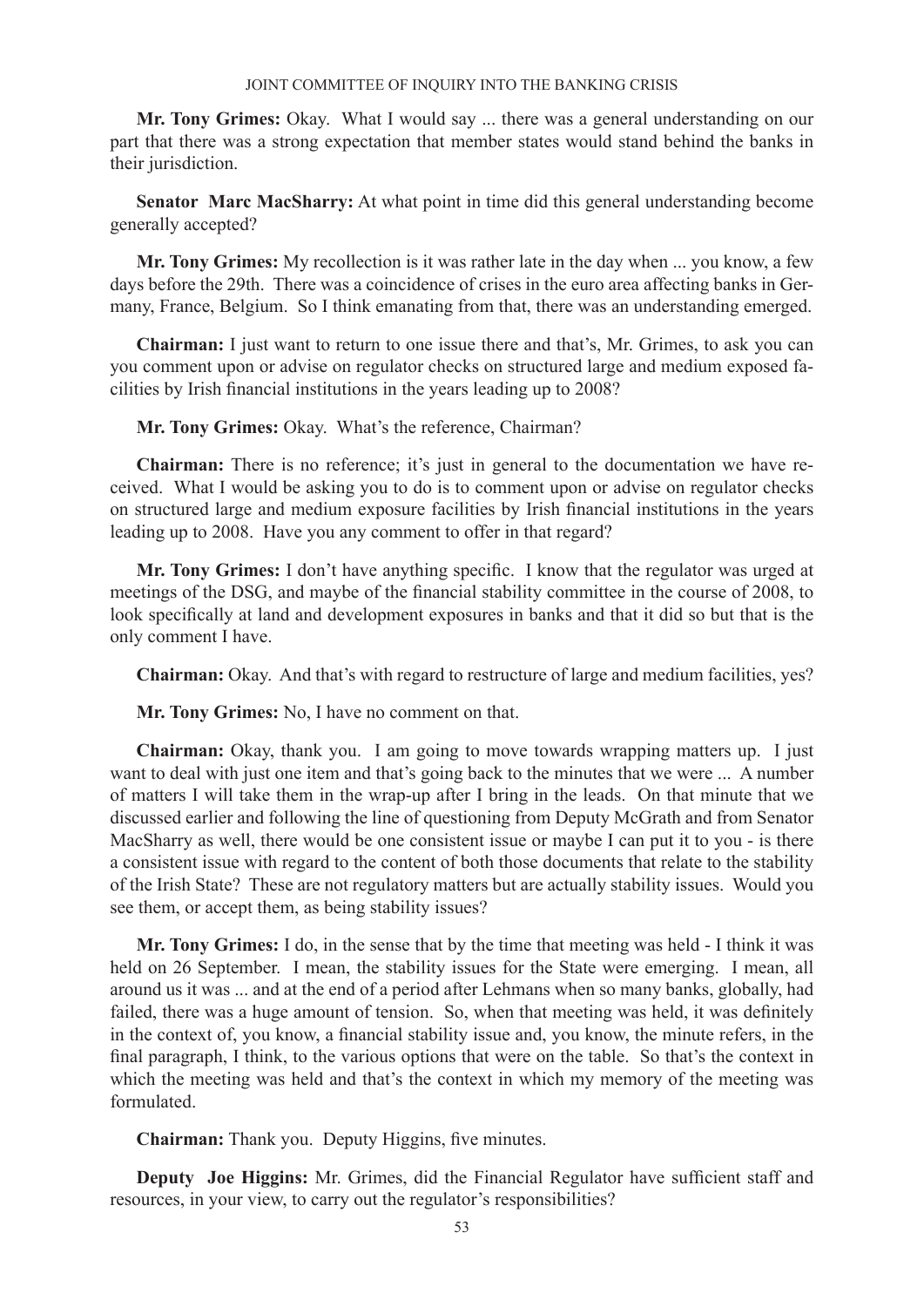**Mr. Tony Grimes:** I wouldn't have thought so. Certainly, if you judge by the resources which are now actually made available, both in the reconstituted bank but also globally, I think that, if you have a handful of people looking after the two or three major banks in the country, it clearly was not sufficient. It might have been in a very principles-based environment but even then I doubt it, it wasn't-----

**Deputy Joe Higgins:** Yes, Mr. Grimes, evidence before the committee would say that there was a three-person team in the regulator's office responsible for Bank of Ireland and Anglo Irish Banks together and another three-person team responsible for Allied Irish Banks and IL and P. Considering that the auditors of those banks told us that, in one case, there was up to 200 staff working on the audit of Allied Irish Banks, was that, or not, just a question of a shortage of resources, or was it a pathetic inadequacy of resources?

**Mr. Tony Grimes:** I think it was.

**Deputy Joe Higgins:** And did that feature at the Central Bank board in ... leading up to 2006, 2007?

**Mr. Tony Grimes:** Yes, there were some requests for additional staff, I think, from the regulator's side. And they had their own budgets though and so the Central Bank, as such, didn't have a role, you know, in actually approving the budgets or the numbers of staff.

**Deputy Joe Higgins:** Mr. Grimes, our evidence book shows that there were generally at least six members of the financial regulatory board also on the board of the Central Bank ... of the 12, so half or more of the board of the Central Bank were also in the Financial Regulator. Are you telling me that, in 2003, 2004, 2005 and 2006, that it wasn't a major subject of discussion on the board, the amount of resources available?

**Mr. Tony Grimes:** I can't tell you that for sure because I wasn't on either board at that time, but certainly it seems a very few staff to be undertaking such, you know, a widespread role.

**Deputy Joe Higgins:** Mr. Grimes, you attended two meetings on the night of the guarantee. Were you at the meeting where the, according to Governor Hurley's evidence, the Taoiseach went around the room to see if everybody there was in agreement with the guarantee. Were you at that portion of the meeting?

**Mr. Tony Grimes:** I'm not absolutely certain I was at that. I was certainly at the initial meeting where all the parties were around the table and there was an initial exchange of views on options, which included the guarantee and nationalisation, and it was an exchange of views around the table on that. After that, there was a meeting with the banks that I did not participate in and that went on for a number of hours. There was another plenary session after that, with the banks absent, and I'm not 100% sure if I was at that.

**Deputy Joe Higgins:** Do you remember, or did it happen at the meeting you were at, that the Taoiseach went around the room and asked if there were any dissenters to the idea of a guarantee?

**Mr. Tony Grimes:** I've a feeling I was at that meeting.

**Deputy Joe Higgins:** Were there any dissenters?

**Mr. Tony Grimes:** Not to the best of my knowledge.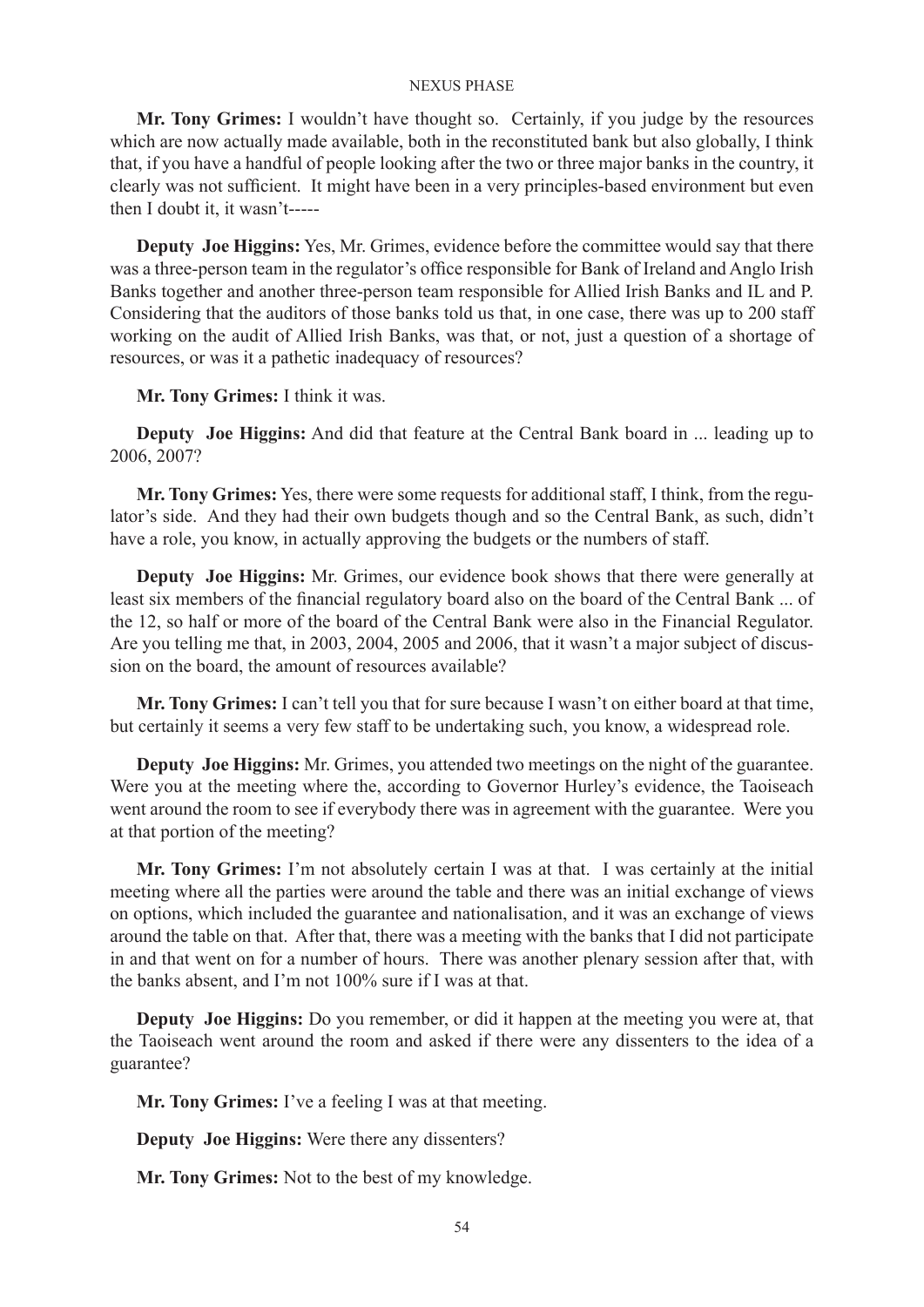# **Deputy Joe Higgins:** Was the Minister for Finance present at that meeting?

# **Mr. Tony Grimes:** Yes.

**Deputy Joe Higgins:** Thank you. Mr. Grimes, you said to Senator O'Keeffe that there was no evidence that the banks were insolvent on the night of the guarantee. Can I ask you by which ... which definition of "insolvency" were you ... had you in mind when you made that statement?

**Mr. Tony Grimes:** I think that you can be ... look at the very formal definition of insolvency in regulatory terms: did they breach the regulatory ratios? It's clear that they didn't. A wider look at insolvency would be much more forward looking and ... but even then, as I said earlier, it was unclear. There were certainly risks there of insolvency for one or two institutions but you had to take into account, I think, a lot of factors in making a judgment on insolvency, including collateral, including the buffers available for the banks, including the declines in asset prices, which actually occurred in a very serious way subsequent to that meeting, so it's a very delicate judgment to make and the judgment that I made was that they're probably not insolvent at that stage.

**Chairman:** Thank you. Deputy O'Donnell.

**Deputy Kieran O'Donnell:** Thanks, Chairman. Could I refer again, Chairman, to Vol. 1, page 57? It's a domestic standing group committee meeting of 8 July '08 which, Mr. Grimes, you attended on behalf of the Central Bank and it relates to the Quinn Group. It says:

Consideration was also required given the exposure of the Irish banking system and the Irish economy to the Quinn Group and the impact on investor sentiment towards Ireland of any deterioration in its financial position of the possible need to refinance its bond holding. The current bond holders were largely US insurance firms and had no domestic interest.

And it looks ... the company were due to post a loss published the end of October. So, the question I suppose I wanted to ask you was, on the night of the guarantee, was the Quinn Group a factor in guaranteeing Anglo Irish Bank?

**Mr. Tony Grimes:** At the meetings that I was at, Deputy, it did not emerge at all in substance.

**Deputy Kieran O'Donnell:** And that ... do you remember that particular issue coming up at the domestic standing group and what was the context in which it was brought up? Do you remember that?

**Mr. Tony Grimes:** Yes, in general terms, I'm aware of the difficulties caused by the CFD and the need to sort of unwind them and the risks that, if the shares were released suddenly to the market, that would create a very serious risk and that it could, you know, ultimately undermine further confidence in Anglo and hence the need for the bank to intervene further in providing liquidity. All those were certainly-----

**Deputy Kieran O'Donnell:** And was the Central Bank supportive of the unwinding process that unfolded?

**Mr. Tony Grimes:** We were informed about it, Deputy. We were not part of the solution. The solution, I think, emerged from interactions between the management of the bank concerned and the regulator, but, as I said earlier, there were further issues involved in the unwind-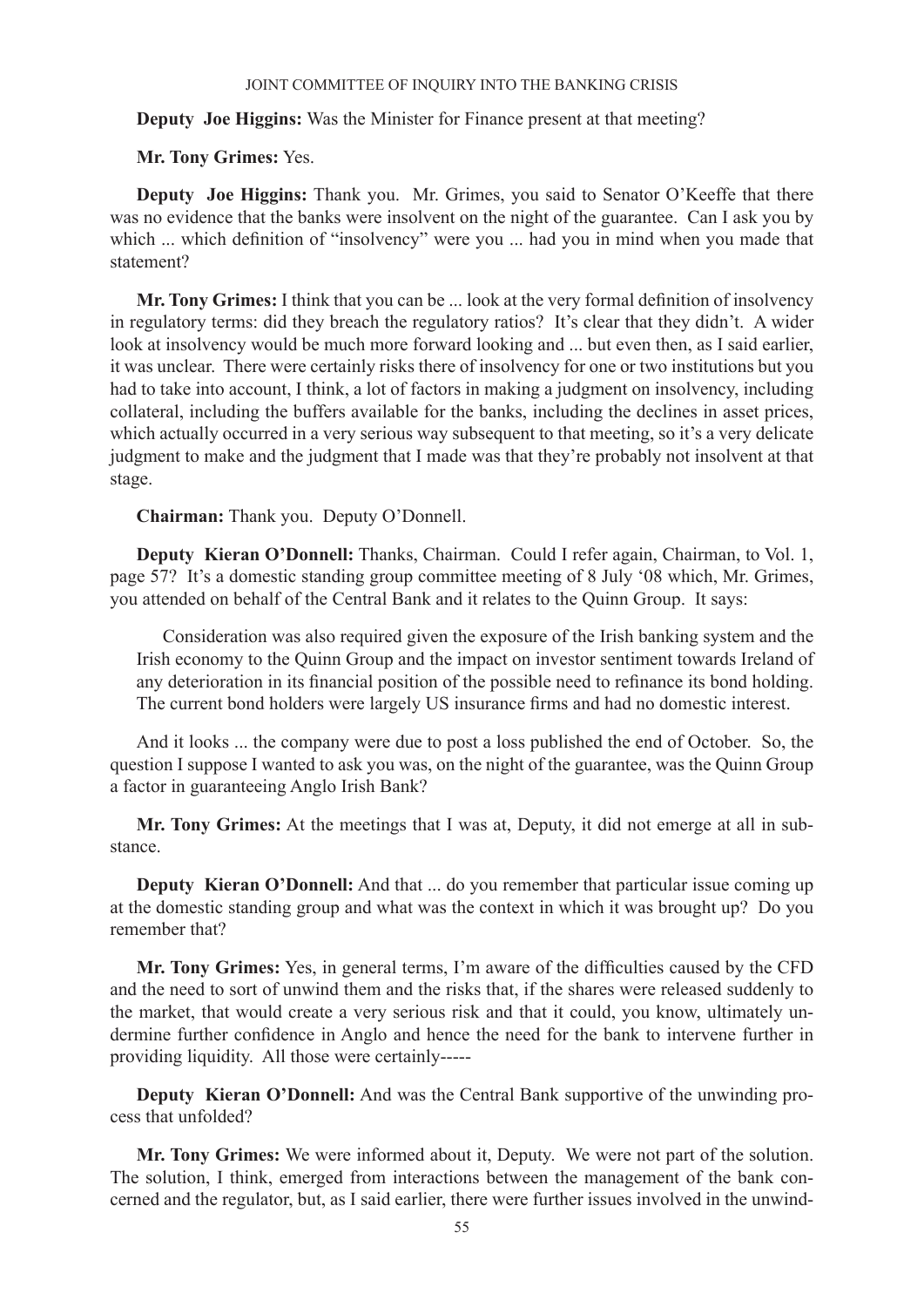ing of it and I think-----

**Deputy Kieran O'Donnell:** Would you regard it as a stability issue for the Central Bank?

**Mr. Tony Grimes:** Well, if the unwinding hadn't occurred, obviously, and if there was an avalanche of shares put on the market at short notice, I think there might have been issues certainly.

**Deputy Kieran O'Donnell:** You would have seen ... there could have been a stability issue?

**Mr. Tony Grimes:** Well, to the extent that any further deterioration in the share price, which itself is not fundamentally a stability issue, it's a market judgment, but to the extent that it reflects a lack of confidence about the marketplace, certainly-----

**Deputy Kieran O'Donnell:** And would you-----

**Mr. Tony Grimes:** -----it would have to be addressed.

**Deputy Kieran O'Donnell:** You were consulted by the Financial Regulator in the type of process that was put in place to unwind the shares?

**Mr. Tony Grimes:** We were certainly concerned that the issue would be resolved.

**Deputy Kieran O'Donnell:** Okay, and the ... the final question I want to ask was, we spoke earlier, and when I asked you about, you said one institution that the level of discounts the ECB was applying to loans that were being provided as security for funding was very very high. A very high hair shirt you called it at the time-----

**Mr. Tony Grimes:** Haircut.

**Deputy Kieran O'Donnell:** Haircut. What did I, hair ... hair shirt, haircut.

**Chairman:** Deputy, move on.

**Deputy Kieran O'Donnell:** I presume Chairman, like everyone else, I get a bit of extra time, thank you Chairman. I think I'm too much of a gentleman, Chairman. Can I go back and say that, did it apply to any other institution that they were getting that level of discounts?

**Mr. Tony Grimes:** As I said earlier, Deputy, the level of haircut was not specific to the institution. It was specific to the mix of assets they offered. So if some other institution had offered the same mix of assets in line with the existing ECB policy they would have been subject to the haircut, the same haircut.

**Deputy Kieran O'Donnell:** The question I suppose I'm asking was, did it apply to any other financial institution in Ireland?

**Mr. Tony Grimes:** Did the same degree of haircut? At time ... at that time, because of the institution concerned, it would not have had the same ... the same range of other assets as other banks. And, of course, the haircut was dependent. In other words, if a bank has a large share of retail mortgages, the haircut on retail mortgages was significantly less than it would be on commercial sort of loans-----

# **Deputy Kieran O'Donnell:** Okay.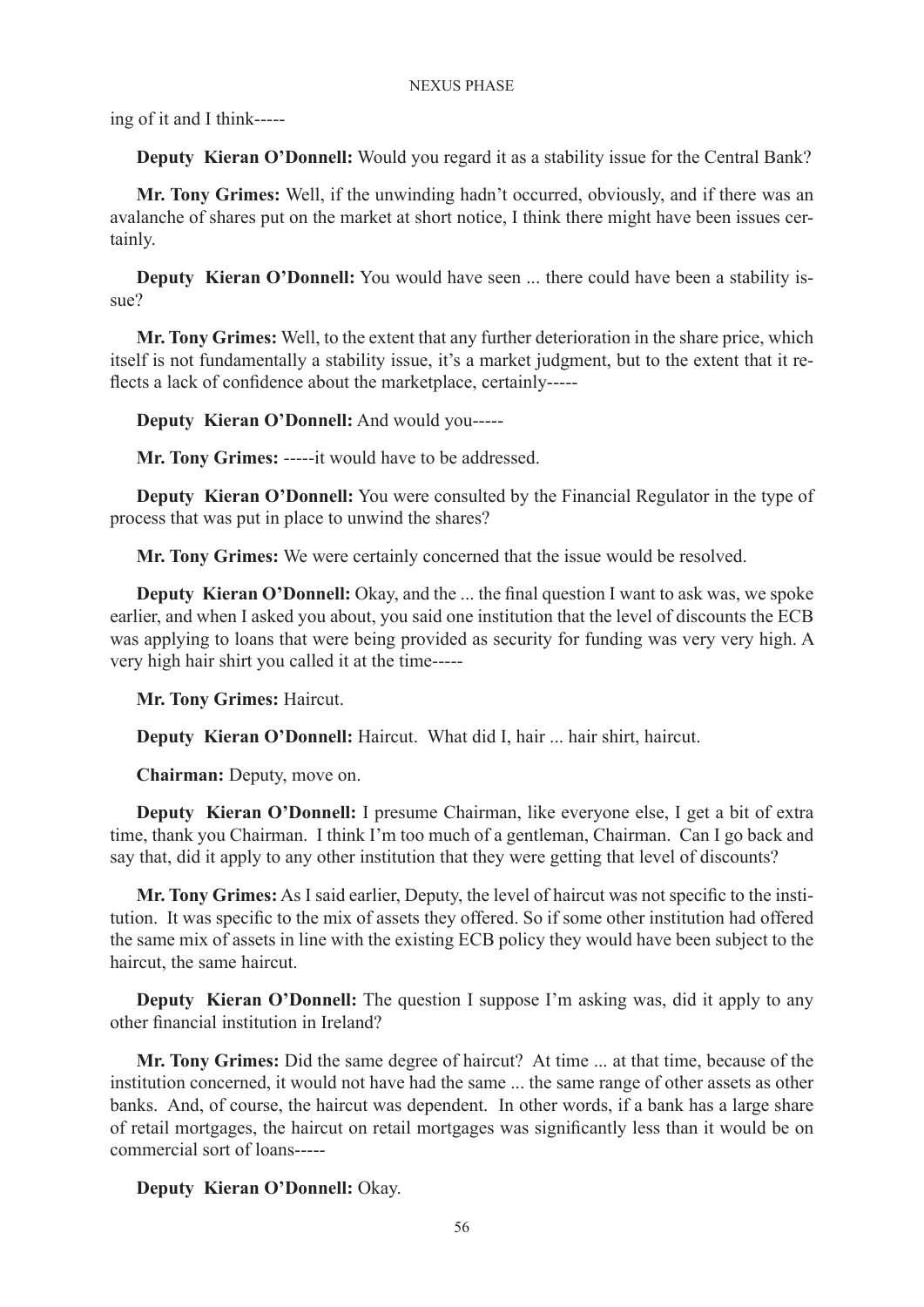**Mr. Tony Grimes:** -----so it was that, that determined it.

**Deputy Kieran O'Donnell:** And the final thing then, would you have been aware at the time that, we have seen correspondence here last week from the Financial Regulator to another institution where they were unable to raise any money from the ECB or any interbank funding, would you have been aware of that at the time? That you had one institution that was not able to raise money on either the interbank market or the ECB market as early as 8 March of '08?

**Mr. Tony Grimes:** I would not have been specifically aware of it but intermittently around that period, you know, individual banks experienced difficult issues from time to time. So-----

**Deputy Kieran O'Donnell:** Well I suppose the question is-----

**Chairman:** The last question.

**Deputy Kieran O'Donnell:** The last question really is, when you had an institution like that, which could not raise money on the interbank market or the ECB, would that have set off red lights in terms of how the Central Bank would have viewed liquidity for that bank?

**Mr. Tony Grimes:** I think the answer is that we had red lights from many institutions from time to time. I wasn't aware of that particular instance because sometimes, the collateral they bring to market can vary, as they get more collateral into ECB-conformable styles. So the fact that they wouldn't have enough collateral at a point in time doesn't mean that, a few weeks down the road, they couldn't convert other assets into a format that would become ECB-compatible.

**Chairman:** Thank you very much. I just want to tidy up some very quick matters and then I'm going to bring matters to a conclusion, Mr. Grimes. You said that you were in, on the night of the guarantee, you were in an ante-room with Mr. McDonagh from the NTMA for a period of time, yes? Did you discuss what the business of the evening's ... or course of events were going to be with Mr. McDonagh at any time during that engagement or what did you discuss with him?

**Mr. Tony Grimes:** We discussed of course the issues that we knew were there, that, you know, the crisis emerging, the need to address. The first issue was Anglo, but I think more importantly to address the contagion, the possible contagion from Anglo to the remainder-----

**Chairman:** What time of the evening was that approximately?

**Mr. Tony Grimes:** Well, I think I was at the Taoiseach's Department by about 7 o'clock. I think the initial meeting of the plenary meeting went on from ... we were called in eventually, it might have been eight o'clock before we were called in for about an hour.

**Chairman:** Okay, thank you. Just going back to Senator O'Keeffe's question earlier, where there was a meeting in the first weekend in September to discuss one financial institution, which was in the process of being downgraded. And then, following on from Mr. Boucher's testimony in regard to that, were you at that meeting or not?

**Mr. Tony Grimes:** That's the meeting that Mr. Boucher said he was-----

**Chairman:** Mr. Boucher, you refer to here.

**Mr. Tony Grimes:** Yes, that was earlier in the summer some time.

**Chairman:** I think it was the first week ... its the first weekend in September.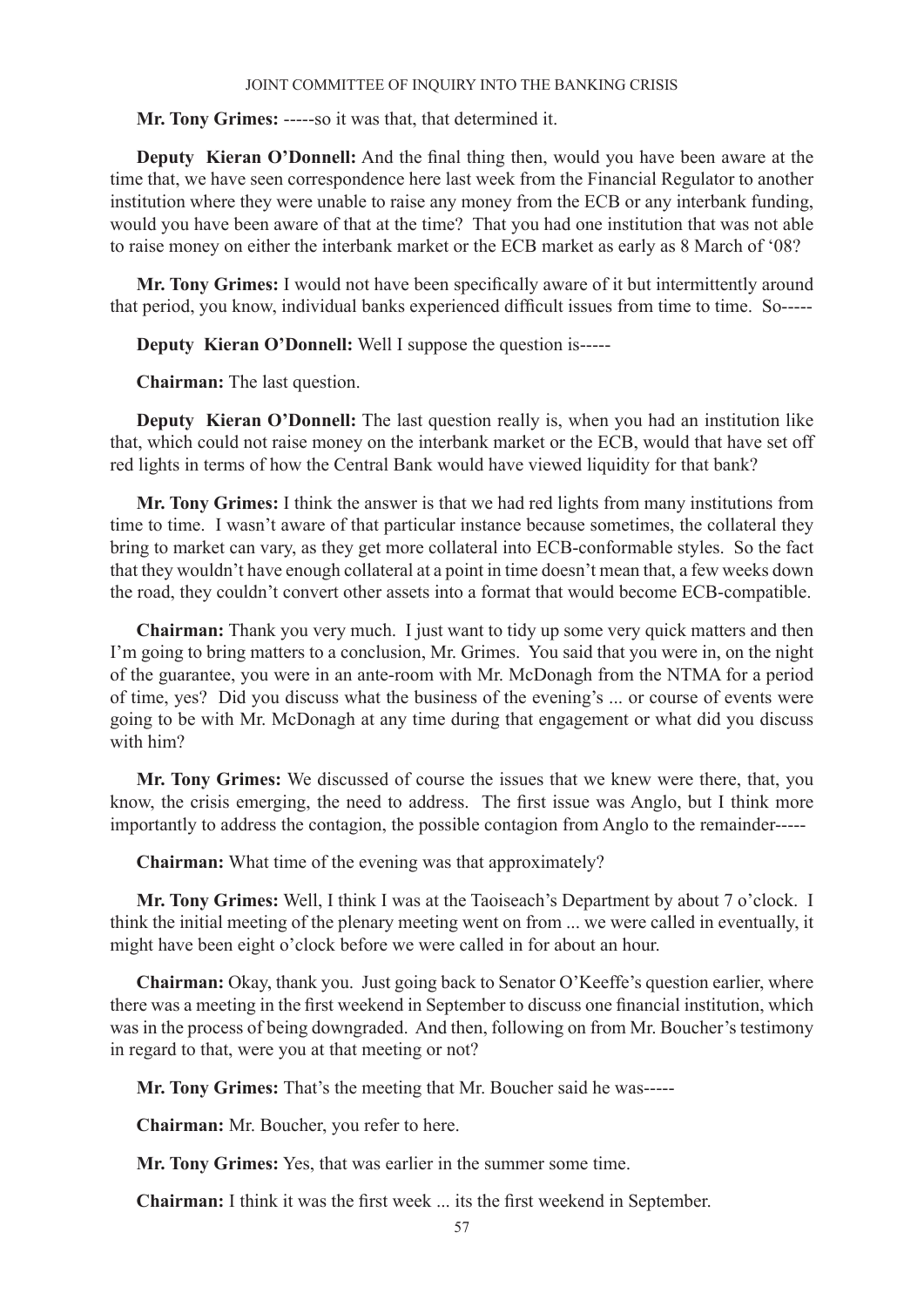**Mr. Tony Grimes:** Okay, I don't have a recollection of it then.

**Chairman:** Okay. Were you the Governor at that time?

**Mr. Tony Grimes:** The first week of September I was, yes.

**Chairman:** And, so what ... this was an emergency meeting at that weekend to discuss one institution which had received a significant downgrading and it's your recollection to the committee today that you weren't aware of that and that you had no hand, part, act or role in that meeting.

**Mr. Tony Grimes:** I certainly have no recollection of a meeting with Mr. Boucher around that time because he would not have been the normal representative of Bank of Ireland-----

**Chairman:** And were you aware of even the meeting itself? Were you aware of it, as Governor?

**Mr. Tony Grimes:** I don't recall being aware of that.

**Chairman:** Okay. Okay. Just finally, I just want you to comment upon the adequacy of loan loss provisions and capital adequacy positions of the Irish financial institutions up to 2008. What we see here is the annual report of the, its going to come up on the screens any second now, its the ... it's the Governor's foreword. And down in the corner of the page it says, the financial crisis was of course inspected like others, but it goes on to say then:

However, Irish banks [were negligible] have negligible exposure to the sub-prime sector and they remain relatively healthy by the standard measures of capital, profitability and asset quality. This has been confirmed by the stress testing exercises [that] we have carried out by the banks.

Can you talk about your role in all of that? Why would the ... what were you doing that would have made the Governor actually make that statement?

**Mr. Tony Grimes:** And the date of the statement was, Chair, please?

**Chairman:** Yes, sorry. 2008. It's the Governor's foreword, of the Governor's ... its the annual report in 2007, and it's ... it goes on for a number of pages. It's signed by John Hurley, Governor. But can I ask you what, what role were you doing that would've assisted the Governor and his report to have made such a statement?

**Mr. Tony Grimes:** So the dates would have been sometime in the middle of 2008, is that right? Reflecting the-----

**Chairman:** It's the annual report for 2007.

**Mr. Tony Grimes:** Yes.

**Chairman:** Yes.

**Mr. Tony Grimes:** I suppose I would have been aware of the analysis that had been conducted in the stress test. I think that we subsequently became aware they were not as stressful or methodologically as sound as we had hoped. So, I would have to say that I didn't disagree with the assessment at the time.